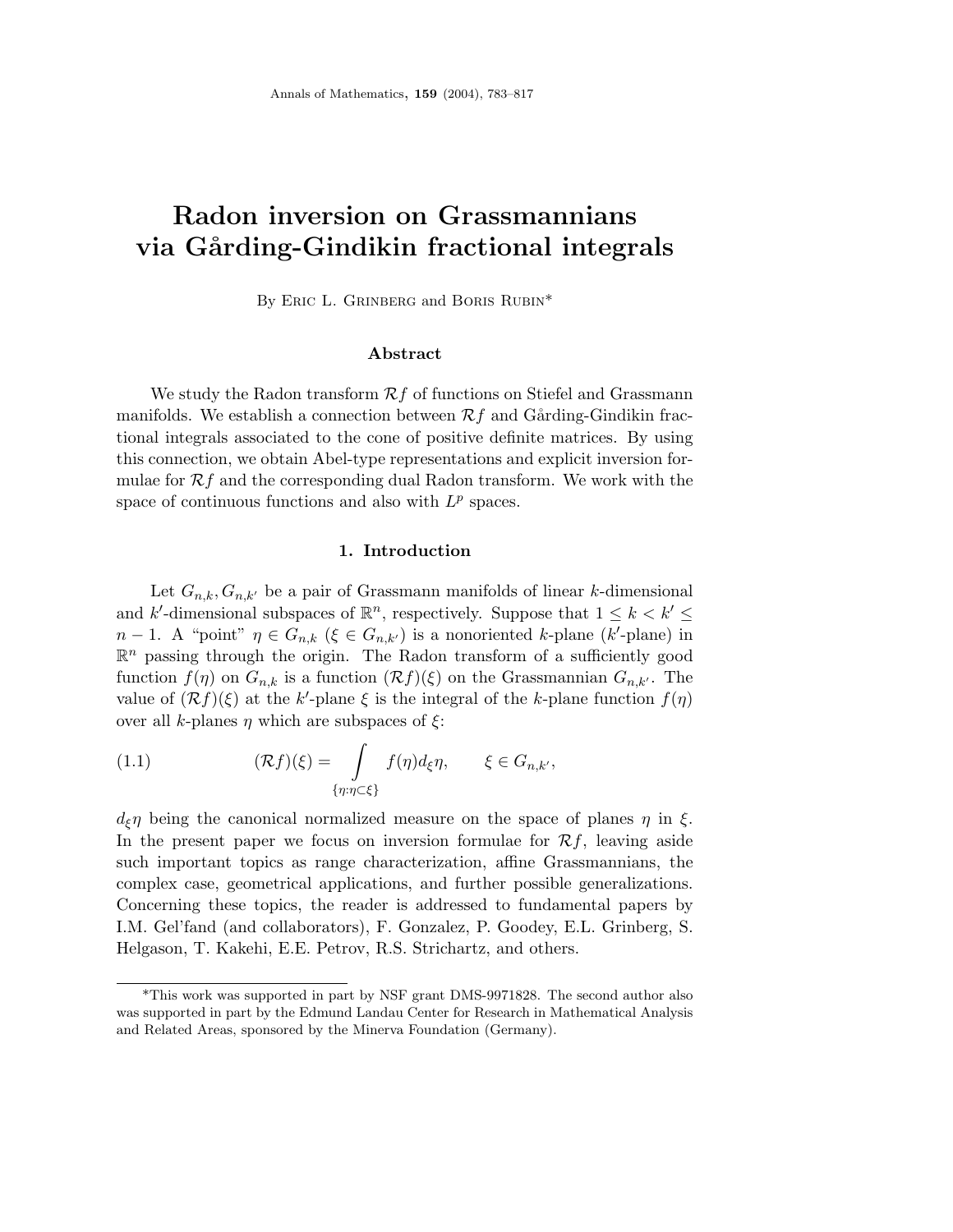The first question is: For which triples  $(k, k', n)$  is the operator  $R$  injective? (In such cases we will seek an explicit inversion formula, not just a uniqueness result.) It is natural to assume that the transformed function depends on at least as many variables as the original function, i.e.,

$$
(1.2) \qquad \dim G_{n,k'} \ge \dim G_{n,k}.
$$

(If this condition fails then  $\mathcal R$  has a nontrivial kernel.) By taking into account that

$$
\dim G_{n,k} = k(n-k),
$$

we conclude that (1.2) is equivalent to  $k + k' \leq n$  (for  $k < k'$ ). Thus the natural framework for the inversion problem is

$$
(1.3) \t\t\t 1 \le k < k' \le n-1, \t k + k' \le n.
$$

For  $k = 1$ , f is a function on the projective space  $\mathbb{R}P^{n-1} \equiv G_{n,1}$  and can be regarded as an even function on the unit sphere  $S^{n-1} \subset \mathbb{R}^n$ . In this context  $(\mathcal{R}f)(\xi)$  represents the totally geodesic Radon transform, which has been inverted in a number of ways; see, e.g., [H1], [H2], [Ru2], [Ru3]. For  $k > 1$  several approaches have been proposed. In 1967 Petrov [P1] announced inversion formulae assuming  $k' + k = n$ . His method employs an analog of plane wave decomposition. Alas, all proofs in Petrov's article were omitted. His inversion formulae contain a divergent integral that requires regularization. Another approach, based on the use of differential forms, was suggested by Gel'fand, Graev and Sapiro  $[GGS]$  in 1970 (see also  $[GGR]$ ). A third approach was developed by Grinberg [Gr1], Gonzalez [Go] and Kakehi [K]. It employs harmonic analysis on Grassmannians and agrees with the classical idea of Blaschke-Radon-Helgason to apply a certain differential operator to the composition of the Radon transform and its dual; see [Ru4] for historical notes. The second and third approaches are applicable only when *k* −*k* is even (although Gel'fand's approach has been extended to the odd case in terms of the Crofton symbol and the Kappa operator [GGR]). Note also that the methods above deal with *C*∞-functions and resulting inversion formulae are rather involved. Here we aim to give simple formulae which are valid for both odd and even cases and which extend classical formulae for rank one spaces.

Main results. Our approach differs from the aforementioned methods. It goes back to the original ideas of Funk and Radon, employing fractional integrals, mean value operators and the appropriate group of motions. See [Ru4] for historical details. Our task was to adapt this classical approach to Grassmannians. This method covers the full range (1.3), agrees completely with the case  $k = 1$ , and gives transparent inversion formulae for any integrable function *f*. Along the way we derive a series of integral formulae which are known in the case  $k = 1$  and appear to be new for  $k > 1$ . These formulae may be useful in other contexts.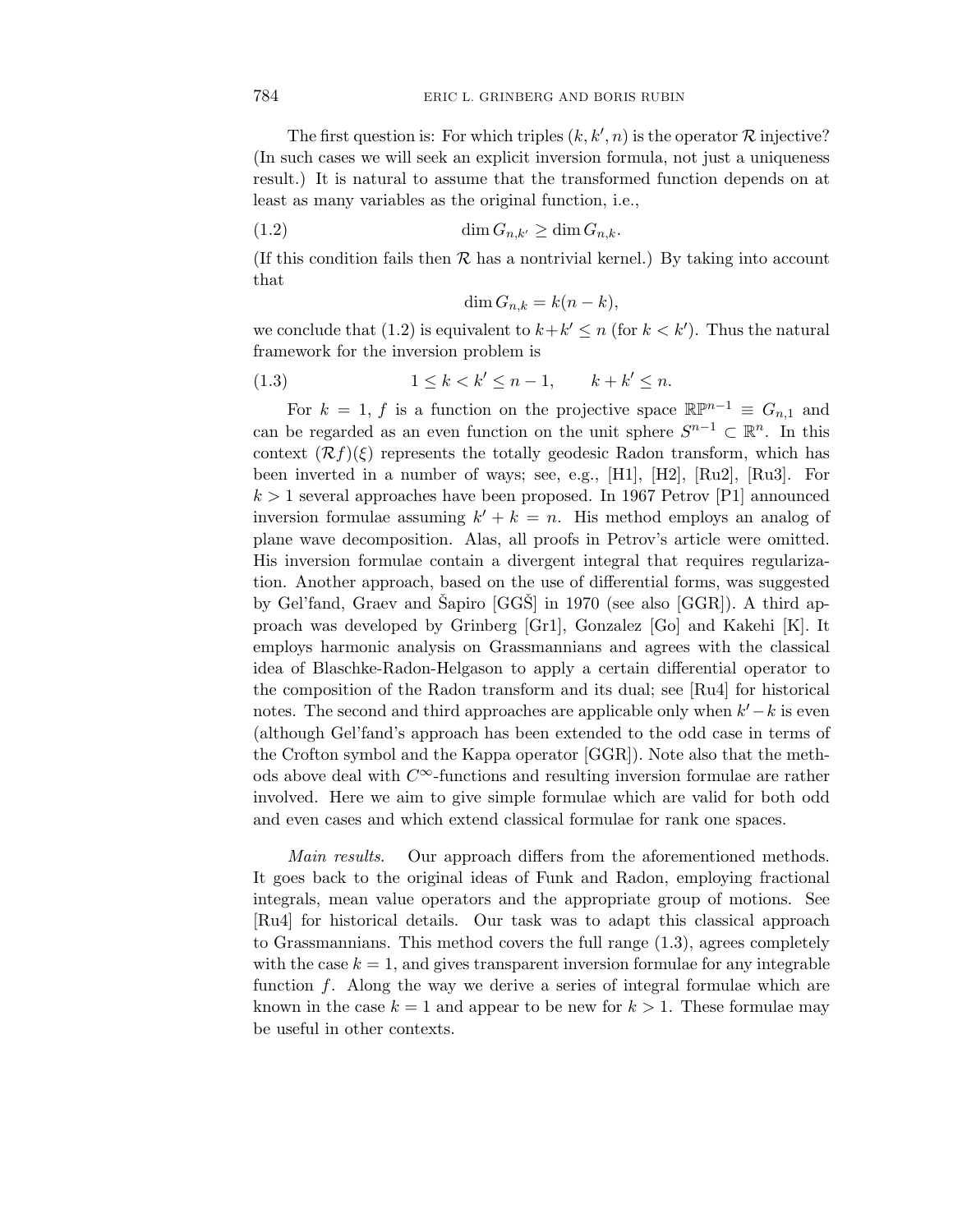As a prototype we consider the case  $k = 1$ , corresponding to the totally geodesic Radon transform  $\varphi(\xi)=(\mathcal{R}f)(\xi), \xi \in G_{n,k'}$ . For this case, the well-known inversion formula of Helgason [H1], [H2, p. 99] in slightly different notation reads as follows:

(1.4) 
$$
f(x) = c \left[ \left( \frac{d}{d(u^2)} \right)^{k'-1} \int_0^u (M_v^* \varphi)(x) v^{k'-1} (u^2 - v^2)^{(k'-3)/2} dv \right]_{u=1}.
$$

Here  $f(x)$  is an even function on  $S^{n-1}$ ,  $c = 2^{k'-1}/(k'-2)!\sigma_{k'-1}$ ,  $\sigma_{k'-1}$  is the area of the unit sphere  $S^{k'-1}$ ,  $(M_v^*\varphi)(x)$  is the average of  $\varphi(\xi)$  over all  $(k' - 1)$ -geodesics  $S^{n-1} \cap \xi$  at distance  $\cos^{-1}(v)$  from *x*.

We extend  $(1.4)$  to the higher rank case  $k > 1$  as follows. The key ingredient in (1.4) is the fractional derivative in square brackets. We substitute the one-dimensional Riemann-Liouville integral, arising in Helgason's scheme and leading to (1.4), for its higher rank counterpart:

(1.5) 
$$
(I_{+}^{\alpha}w)(r) = \frac{1}{\Gamma_{k}(\alpha)} \int_{0}^{r} w(s) (\det(r-s))^{\alpha - (k+1)/2} ds, \quad \text{Re}\,\alpha > (k-1)/2,
$$

associated to  $\mathcal{P}_k$ , the cone of symmetric positive definite  $k \times k$  matrices. Let us explain the notation in (1.5). Here  $r = (r_{i,j})$  and  $s = (s_{i,j})$  are "points" in  $\mathcal{P}_k$ ,  $ds = \prod_{i \leq j} ds_{i,j}$ , the integration is performed over the "interval"

$$
\{s: s \in \mathcal{P}_k, r - s \in \mathcal{P}_k\},\
$$

and  $\Gamma_k(\alpha)$  is the Siegel gamma function (see (2.4), (2.5) below). Integrals (1.5) were introduced by Gårding  $[G\ddot{\alpha}]$ , who was inspired by Riesz  $[R1]$ , Siegel  $[S]$ , and Bochner [B1], [B2]. Substantial generalizations of (1.5) are due to Gindikin [Gi] who developed a deep theory of such integrals.

Given a function  $f(r)$ ,  $r = (r_{i,j}) \in \mathcal{P}_k$ , we denote

(1.6) 
$$
(D_{+}f)(r) = \det \left(\eta_{i,j} \frac{\partial}{\partial r_{i,j}}\right) f(r), \qquad \eta_{i,j} = \begin{cases} 1 & \text{if } i = j \\ 1/2 & \text{if } i \neq j, \end{cases}
$$

so that  $D_+ I^{\alpha}_+ = I^{ \alpha -1}_+$  [Gå] (see Section 2.2). Useful information about Siegel gamma functions, integrals (1.5), and their applications can be found in [FK],  $|Herz|, |M|, |T|.$ 

Another important ingredient in (1.4) is  $(M_v^*\varphi)(x)$ . This is the average of  $\varphi(\xi)$  over the set of all  $\xi \in G_{n,k'}$  satisfying  $\cos \theta = v, \theta$  being the angle between the unit vector x and the orthogonal projection  $\Pr_{\xi} x$  of x onto  $\xi$ . This property leads to the following generalization.

Let  $V_{n,k}$  be the Stiefel manifold of all orthonormal *k*-frames in Euclidean *n*-space. Elements of the Stiefel manifold can be regarded as  $n \times k$  matrices x satisfying  $x'x = I_k$ , where  $x'$  is the transpose of  $x$ , and  $I_k$  denotes the identity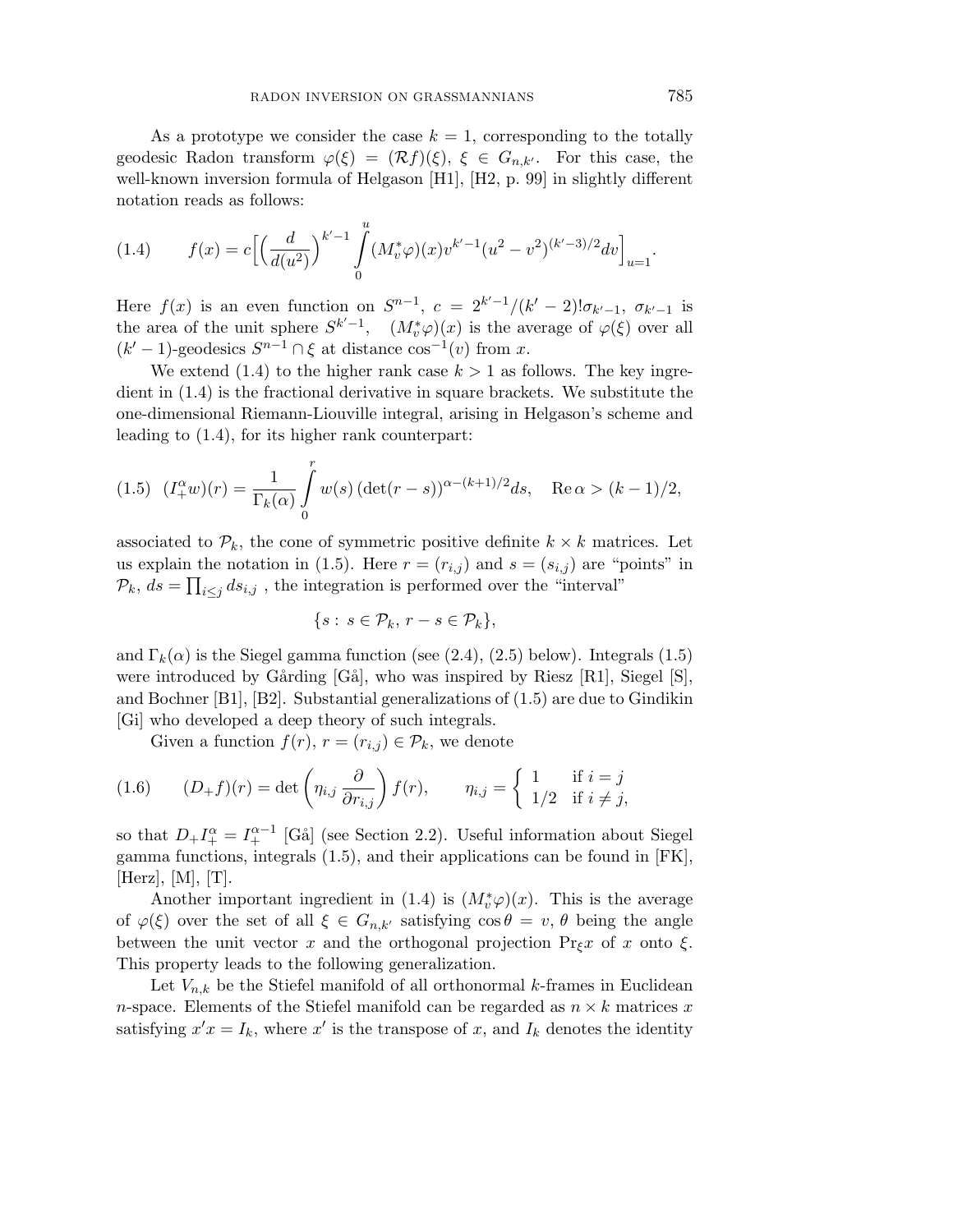$k \times k$  matrix. Each function *f* on the Grassmannian  $G_{n,k}$  can be identified with the relevant function  $f(x)$  on  $V_{n,k}$  which is  $O(k)$  right-invariant, i.e.,  $f(x\gamma) = f(x)$   $\forall \gamma \in O(k)$  (the group of orthogonal  $k \times k$  matrices). The right O(*k*) invariance of a function on the Stiefel manifold simply means that the function is invariant under change of basis within the span of a given frame, and hence "drops" to a well-defined function on the Grassmannian. The aforementioned identification enables us to reach numerous important statements and to achieve better understanding of the matter by working with functions of a matrix argument.

Definition 1.1. Given  $\eta \in G_{n,k}$  and  $y \in V_{n,\ell}, \ell \leq k$ , we define

(1.7) 
$$
\cos^2(\eta, y) = y' \text{Pr}_{\eta} y, \qquad \sin^2(\eta, y) = y' \text{Pr}_{\eta^{\perp}} y,
$$

where  $\eta^{\perp}$  denotes the  $(n-k)$ -subspace orthogonal to  $\eta$ .

Both quantities represent positive semidefinite  $\ell \times \ell$  matrices. This can be readily seen if we replace the linear operator  $Pr_{\eta}$  by its matrix  $xx'$  where  $x = [x_1, \ldots, x_k] \in V_{n,k}$  is an orthonormal basis of *η*. Clearly,

$$
Cos2(\eta, y) + Sin2(\eta, y) = I_{\ell}.
$$

We introduce the following mean value operators (1.8)

$$
(M_r f)(\xi) = \int_{\cos^2(\xi, x) = r} f(x) dm_{\xi}(x), \qquad (M^*_{r} \varphi)(x) = \int_{\cos^2(\xi, x) = r} \varphi(\xi) dm_x(\xi),
$$

 $x \in V_{n,k}, \xi \in G_{n,k'}, r \in \mathcal{P}_k; dm_{\xi}(x)$  and  $dm_x(\xi)$  are the relevant induced measures. A precise definition of these integrals is given in Section 3. According to this definition,  $(M_r^*\varphi)(x)$  is well defined as a function of  $\eta \in G_{n,k}$ , and (up to abuse of notation) one can write  $(M^*_{r}\varphi)(x) \equiv (M^*_{r}\varphi)(\eta)$ . Operators (1.8) are matrix generalizations of the relevant Helgason transforms for  $k = 1$  (cf. formula (35) in [H2, p. 96]). The mean value  $M_r^* \varphi$  with the matrix-valued averaging parameter  $r \in \mathcal{P}_k$  serves as a substitute for  $M_v^* \varphi$  in (1.4). For  $r = I_k$ , operators (1.8) coincide with the Radon transform (1.1) and its dual, respectively (see §4).

THEOREM 1.2. Let  $f \in L^p(G_{n,k}), 1 \leq p < \infty$ . Suppose that  $\varphi(\xi) =$  $(\mathcal{R}f)(\xi)$ ,  $\xi \in G_{n,k'}$ ,  $1 \leq k < k' \leq n-1$ ,  $k+k' \leq n$ , and denote

(1.9) 
$$
\alpha = (k' - k)/2
$$
,  $\hat{\varphi}_{\eta}(r) = (\det(r))^{\alpha - 1/2} (M_r^* \varphi)(\eta)$ ,  $c = \frac{\Gamma_k(k/2)}{\Gamma_k(k'/2)}$ .

Then for any integer  $m > (k' - 1)/2$ ,

(1.10) 
$$
f(\eta) = c \lim_{r \to I_k} \left( D_+^m I_+^{m-\alpha} \hat{\varphi}_{\eta} \right)(r),
$$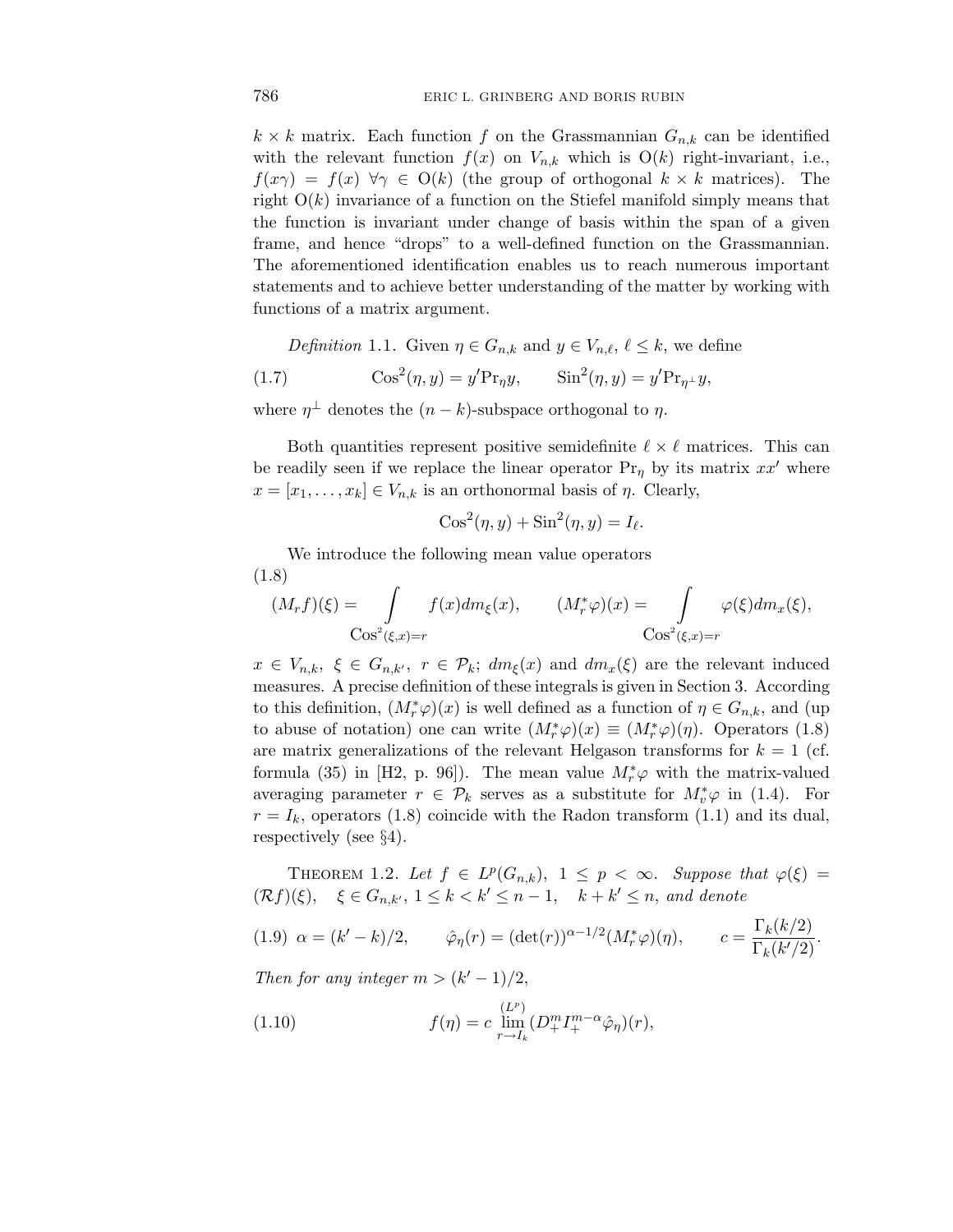the differentiation being understood in the sense of distributions. In particular, *for*  $k' - k = 2\ell, \ell \in \mathbb{N}$ ,

(1.11) 
$$
f = c \lim_{r \to I_k} (D_+^{\ell} \hat{\varphi}_{\eta})(r).
$$

If f is a continuous function on  $G_{n,k}$ , then the limit in (1.10) and (1.11) can be treated in the sup-norm.

This theorem gives a family of inversion formulae parametrized by the integer *m*. They generalize (1.4) to the higher rank case and  $f \in L^p$ . The equality (1.10) coincides with (1.4), if  $k = 1$ ,  $m = k'$ , and has the same structure. Moreover,  $(1.10)$  covers the full range  $(1.3)$ , including even and odd cases for  $k' - k$ . A simple structure of the formula (1.10) is based on the fact that the analytic family  $\{I_+^{\alpha}\}\$ includes the identity operator, namely,  $I_+^0 = I$ . Here one should take into account that  $I_+^{\alpha}w$  for  $\text{Re }\alpha \leq (k-1)/2$  is defined by analytic continuation (for sufficiently good  $w$ ) or in the sense of distributions; see Section 2.2 and [Gi].

As in the classical Funk-Radon theory, Theorem 1.2 is preceded by a similar one for zonal functions. The results for this important special case are as follows.

Definition 1.3 ( $\ell$ -zonal functions). Let  $O(n)$  be the group of orthogonal  $n \times n$  matrices. Fix  $\ell$  so that  $1 \leq \ell \leq n-1$ . Given  $\rho \in O(n-\ell)$ , let

$$
g_{\rho} = \left[ \begin{array}{cc} \rho & 0 \\ 0 & I_{\ell} \end{array} \right] \in \mathcal{O}(n).
$$

A function  $f(\eta)$  on  $G_{n,k}$  is called  $\ell$ -zonal if  $f(g_{\rho}\eta) = f(\eta)$  for all  $\rho \in O(n - \ell)$ .

If  $\ell = k = 1$  then an  $\ell$ -zonal function depends only on one variable, sometimes called height.

In the following theorems we employ the notion of *rank* of a symmetric space. This can be defined in various equivalent ways, e.g., using Lie algebras, maximal totally geodesic flat subspaces or invariant differential operators [H3]. The rank of  $G_{n,k}$  can be computed: rank  $G_{n,k} = \min(k, n-k)$ . Rank comes up in the harmonic analysis of functions on Grassmannians, and the injectivity dimension criterion (1.3) can be motivated by means of rank considerations [Gr3]. Here we do not use the intrinsic definition of rank explicitly, but it surfaces autonomously in the analysis.

THEOREM 1.4. Choose  $\ell$  so that  $1 \leq \ell \leq \min(k, n-k)$  (=  $rank G_{n,k}$ ), and let  $f(\eta)$  be an integrable  $\ell$ -zonal function on  $G_{n,k}$ .

(i) There is a function  $f_0(s)$  on  $\mathcal{P}_{\ell}$  so that

$$
f(\eta) \stackrel{\text{a.e.}}{=} f_0(s), \qquad s = \cos^2(\eta, \sigma_\ell), \qquad \sigma_\ell = \begin{bmatrix} 0 \\ I_\ell \end{bmatrix} \in V_{n,\ell},
$$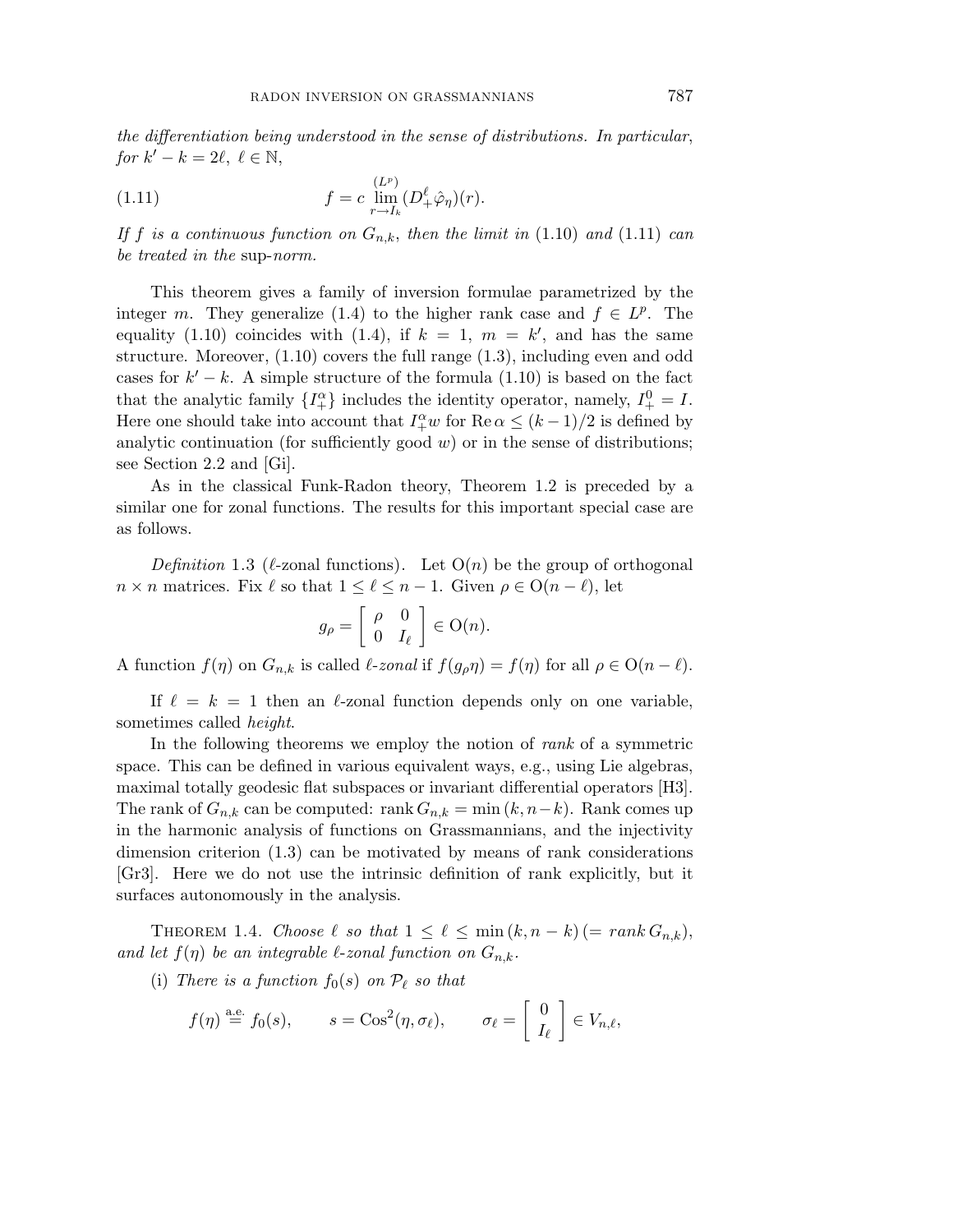and

(1.12) 
$$
\int_{G_{n,k}} f(\eta) d\eta = \frac{\Gamma_{\ell}(n/2)}{\Gamma_{\ell}(k/2) \Gamma_{\ell}((n-k)/2)} \int_{0}^{I_{\ell}} f_0(s) d\mu(s),
$$

(1.13) 
$$
d\mu(s) = (\det(s))^{(k-\ell-1)/2} (\det(I_{\ell}-s))^{(n-k-\ell-1)/2} ds.
$$

(ii) If  $\ell \leq k' - k$ ,  $1 \leq k < k' \leq n - 1$ , then the Radon transform  $(\mathcal{R}f)(\xi)$ ,  $\xi \in G_{n,k'}$ , is represented by the Gårding-Gindikin fractional integral as follows:

(1.14) 
$$
(\mathcal{R}f)(\xi) = c \left( \det(S) \right)^{-(k'-\ell-1)/2} (I_+^{\alpha} \tilde{f}_0)(S),
$$

 $where \tilde{f}_0(s) = (\det(s))^{(k-\ell-1)/2} f_0(s),$ 

$$
\alpha = (k'-k)/2, \qquad S = \cos^2(\xi, \sigma_\ell) \in \mathcal{P}_\ell, \qquad c = \Gamma_\ell(k'/2)/\Gamma_\ell(k/2).
$$

Let us comment on this theorem. The identity  $(1.12)$  gives precise information about the weighted  $L^1$  space to which  $f_0(s)$  belongs. This information is needed to keep convergence of numerous integrals which arise in the analysis below under control. The condition  $1 \leq \ell \leq \text{rank } G_{n,k}$  is natural. It reflects the geometric fact that  $G_{n,k}$  is isomorphic to  $G_{n,n-k}$  and is necessary to ensure absolute convergence of the integral in the right-hand side of (1.12). The additional condition  $\ell \leq k' - k$  in (ii) is necessary for absolute convergence of the fractional integral in (1.14), but it is not needed for  $(\mathcal{R}f)(\xi)$  because the latter exists pointwise almost everywhere for any integrable *f*. This obvious gap can be reduced if we restrict ourselves to the case when  $(\mathcal{R}f)(\xi)$ , as well as  $f$ , is a function on the cone  $\mathcal{P}_{\ell}$ . To this end we impose the extra condition  $1 \leq \ell \leq \text{rank } G_{n,k'}$  and get

(1.15) 
$$
1 \leq \ell \leq \min(\text{rank } G_{n,k}, \text{ rank } G_{n,k'}) = \min(k, n - k').
$$

This condition does not imply  $\ell \leq k' - k$ . Hence we need a substitute for (1.14) which holds for  $\ell$  satisfying (1.15) and enables us to invert  $\mathcal{R}f$ .

THEOREM 1.5. Let  $\ell$  satisfy  $1 \leq \ell \leq \min(k, n - k')$ , and suppose that  $\varphi(\xi)=(\mathcal{R}f)(\xi), \xi \in G_{n,k'},$  where  $f(\eta)$  is an integrable  $\ell$ -zonal function on  $G_{n,k}$ .

(i) There exist functions  $f_0(s)$  and  $F_0(S)$  so that

 $f(\eta) \stackrel{\text{a.e.}}{=} f_0(s), \quad s = \cos^2(\eta, \sigma_\ell), \qquad \varphi(\xi) \stackrel{\text{a.e.}}{=} F_0(S), \quad S = \cos^2(\xi, \sigma_\ell).$ 

If 
$$
\hat{f}_0(s) = (\det(s))^{(k-\ell-1)/2} f_0(s)
$$
 and  $\hat{F}_0(S) = (\det(S))^{(k'-\ell-1)/2} F_0(S)$  then

 $(1.16)$  $\hat{F}_0 = c I_+^{(n-k)/2} \hat{f}_0, \qquad c = \Gamma_\ell(k'/2) / \Gamma_\ell(k/2).$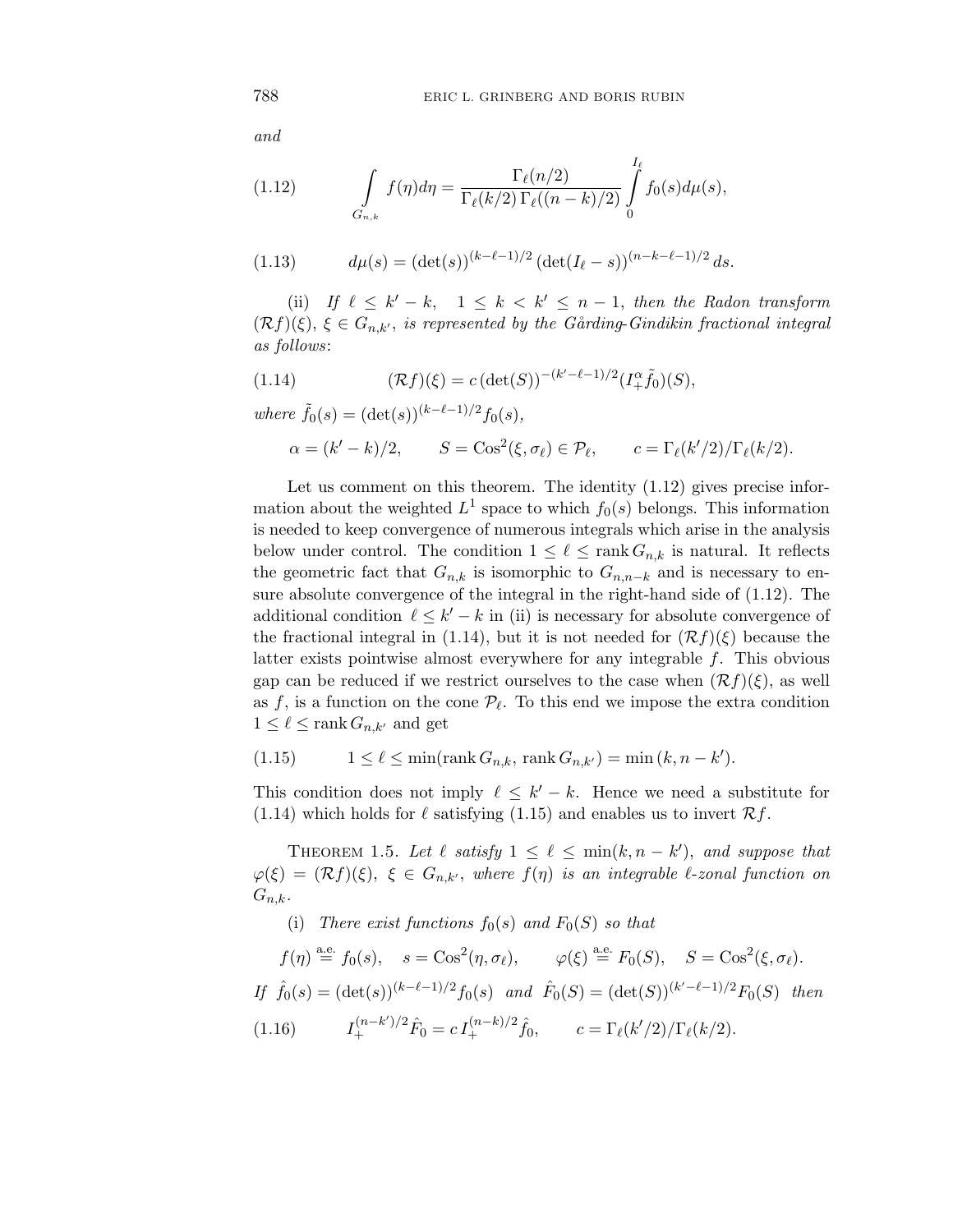(ii) The function 
$$
f_0(s)
$$
 can be recovered by the formula

(1.17) 
$$
f_0(s) = c^{-1} (\det(s))^{-(k-\ell-1)/2} (D_+^m I_+^{m-\alpha} \hat{F}_0)(s),
$$

$$
\alpha = (k'-k)/2, \quad m \in \mathbb{N}, \quad m > (k'-1)/2,
$$

where  $D_+^m$  is understood in the sense of distributions.

Natural analogs of Theorems 1.4 and 1.5 hold for the dual Radon transform. For  $k = 1$ , these results were obtained in [Ru2]. Unlike the case  $k = 1$  (where pointwise differentiation is possible), we cannot do the same for  $k > 1$ . The treatment of  $D^m_+$  in the sense of distributions is unavoidable in the framework of the method (even for smooth  $f$ ), because of convergence restrictions. The latter are intimately connected with the complicated structure of the boundary of  $\mathcal{P}_k$  (or  $\mathcal{P}_\ell$ ). It is important to note that in the  $\ell$ -zonal case inversion formulae for the Radon transform and its dual hold without the assumption  $k + k' \leq n$ .

A few words about technical tools are in order. We were inspired by the papers of Herz [Herz] and Petrov [P2] (unfortunately the latter was not translated into English). The key role in our argument belongs to Lemma 2.2 which extends the notion of bispherical coordinates [VK, pp. 12, 22] to Stiefel manifolds and generalizes Lemma 3.7 from [Herz, p. 495].

The paper is organized as follows. Section 2 contains preliminaries and derivation of basic integral formulae. In the rank-one case these formulae are known to every analyst working on the sphere. We need their extension to Stiefel and Grassmann manifolds. In Section 2 we also prove part (i) of Theorem 1.4 (see Corollary 2.9). In Section 3 we introduce mean value operators, which can be regarded as matrix analogs of geodesic spherical means on  $S^{n-1}$ , and which play a key role in our consideration. In Section 4 we complete the proof of the main theorems. Theorem 4.6 covers part (ii) of Theorem 1.4, and a similar statement holds for the dual Radon transform  $\mathcal{R}^*$ . Theorem 4.10 implies (1.16) and the corresponding equality for  $\mathcal{R}^*$ . Inversion formulae (1.10), (1.11), (1.17), and an analog of (1.17) for  $\mathcal{R}^*$  are proved at the end of the section.

Acknowledgements. The work was started in Summer 2000 when B. Rubin was visiting Temple University in Philadelphia. He expresses gratitude to his co-author, Professor Eric Grinberg, for the hospitality. Both authors are grateful to the referee for his comments and valuable suggestions owing to which the original text of the paper was essentially improved.

# **2. Preliminaries**

2.1. Notation, matrix spaces and Siegel gamma functions. The main references for the following are [M, Ch. 2 and Appendix], [T, Ch. 4], [Herz]. We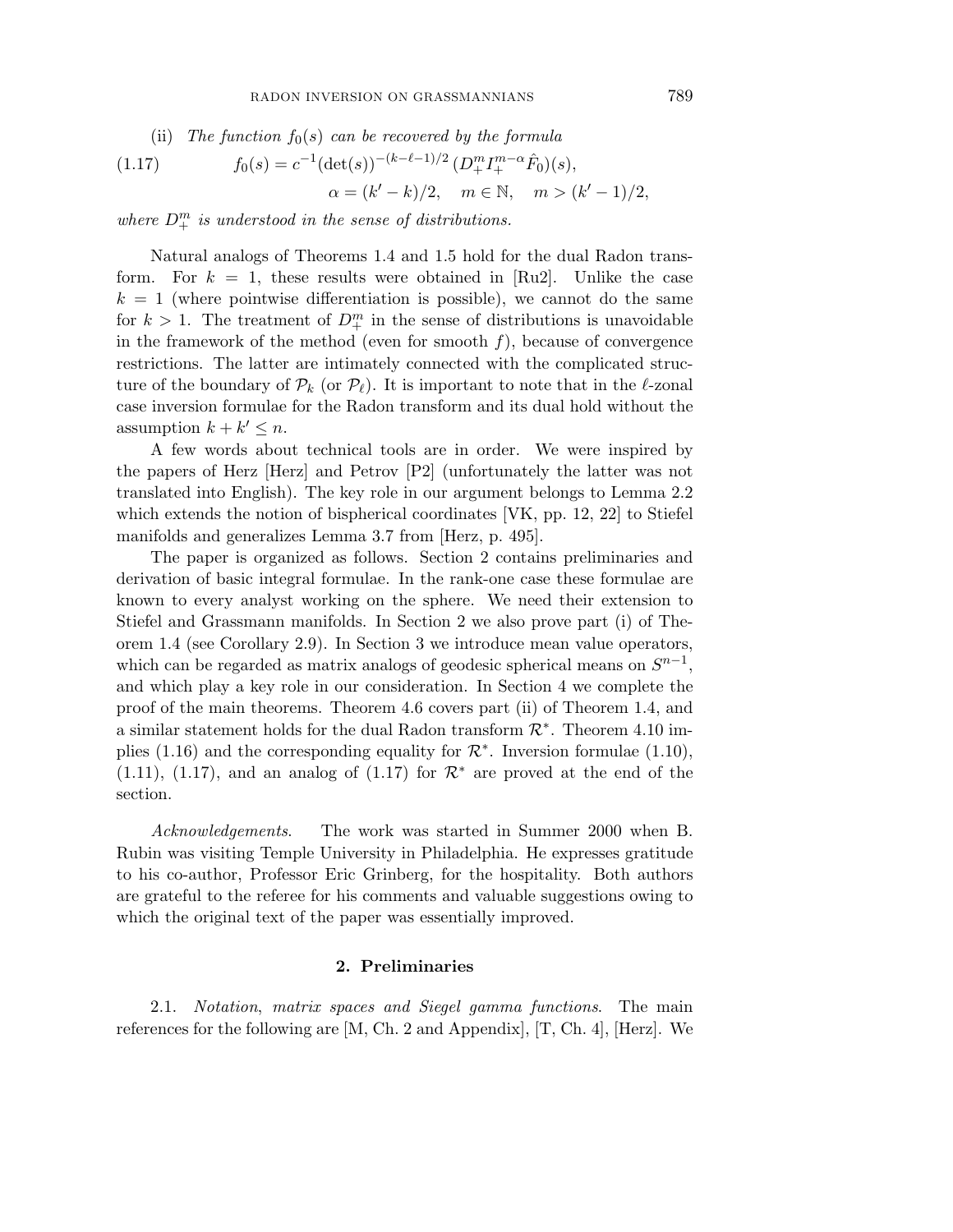recall some basic facts and definitions. Let  $\mathfrak{M}_{n,k}$  be the space of real matrices having *n* rows and *k* columns. One can identify  $\mathfrak{M}_{n,k}$  with the real Euclidean space  $\mathbb{R}^{nk}$  so that for  $x = (x_{i,j})$  the volume element is  $dx = \prod_{i=1}^{n} \prod_{j=1}^{k} dx_{i,j}$ . In the following  $x'$  denotes the transpose of  $x$ , 0 (sometimes with subscripts) denotes zero entries;  $I_k$  is the identity  $k \times k$  matrix;  $e_1, \ldots, e_n$  are the canonical coordinate unit vectors in  $\mathbb{R}^n$ .

Let  $S_k$  be the space of  $k \times k$  real symmetric matrices  $r = (r_{i,j})$ ,  $r_{i,j} = r_{j,i}$ . A matrix  $r \in S_k$  is called positive definite (positive semidefinite) if  $a'ra > 0$  $(a'ra \geq 0)$  for all vectors  $a \neq 0$  in  $\mathbb{R}^k$ ; this is commonly expressed as  $r > 0$  $(r \geq 0)$ . Given  $r_1, r_2 \in S_k$ , the inequality  $r_1 > r_2$  means  $r_1 - r_2 \in \mathcal{P}_k$ . The following facts are well known; see, e.g.,  $[M], [T]$ :

- (i) If  $r > 0$  then  $r^{-1} > 0$ .
- (ii) For any matrix  $x \in \mathfrak{M}_{n,k}$ ,  $x'x \geq 0$ .
- (iii) If  $r \geq 0$  then *r* is nonsingular if and only if  $r > 0$ .
- (iv) If  $r > 0$ ,  $s > 0$ ,  $r s > 0$  then  $s^{-1} r^{-1} > 0$  and  $det(r) > det(s)$ .

(v) A symmetric matrix is positive definite (positive semidefinite) if and only if all its eigenvalues are positive (nonnegative).

(vi) If  $r \in S_k$  then there exists an orthogonal matrix  $\gamma \in O(k)$  such that  $\gamma' r \gamma = \text{diag}(\lambda_1, \ldots, \lambda_k)$  where each  $\lambda_j$  is real and equal to the *j*<sup>th</sup> eigenvalue of *r*.

(vii) If r is a positive semidefinite  $k \times k$  matrix then there exists a positive semidefinite  $k \times k$  matrix, written as  $r^{1/2}$ , such that  $r = r^{1/2}r^{1/2}$ .

We hope that, with these properties in mind, the reader will find more transparent the numerous calculations with functions of a matrix variables that occur throughout the paper.

The set  $S_k$  of symmetric  $k \times k$  matrices is a vector space of dimension  $k(k+1)/2$  and is a measure space isomorphic to  $\mathbb{R}^{k(k+1)/2}$  with the volume element  $dr = \prod_{i \leq j} dr_{i,j}$ . For  $r \geq 0$  we shall use the notation  $|r| = \det(r)$ . Given positive semidefinite matrices *r* and *R* in  $S_k$ , the symbol  $\int_r^R f(s)ds$ denotes integration over the set

$$
\{s : s \in \mathcal{P}_k, r < s < R\}.
$$

For  $\Omega \subset \mathcal{P}_k$ , the function space  $L^p(\Omega)$  is defined in the usual way with respect to the measure dr. The set  $\mathcal{P}_k$  is a convex cone in  $S_k$ . It is a symmetric space of the group  $GL(k, \mathbb{R})$  of non-singular  $k \times k$  real matrices. The action of  $g \in GL(k, \mathbb{R})$  on  $r \in \mathcal{P}_k$  is given by  $r \to g' r g$ . This action is transitive (but not simply transitive). The relevant invariant measure on  $\mathcal{P}_k$  has the form

(2.1) 
$$
d\mu(r) = |r|^{-d} \prod_{1 \le i \le j \le k} dr_{i,j}, \qquad d = (k+1)/2,
$$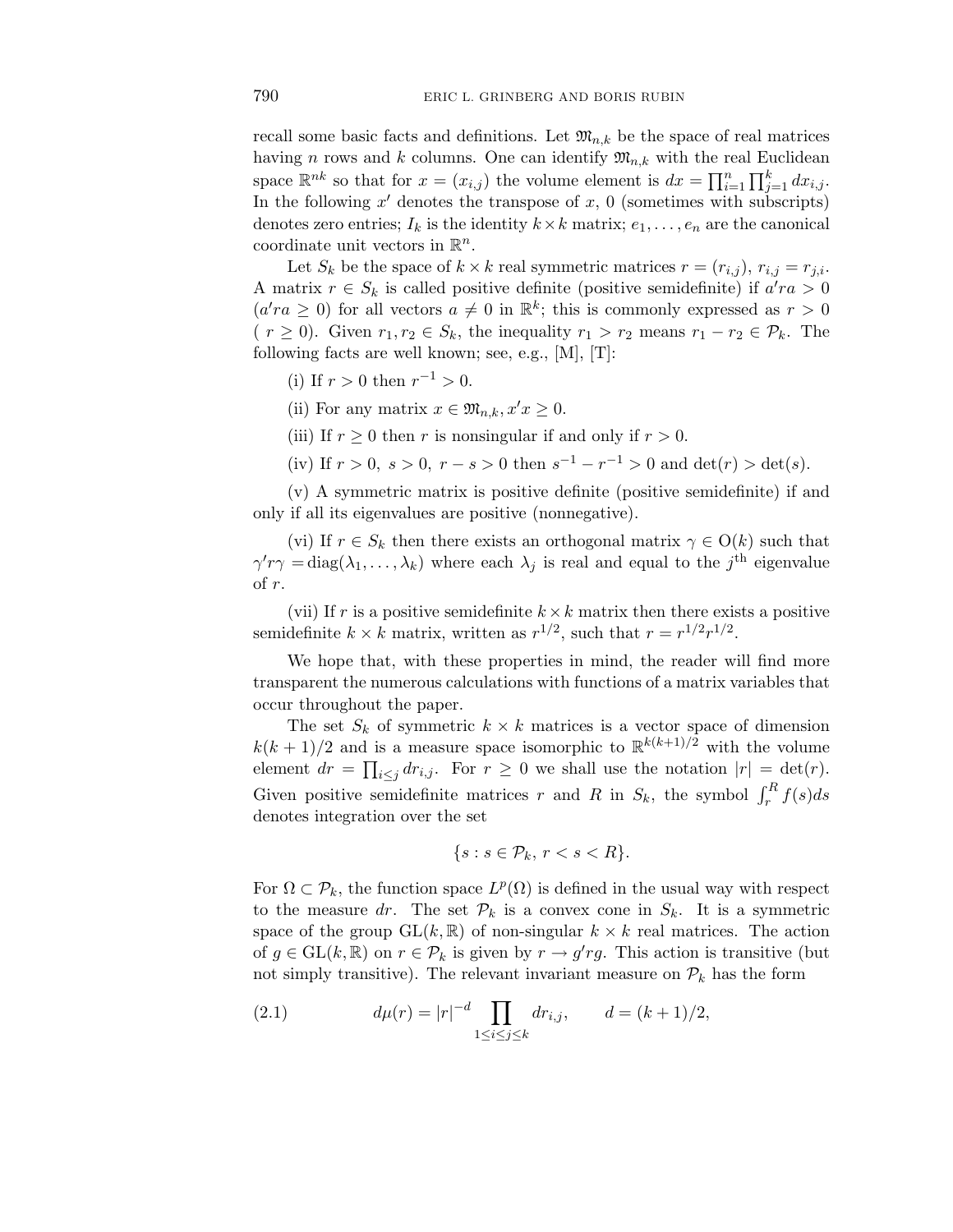[T, p. 18]. Let  $T_k$  be the group of upper triangular matrices  $t$  of the form

(2.2) 
$$
t = \begin{bmatrix} t_1 & & & \\ & \ddots & & \\ & & \ddots & \\ 0 & & & t_k \end{bmatrix}, \quad t_i > 0, \quad t_{i,j} \in \mathbb{R}.
$$

Each  $r \in \mathcal{P}_k$  has a unique representation  $r = t't$ ,  $t \in T_k$ , so that

(2.3) 
$$
\int_{\mathcal{P}_k} f(r) dr = \int_0^{\infty} t_1^k dt_1 \int_0^{\infty} t_2^{k-1} dt_2 \dots \int_0^{\infty} t_k \tilde{f}(t_1, \dots, t_k) dt_k,
$$

$$
\tilde{f}(t_1, \dots, t_k) = 2^k \int_{-\infty}^{\infty} \dots \int_{-\infty}^{\infty} f(t') \prod_{i < j} dt_{i,j}
$$

[T, p. 22], [M, p. 592]. In this last integration the diagonal entries of the matrix *t* are given by the arguments of  $\tilde{f}$ , and the strictly upper triangular entries of *t* are variables of integration.

To the cone  $\mathcal{P}_k$  one can associate the Siegel gamma function

(2.4) 
$$
\Gamma_k(\alpha) = \int_{\mathcal{P}_k} e^{-\text{tr}(r)} |r|^{\alpha - d} dr, \qquad \text{tr}(r) = \text{trace of } r.
$$

By (2.3), it is easy to check [M, p. 62] that this integral converges absolutely for  $\text{Re } \alpha > d - 1$ , and represents the product of the usual  $\Gamma$ -functions:

(2.5) 
$$
\Gamma_k(\alpha) = \pi^{k(k-1)/4} \Gamma(\alpha) \Gamma(\alpha - \frac{1}{2}) \dots \Gamma(\alpha - \frac{k-1}{2}).
$$

For the corresponding Beta function we have [Herz, p. 480]

(2.6)  
\n
$$
\int_{0}^{R} |r|^{\alpha-d} |R - r|^{\beta-d} dr = B_k(\alpha, \beta) |R|^{\alpha+\beta-d},
$$
\n
$$
B_k(\alpha, \beta) = \frac{\Gamma_k(\alpha) \Gamma_k(\beta)}{\Gamma_k(\alpha+\beta)}; \qquad \text{Re }\alpha, \text{Re }\beta > d-1; \qquad R \in \mathcal{P}_k.
$$

2.2. Gårding-Gindikin fractional integrals. Let

$$
Q = \{r \in \mathcal{P}_k : 0 < r < I_k\}
$$

be the "unit interval" in  $\mathcal{P}_k$ . Let *f* be a function in  $L^1(Q)$ . The Gårding-Gindikin fractional integrals of  $f$  of order  $\alpha$  are defined by

(2.7) 
$$
(I_+^{\alpha}f)(r) = \frac{1}{\Gamma_k(\alpha)} \int_0^r f(s)|r-s|^{\alpha-d}ds,
$$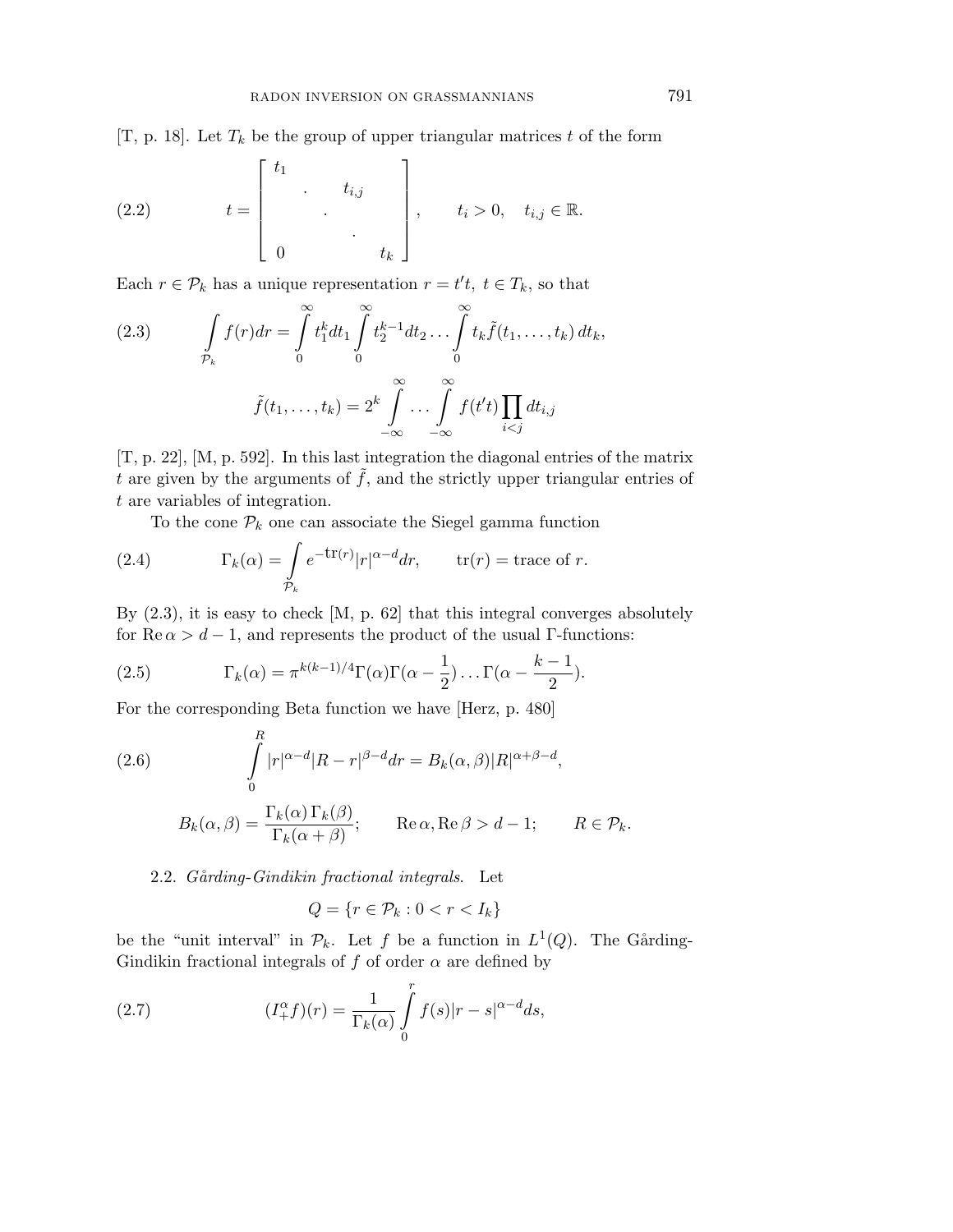792 ERIC L. GRINBERG AND BORIS RUBIN

(2.8) 
$$
(I_{-}^{\alpha}f)(r) = \frac{1}{\Gamma_k(\alpha)} \int\limits_r^{I_k} f(s)|s-r|^{\alpha-d}ds,
$$

where  $r \in Q$ ,  $d = (k+1)/2$ ,  $\text{Re}\,\alpha > d-1$ . Both integrals are finite for almost all  $r \in Q$ . To see this it suffices to show that the integrals  $\int_0^{I_k} (I_{\pm}^{\alpha} f)(r) dr$ are finite for any nonnegative  $f \in L^1(Q)$ . By changing the order of integration, and evaluating inner integrals according to (2.6), we get

$$
\int_{0}^{I_k} (I_+^{\alpha} f)(r) dr = c \int_{0}^{I_k} f(s) |I_k - s|^{\alpha} ds, \qquad \int_{0}^{I_k} (I_-^{\alpha} f)(r) dr = c \int_{0}^{I_k} f(s) |s|^{\alpha} ds,
$$

 $c = \Gamma_k(d)/\Gamma_k(\alpha + d)$ . Since the right-hand sides of these equalities are majorized by const  $||f||_{L^1(Q)}$ , the statement follows.

The equality (2.6) also implies the semigroup property

(2.9) 
$$
I_{\pm}^{\alpha}I_{\pm}^{\beta}f = I_{\pm}^{\alpha+\beta}f, \qquad f \in L^{1}(Q), \qquad \text{Re}\,\alpha, \text{Re}\,\beta > d-1.
$$

For  $s = (s_{i,j}) \in \mathcal{P}_k$ , we define the following differential operators in the *s*-variable:

$$
(2.10) \quad D_{+} = \det \left( \eta_{i,j} \frac{\partial}{\partial s_{i,j}} \right), \quad \eta_{i,j} = \begin{cases} 1 & \text{if } i = j \\ 1/2 & \text{if } i \neq j, \end{cases} \quad D_{-} = (-1)^{k^2} D_{+}.
$$

If *f* is sufficiently good, then

(2.11) 
$$
D_{\pm}^{m} I_{\pm}^{\alpha} f = I_{\pm}^{\alpha - m} f, \qquad m \in \mathbb{N}, \quad \text{Re } \alpha > m + d - 1,
$$

(see, e.g., [Gå]). Let  $\mathcal{D}(Q)$  be the space of infinitely differentiable functions supported in *Q*. For  $w \in \mathcal{D}(Q)$ , the integrals  $I^{\alpha}_{\pm}w$  can be extended to all  $\alpha \in \mathbb{C}$ as entire functions of  $\alpha$ , so that  $I_{\pm}^0 w = w$ ,  $I_{\pm}^{\alpha} I_{\pm}^{\beta} w = I_{\pm}^{\alpha+\beta} w$  and  $D_{\pm}^m I_{\pm}^{\alpha} w =$  $I^{\alpha}_{\pm}D^m_{\pm}w = I^{\alpha-m}_{\pm}w$  for all  $\alpha, \beta \in \mathbb{C}$  and all  $m \in \mathbb{N}$  [Gi]. This enables us to define  $I_{\pm}^{\alpha} f$  for  $f \in L^1(Q)$  and  $\text{Re } \alpha \leq d-1$  in the sense of distributions by setting

$$
(I^{\alpha}_{\pm}f,w)=\int\limits_{Q}(I^{\alpha}_{\pm}f)(r)\overline{w(r)}dr=(f,\overline{I^{\alpha}_{\mp}w}),\quad w\in\mathcal{D}(Q).
$$

Note that explicit construction of the analytic continuation of  $I_{\pm}^{\alpha}w$  is rather complicated if *w* does not vanish identically on the boundary of  $Q$  (cf. [G $\ddot{\text{a}}$ ], [R1], [R2]). In order to invert  $\varphi = I_+^{\alpha} f$  for  $f \in L^1(Q)$  and  $\text{Re}\,\alpha > d - 1$  in the sense of distributions, let  $m \in \mathbb{N}$ ,  $m - \text{Re}\,\alpha > d - 1$ . By (2.9),  $I_+^m f = I_+^{m-\alpha} \varphi$ , and therefore

$$
(f, w) \equiv \int_{Q} f(r) \overline{w(r)} dr = (D_{+}^{m} I_{+}^{m-\alpha} \varphi, w) \equiv (\varphi, I_{-}^{m-\alpha} D_{-}^{m} w).
$$

2.3. Stiefel manifolds. Let  $V_{n,k} = \{x \in \mathfrak{M}_{n,k} : x'x = I_k\}$  be the Stiefel manifold of orthonormal *k*-frames in  $\mathbb{R}^n$ ,  $n \geq k$ . For  $n = k$ ,  $V_{n,n} = O(n)$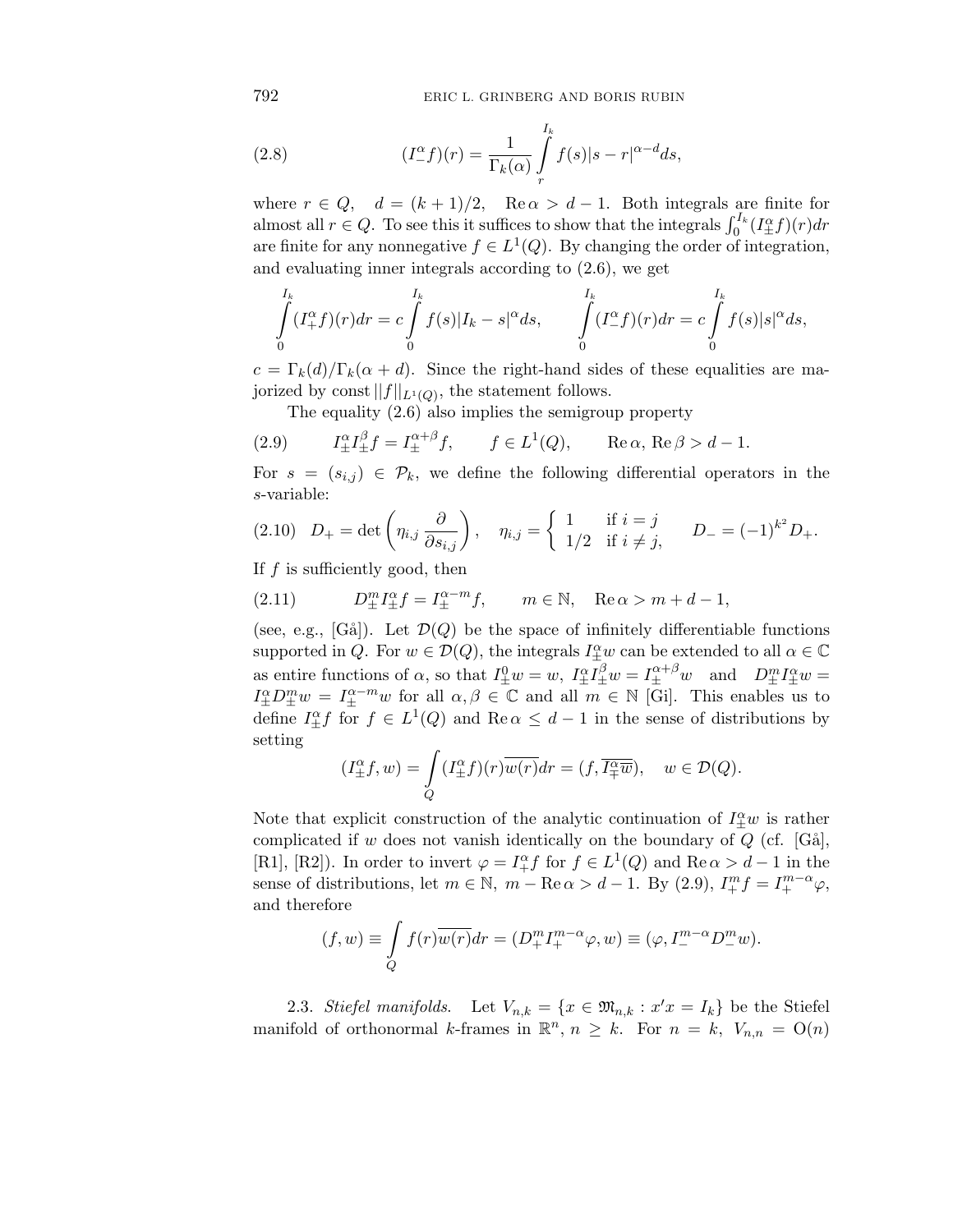represents the orthogonal group in  $\mathbb{R}^n$ . The Stiefel manifold is a homogeneous space with respect to the action  $V_{n,k} \ni x \to \gamma x \in V_{n,k}, \gamma \in O(n)$ , so that  $V_{n,k} = O(n)/O(n-k)$ . The group  $O(n)$  acts on  $V_{n,k}$  transitively. The same is true for the group  $SO(n) = \{ \gamma \in O(n) : \det(\gamma) = 1 \}$  provided  $n > k$ . It is known that dim  $V_{n,k} = k(2n - k - 1)/2$ . We fix invariant measures dx on  $V_{n,k}$ and  $d\gamma$  on  $SO(n)$  normalized by

(2.12) 
$$
\sigma_{n,k} \equiv \int\limits_{V_{n,k}} dx = \frac{2^k \pi^{nk/2}}{\Gamma_k(n/2)}
$$

and  $\int_{\text{SO}(n)} d\gamma = 1$  [M, p. 70], [J, p. 57].

LEMMA 2.1 (polar decomposition). Almost all  $x \in \mathfrak{M}_{n,k}$ ,  $n \geq k$  (specifically, all matrices  $x \in \mathfrak{M}_{n,k}$  of rank *k*), can be decomposed as

$$
x = v r^{1/2}
$$
,  $v \in V_{n,k}$ ,  $r = x'x \in \mathcal{P}_k$  so that  $dx = 2^{-k}|r|^{(n-k-1)/2} dr dv$ .

This statement can be found in [Herz, p. 482], [GK, p. 93], [M, pp. 66, 591].

LEMMA 2.2 (bi-Stiefel decomposition). Let  $k$  and  $\ell$  be arbitrary integers satisfying  $1 \leq k \leq \ell \leq n-1$ ,  $k+\ell \leq n$ . Almost all  $x \in V_{n,k}$  can be represented in the form

(2.13) 
$$
x = \begin{bmatrix} ur^{1/2} \\ v(I_k - r)^{1/2} \end{bmatrix}, \quad u \in V_{\ell,k}, \quad v \in V_{n-\ell,k}, \quad r \in \mathcal{P}_k,
$$

so that

(2.14) 
$$
\int\limits_{V_{n,k}} f(x)dx = \int\limits_{0}^{I_k} d\nu(r) \int\limits_{V_{\ell,k}} du \int\limits_{V_{n-\ell,k}} f\left(\left[\begin{array}{c} ur^{1/2} \\ v(I_k-r)^{1/2} \end{array}\right]\right) dv,
$$

(2.15)  $d\nu(r) = 2^{-k}|r|^{\gamma}|I_k - r|^{\delta}dr, \qquad \gamma = \frac{\ell - k - 1}{2}, \quad \delta = \frac{n - \ell - k - 1}{2}.$ 

*Proof.* For  $k = 1$ , this statement is well known and represents bispherical decomposition on the unit sphere; cf. [VK, pp. 12, 22]. For the general case related to Stiefel manifolds the proof is essentially the same as that of the slightly less general Lemma 3.7 from [Herz, p. 495]. For convenience of the reader we sketch this proof.

Let us check  $(2.13)$ . If  $x =$  *a b* 1  $\in V_{n,k}$ ,  $a \in \mathfrak{M}_{\ell,k}$ ,  $b \in \mathfrak{M}_{n-\ell,k}$ , then  $I_k = x'x = a'a + b'b$ . By Lemma 2.1 for almost all *a* we have  $a = ur^{1/2}$ . Hence  $b'b = I_k - r$ , and therefore  $b = v(I_k - r)^{1/2}$ . This gives (2.13). The explicit meaning of "almost all" in Lemma 2.2 becomes clear from Lemma 2.1 having been applied to the matrices *a* and *b*.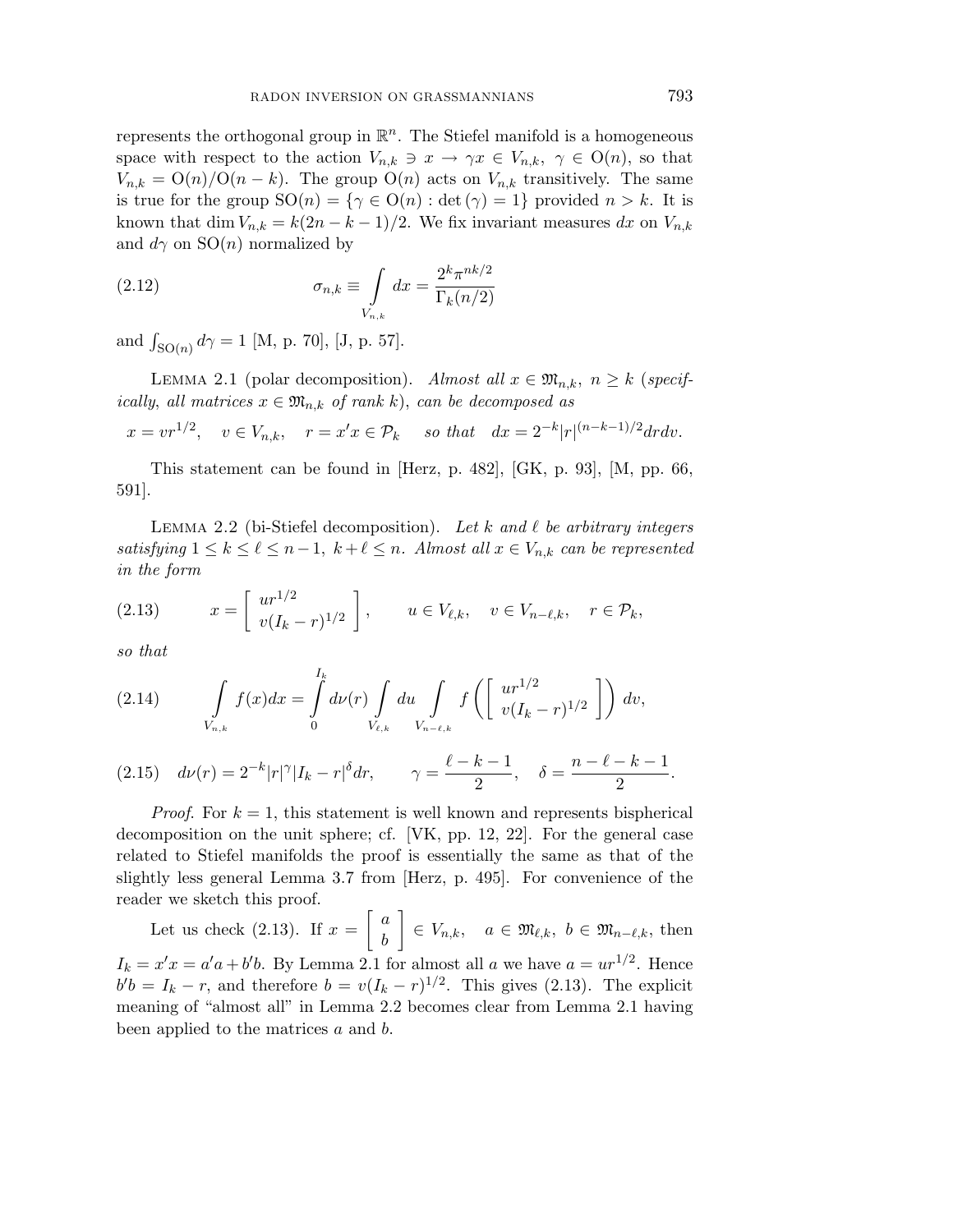In order to prove (2.14) we write it in the form

$$
(2.16)\quad \int\limits_{V_{n,k}} f(x)dx = \int\limits_{0
$$

and show the coincidence of the two measures,  $dx$  and  $\tilde{dx} = |I_k - a'a|^{\delta} da dv$ . Following [Herz], we consider the Fourier transforms

$$
F_1(s) = \int\limits_{V_{n,k}} \text{etr}(is'x) dx \text{ and } F_2(s) = \int\limits_{V_{n,k}} \text{etr}(is'x) dx,
$$

where  $s \in \mathfrak{M}_{n,k}$ ,  $\text{etr}(\Lambda) = e^{\text{tr}(\Lambda)}$ , and show that  $F_1 = F_2$ . To this end we employ the Bessel functions  $A_{\lambda}(r)$  of Herz for which

(2.17) 
$$
\int_{V_{n,k}} \text{etr}(is'x) dx = 2^k \pi^{nk/2} A_{(n-k-1)/2} \left(\frac{1}{4} s' s\right).
$$

Let

$$
s = \begin{bmatrix} s_1 \\ s_2 \end{bmatrix}, \quad x = \begin{bmatrix} a \\ v(I_k - a'a)^{1/2} \end{bmatrix}; \quad s_1 \in \mathfrak{M}_{\ell,k}, \ s_2 \in \mathfrak{M}_{n-\ell,k}; \ a \in \mathfrak{M}_{\ell,k}.
$$

Then  $s'x = s'_1a + s'_2v(I_k - a'a)^{1/2}$ , and we have

$$
F_2(s) = \int_{a'a
$$

By (2.17) (use the equality  $tr(is_2'vR) = tr(iR^{-1}Rs_2'vR) = tr(iRs_2'v)$  with  $R = (I_k - a'a)^{1/2}$  the inner integral is evaluated as

$$
2^k \pi^{(n-\ell)k/2} A_{\delta} \left( \frac{1}{4} R s_2' s_2 R \right) = 2^k \pi^{(n-\ell)k/2} A_{\delta} \left( \frac{1}{4} s_2' s_2 R^2 \right)
$$

(the last equality holds because of the invariance property  $A_{\delta}(R^{-1}rR)$  =  $A_\delta(r)$ ). Thus

$$
F_2(s) = \int_{a'a  

$$
\varphi(r) = 2^k \pi^{(n-\ell)k/2} |I_k - a'a|^{\delta} A_{\delta} \left(\frac{1}{4}s'_2 s_2(I_k - r)\right).
$$
$$

The function  $F_2(s)$  can be transformed by the generalized Bochner formula

$$
\int_{\mathfrak{M}_{\ell,k}} \text{etr}(iy'a)\varphi(a'a)da = \pi^{\ell k/2}g\left(\frac{1}{4}y'y\right),
$$

$$
g(\Lambda) = \int_{\mathcal{P}_k} A_{\gamma}(\Lambda r)|r|^{\gamma}\varphi(r)dr, \qquad \gamma = \frac{\ell - k - 1}{2}, \quad y \in \mathfrak{M}_{\ell,k}
$$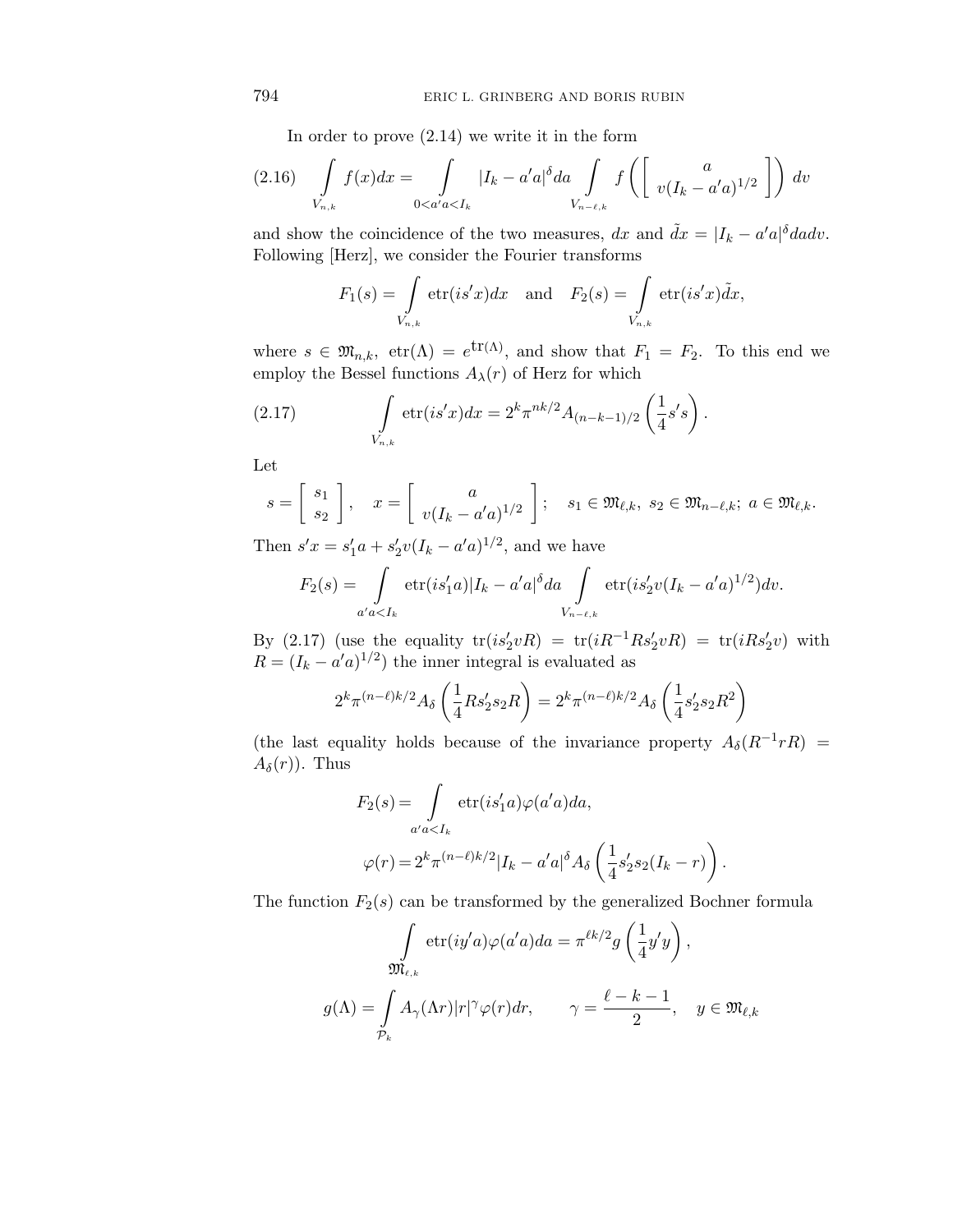[Herz, p. 493], that yields

$$
F_2(s) = 2^k \pi^{nk/2} \int_0^{I_k} A_\gamma \left(\frac{1}{4} s_1' s_1 r\right) |r|^\gamma A_\delta \left(\frac{1}{4} s_2' s_2 (I_k - r)\right) |I_k - r|^\delta dr,
$$

*γ*, *δ* being defined by (2.15). This integral can be evaluated using the formula (2.6) from [Herz, p. 487]. The result is

$$
F_2(s) = 2^k \pi^{nk/2} A_{(n-k-1)/2} \left( \frac{1}{4} (s_1' s_1 + s_2' s_2) \right) = 2^k \pi^{nk/2} A_{(n-k-1)/2} \left( \frac{1}{4} s' s \right).
$$
  
By (2.17), the latter coincides with  $F_1(s)$ .

By  $(2.17)$ , the latter coincides with  $F_1(s)$ .

*Remark* 2.3. The assumptions  $k + \ell \leq n$  and  $k \leq \ell$  in Lemma 2.2 are necessary for absolute convergence of the integral  $\int_0^{I_k}$  in the right-hand side of (2.14). It would be interesting to prove this lemma directly, without using the Fourier transform. Such a proof would be helpful in transferring Lemma 2.2 and many other results of the paper to the hyperbolic space (cf. [VK, pp. 12, 23], [BR], [Ru5] for the rank-one case).

LEMMA 2.4. Let  $x \in V_{n,k}$ ,  $y \in V_{n,\ell}$ ;  $1 \leq k,\ell \leq n$ . If *f* is a function of  $\ell \times k$  matrices then

(2.18) 
$$
\frac{1}{\sigma_{n,k}} \int_{V_{n,k}} f(y'x) dx = \frac{1}{\sigma_{n,\ell}} \int_{V_{n,\ell}} f(y'x) dy.
$$

Proof. We should observe that formally the left-hand side is a function of *y*, while the right-hand side is a function of *x*. In fact, both are constant. To prove (2.18) let  $G = SO(n)$ ,  $g \in G$ ,  $g_1 = g^{-1}$ . The left-hand side is

$$
\int_{G} f(y'gx)dg = \int_{G} f((g_1y)'x)dg_1
$$

which equals the right-hand side.

We shall need a "lower-dimensional" representation of integrals of the form

(2.19) 
$$
I_f = \int_{V_{n,k}} f(A'x) dx, \qquad A \in \mathfrak{M}_{n,\ell}; \quad 0 < k < n, \ 0 < \ell < n.
$$

For  $k = \ell = 1$  such a representation is well known. In the following lemma we do not specify assumptions for the function *f*. For our purposes it suffices to assume only that the integral (2.19) is absolutely convergent and therefore well defined for all or almost all *A*. This enables us to give a proof which consists, in fact, of a number of applications of the Fubini theorem. Furthermore, for our purposes it suffices to consider matrices *A* for which *A A* is positive definite.

 $\Box$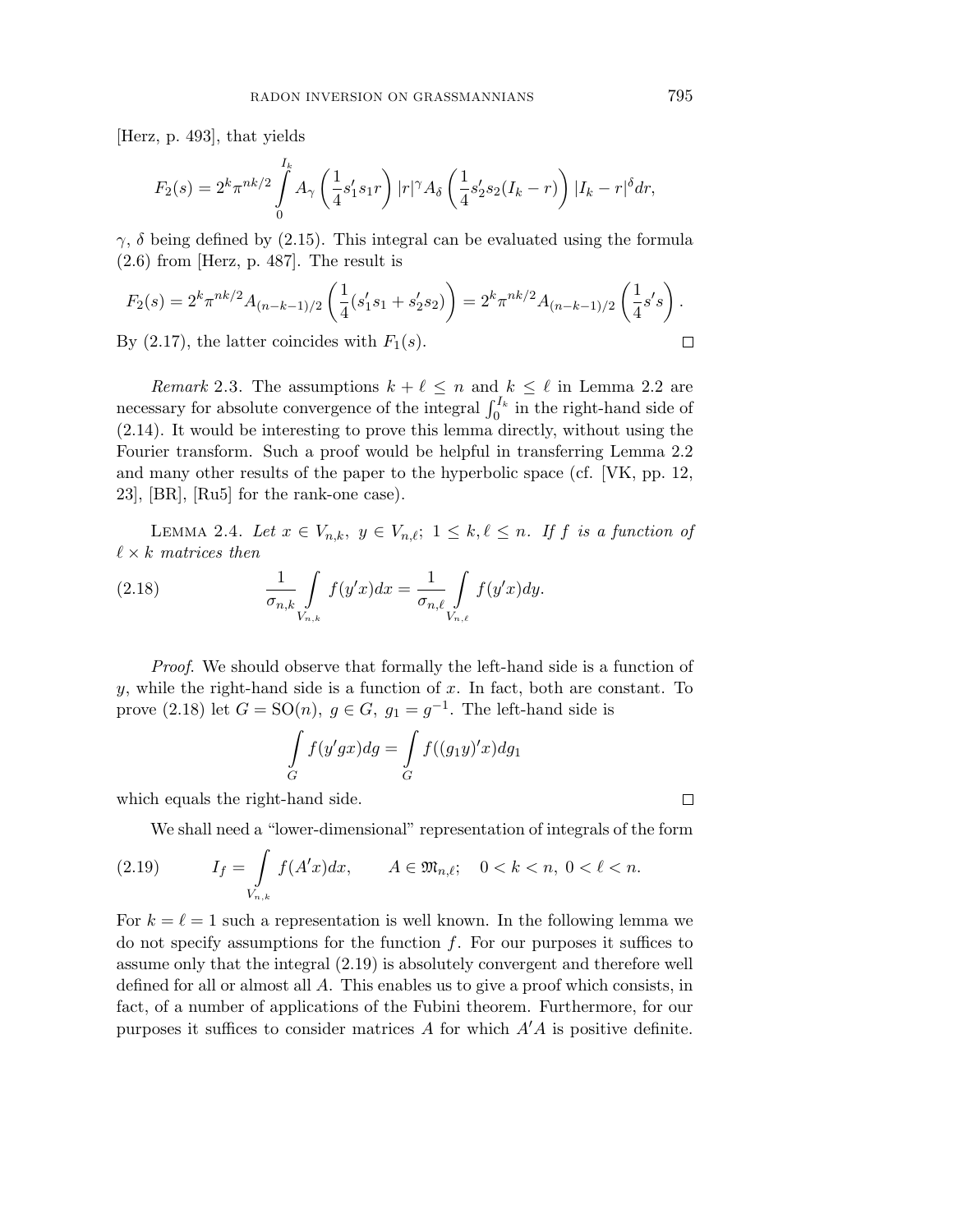It means that we exclude those matrices for which the point  $R = A'A$  lies on the boundary of the cone  $\mathcal{P}_{\ell}$ .

LEMMA 2.5. For 
$$
A \in \mathfrak{M}_{n,\ell}
$$
, let  $R = A'A \in \mathcal{P}_{\ell}$ ,  $k + \ell \leq n$ ,  $\gamma = (\vert k - \ell \vert - 1)/2$ ,  $\delta = (n - k - \ell - 1)/2$ . If  $k \leq \ell$ , then

(2.20) 
$$
I_f = \frac{\sigma_{n-\ell,k}}{2^k} \int\limits_0^{I_k} |r|^\gamma |I_k - r|^\delta dr \int\limits_{V_{\ell,k}} f(R^{1/2}ur^{1/2}) du.
$$

If  $k \geq \ell$ ,  $c = 2^{-\ell} \sigma_{n,k} \sigma_{n-k,\ell} / \sigma_{n,\ell}$ , then

(2.21) 
$$
I_f = c \int_0^{I_\ell} |r|^\gamma |I_\ell - r|^\delta dr \int_{V_{k,\ell}} f(R^{1/2} r^{1/2} u') du
$$

(2.22) 
$$
= c|R|^{-\delta - k/2} \int_{0}^{R} |r|^{\gamma} |R - r|^{\delta} dr \int_{V_{k,\ell}} f(r^{1/2} u') du.
$$

*Proof.* By Lemma 2.1,  $A = vR^{1/2}$ ,  $v \in V_{n,\ell}$ . Since the group  $SO(n)$  acts transitively on  $V_{n,k}$  we can set

$$
v = g\omega_{\ell}, \qquad g \in SO(n), \qquad \omega_{\ell} = \begin{bmatrix} I_{\ell} \\ 0 \end{bmatrix},
$$

and obtain

$$
I_f = \int\limits_{V_{n,k}} f(R^{1/2}v'x) dx = \int\limits_{V_{n,k}} f(R^{1/2} \omega_\ell' g'x) dx = \int\limits_{V_{n,k}} f(R^{1/2} \omega_\ell' x) dx
$$

(we have changed variables  $g'x \to x$ ). Now (2.20) follows by Lemma 2.2. If  $k \geq \ell$ , then (2.18) yields

$$
I_{f} = \int_{V_{n,k}} f(R^{1/2}v'x)dx = \frac{\sigma_{n,k}}{\sigma_{n,\ell}} \int_{V_{n,\ell}} f(R^{1/2}v'x)dv.
$$

Now we replace *x* by  $\gamma \omega_k$ ,  $\gamma \in SO(n)$ ,  $\omega_k =$  $\int$ *Ik* 0 1 , and change the variable  $v \rightarrow \gamma v$ . This gives

$$
I_f = \frac{\sigma_{n,k}}{\sigma_{n,\ell}} \int_{V_{n,\ell}} f(R^{1/2} v' \gamma \omega_k) dv
$$
  
= 
$$
\frac{\sigma_{n,k}}{\sigma_{n,\ell}} \int_{V_{n,\ell}} f(R^{1/2} v' \omega_k) dv = \frac{\sigma_{n,k}}{\sigma_{n,\ell}} \int_{V_{n,\ell}} f(R^{1/2} (\omega'_k v)') dv.
$$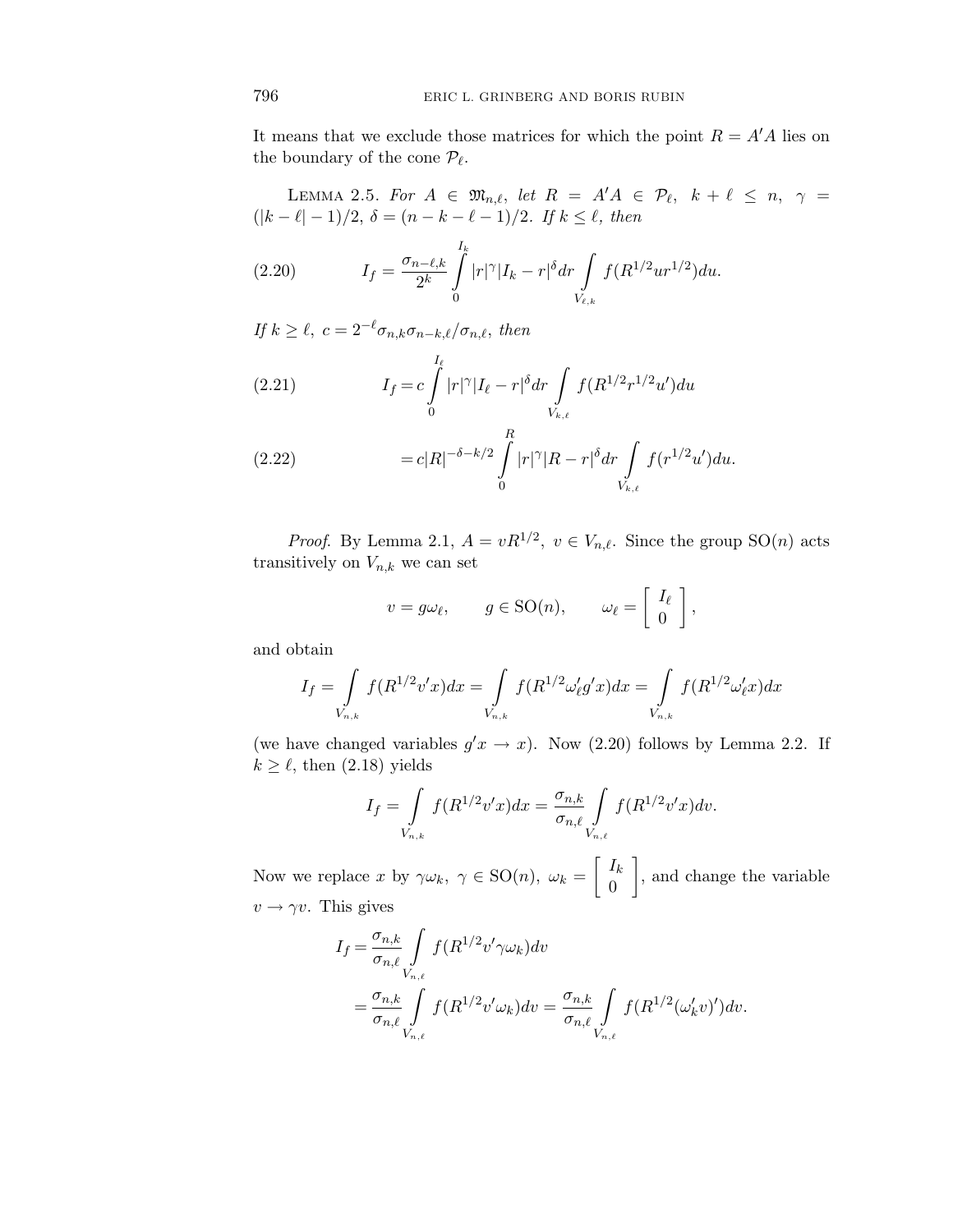We apply Lemma 2.2 again, but with  $k$  and  $\ell$  interchanged. This gives (2.21). The proof of (2.22) is as follows.

$$
I_{f} = \frac{\sigma_{n,k}}{\sigma_{n,\ell}} \int_{V_{n,\ell}} f(R^{1/2}(\omega_{k}^{\prime}v^{\prime})^{\prime}) dv
$$
\n
$$
= \frac{\sigma_{n,k}}{\sigma_{n,\ell}} \int_{o < a'a < I_{\ell}} |I_{\ell} - a'a|^{\delta} da \int_{V_{n-k,\ell}} f(R^{1/2}(\omega_{k}^{\prime} \left[ \omega_{k}^{\prime} \left[ \omega_{l}^{\prime} - a'a)^{1/2} \right] )^{\prime} \right) dv
$$
\n
$$
= \frac{\sigma_{n,k} \sigma_{n-k,\ell}}{\sigma_{n,\ell}} \int_{o < a'a < I_{\ell}} |I_{\ell} - a'a|^{\delta} f(R^{1/2}a^{\prime}) da
$$
\n
$$
= \frac{\sigma_{n,k} \sigma_{n-k,\ell}}{\sigma_{n,\ell}} \int_{o < a'a < I_{\ell}} |I_{\ell} - a'a|^{\delta} f(R^{1/2}a^{\prime}) da \quad [M, p. 58])
$$
\n
$$
= \frac{\sigma_{n,k} \sigma_{n-k,\ell}}{\sigma_{n,\ell} |R|^{\delta+k/2}} \int_{o < s's < R} |R - s's|^{\delta} f(s^{\prime}) ds.
$$

It remains to apply Lemma 2.1.

2.4. The Grassmann manifolds. Analysis on the Stiefel manifold  $V_{n,k}$  is intimately connected with that on the Grassmannian  $G_{n,k} = V_{n,k}/O(k)$ . Given  $x \in V_{n,k}$ , we denote by  $\{x\}$  the subspace spanned by the columns of *x*. Note that  $\eta = \{x\} \in G_{n,k}$ . A function  $f(x)$  on  $V_{n,k}$  is  $O(k)$  right-invariant, i.e.,  $f(x\gamma) = f(x)$   $\forall \gamma \in O(k)$ , if and only if there is a function  $F(\eta)$  on  $G_{n,k}$  so that  $f(x) = F({x})$ . We endow  $G_{n,k}$  with the normalized  $O(n)$  left-invariant measure *dη* so that

(2.23) 
$$
\frac{1}{\sigma_{n,k}} \int\limits_{V_{n,k}} f(x) dx = \int\limits_{G_{n,k}} F(\eta) d\eta.
$$

For the sake of convenience, we shall identify  $O(k)$  right-invariant functions  $f(x)$  on  $V_{n,k}$  with the corresponding functions  $F(\eta)$  on  $G_{n,k}$ , and use for both the same letter *f*. In the case of possible confusion, additional explanation will be given.

 $\Box$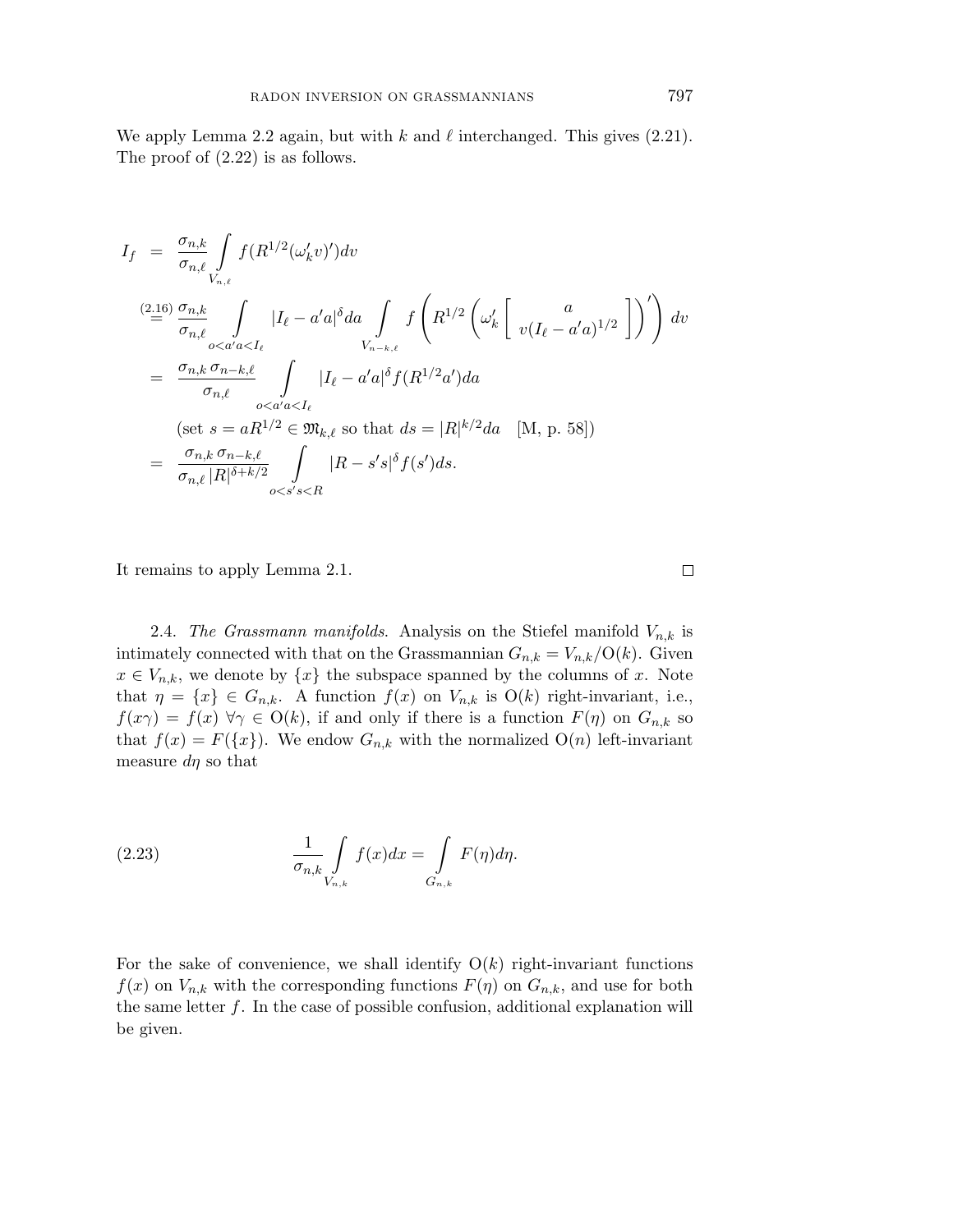2.5. Invariant functions.

Definition 2.6. Let  $\rho \in O(n-\ell)$ ,  $g_{\rho} = \begin{bmatrix} \rho & 0 \\ 0 & I \end{bmatrix}$ 0 *I* 1  $\in$   $O(n)$ *.* A function  $f(x)$ on  $V_{n,k}$   $(F(\eta)$  on  $G_{n,k})$  is called  $\ell$ -zonal if  $f(g_\rho x) = f(x)$   $(F(g_\rho \eta) = F(\eta))$  for all  $\rho \in O(n-\ell)$ .

LEMMA 2.7. For  $k + \ell \leq n$  the following statements hold.

(a) A function  $f(x)$  on  $V_{n,k}$  is  $\ell$ -zonal if and only if there is a function  $f_1$ on  $\mathfrak{M}_{\ell,k}$  such that  $f(x) \stackrel{\text{a.e.}}{=} f_1(\sigma'_\ell x), \quad \sigma_\ell =$  $\begin{bmatrix} 0 \end{bmatrix}$  $I_{\ell}$ 1  $\in V_{n,\ell}.$ 

(b) Let  $k \geq \ell$ . A function  $f(x)$  on  $V_{n,k}$  is  $\ell$ -zonal and  $O(k)$  right-invariant (simultaneously) if and only if there is a function  $f_0$  on  $\mathcal{P}_{\ell}$  such that  $f(x) \stackrel{\text{a.e.}}{=}$  $f_0(s)$ *,*  $s = \sigma'_{\ell} x x' \sigma_{\ell} = \sigma'_{\ell} \Pr_{\{x\}} \sigma_{\ell}$ *. Thus,*  $f_0(s) = f_1(s^{1/2} u'_0)$ *,*  $u'_0 = [0_{\ell \times (k-\ell)}, I_{\ell}]$ *,* where  $f_1$  is the function from  $(a)$ .

(c) Let  $k \geq \ell$ . A function  $F(\eta)$  on  $G_{n,k}$  is  $\ell$ -zonal if and only if there is a function  $F_0$  (or  $F_0^{\perp}$ ) on  $\mathcal{P}_{\ell}$  such that  $F(\eta) \stackrel{\text{a.e.}}{=} F_0(s)$ ,  $s = \sigma'_{\ell} Pr_{\eta} \sigma_{\ell} =$  $\cos^2(\eta, \sigma_\ell)$  (or  $F(\eta) \stackrel{\text{a.e.}}{=} F_0^{\perp}(r), r = \sigma'_\ell \Pr_{\eta^{\perp}} \sigma_\ell = \sin^2(\eta, \sigma_\ell)$ ).

*Proof.* (a) Let f be  $\ell$ -zonal. We write  $x =$  *a b* 1 *,*  $a \in \mathfrak{M}_{n-\ell,k}, b \in \mathfrak{M}_{\ell,k}.$ Since  $n - \ell \geq k$ , Lemma 2.1 gives  $a = vs^{1/2}$ ,  $v \in V_{n-\ell,k}$ ,  $s = a'a = I_k - b'b$ . Thus for  $\rho \in O(n-\ell)$ , we have  $\rho a = \rho v s^{1/2}$ . Let

$$
r_v \in SO(n-\ell)
$$
 so that  $r_v : v_0 = \begin{bmatrix} I_k \\ 0_{(n-k-\ell)\times k} \end{bmatrix} \to v.$ 

We set  $\rho = r_v^{-1}$ . Then

$$
f(x) = f\left(\begin{bmatrix} v_0 s^{1/2} \\ b \end{bmatrix}\right) = f\left(\begin{bmatrix} v_0(I_k - b'b)^{1/2} \\ b \end{bmatrix}\right) = f_1(b) = f_1(\sigma'_\ell x).
$$

The converse statement in (a) is obvious.

(b) By (a),  $f(x) = f_1(\sigma'_\ell x) = f_1((x'\sigma_\ell)'),$  and Lemma 2.1 yields  $x'\sigma_\ell =$  $u s^{1/2}, u \in V_{k,\ell}, s = \sigma'_\ell x x' \sigma_\ell.$  Let  $u_0 =$  $\left[ 0_{(k-\ell)\times\ell}\right]$ *I* 1 *,*  $r_u \in O(k)$ , so that  $r_u u_0 = u$ . Since f is  $O(k)$  right-invariant, then

$$
f(x) = f(xr_u) = f_1(\sigma_\ell' x r_u) = f_1((r_u' x' \sigma_\ell)') = f_1((r_u' u s^{1/2})')
$$
  
=  $f_1((u_0 s^{1/2})') = f_1(s^{1/2} u_0') = f_0(s).$ 

The converse statement is obvious.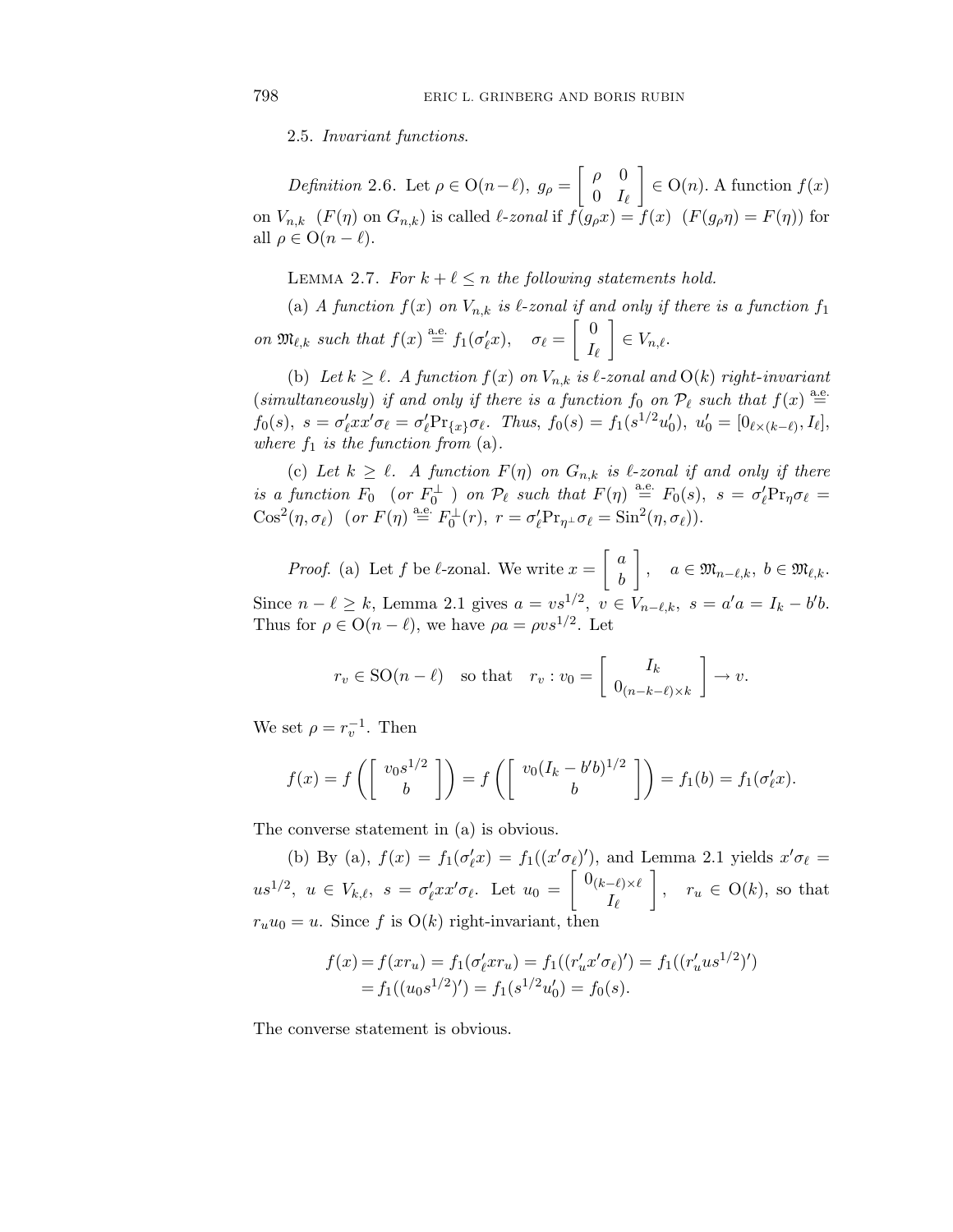(c) For  $\eta \in G_{n,k}$ , let  $x \in V_{n,k}$  and  $y \in V_{n,n-k}$  be orthonormal bases of  $\eta$ and  $\eta^{\perp}$ , respectively, i.e.  $\eta = \{x\} = \{y\}^{\perp}$ . The functions  $\psi(x) = F(\{x\})$  and  $\psi^{\perp}(y) = F(\lbrace y \rbrace^{\perp})$  are  $\ell$ -zonal. Moreover,  $\psi$  is  $O(k)$  right-invariant, and  $\psi^{\perp}$  is  $O(n-k)$  right-invariant. Hence the result follows from (b).  $\Box$ 

Lemmas 2.7, 2.5, and the equality (2.12) imply the following

LEMMA 2.8. Let 
$$
1 \le k \le n - 1
$$
,  $1 \le \ell \le \min(k, n - k)$ ,  
(2.24)  $d\mu(s) = |s|^\gamma |I_\ell - s|^{\delta} ds$ ,  $\gamma = (k - \ell - 1)/2$ ,  $\delta = (n - k - \ell - 1)/2$ ,  
 $c = \Gamma_\ell(n/2) / \Gamma_\ell(k/2) \Gamma_\ell((n - k)/2)$ .

If  $f(x) \in L^1(V_{n,k})$  is  $\ell$ -zonal and  $O(k)$  right-invariant, then there is a function *f*<sub>0</sub>(*s*) on  $\mathcal{P}_{\ell}$  so that for almost all *x*,  $f(x) = f_0(s)$ *,*  $s = \sigma_{\ell}^{'} x x^{\prime} \sigma_{\ell}$ *, and* 

(2.25) 
$$
\frac{1}{\sigma_{n,k}} \int\limits_{V_{n,k}} f(x) dx = c \int\limits_{0}^{I_{\ell}} f_0(s) d\mu(s).
$$

This lemma implies the following corollary for functions on the Grassmannian.

COROLLARY 2.9. If  $1 \leq k \leq n-1$ ,  $1 \leq \ell \leq \min(k, n-k)$ , and  $f(\eta) \in$  $L^1(G_{n,k})$  is  $\ell$ -zonal, then there is a function  $f_0(s)$  on  $\mathcal{P}_\ell$  so that for almost all *η*,

$$
f(\eta) = f_0(s), \quad s = \sigma'_\ell \Pr_\eta \sigma_\ell = \cos^2(\eta, \sigma_\ell),
$$

and

(2.26) 
$$
\int_{G_{n,k}} f(\eta) d\eta = c \int_{0}^{I_{\ell}} f_0(s) d\mu(s),
$$

with  $d\mu(s)$  and c the same as in Lemma 2.8.

This corollary proves part (i) of Theorem 1.4.

#### **3. Mean value operators**

Suppose that  $1 \leq k \leq k' \leq n-1$ ,  $k + k' \leq n$ . We recall the notation  $x_0 =$  $\begin{bmatrix} 0 \end{bmatrix}$  $I_k$ 1 *,*  $\eta_0 = \{x_0\} = \mathbb{R}e_{n-k+1} + \ldots + \mathbb{R}e_n, \qquad \xi_0 = \mathbb{R}e_1 + \ldots + \mathbb{R}e_{k'},$ and set  $G = SO(n)$ ,

$$
K = \left\{ \rho \in G : \rho = \begin{bmatrix} \alpha & 0 \\ 0 & \beta \end{bmatrix}, \quad \alpha \in SO(n-k), \ \beta \in SO(k) \right\},\
$$

$$
K' = \left\{ \tau \in G : \tau = \begin{bmatrix} \gamma & 0 \\ 0 & \delta \end{bmatrix}, \quad \gamma \in SO(k'), \ \delta \in SO(n-k') \right\},\
$$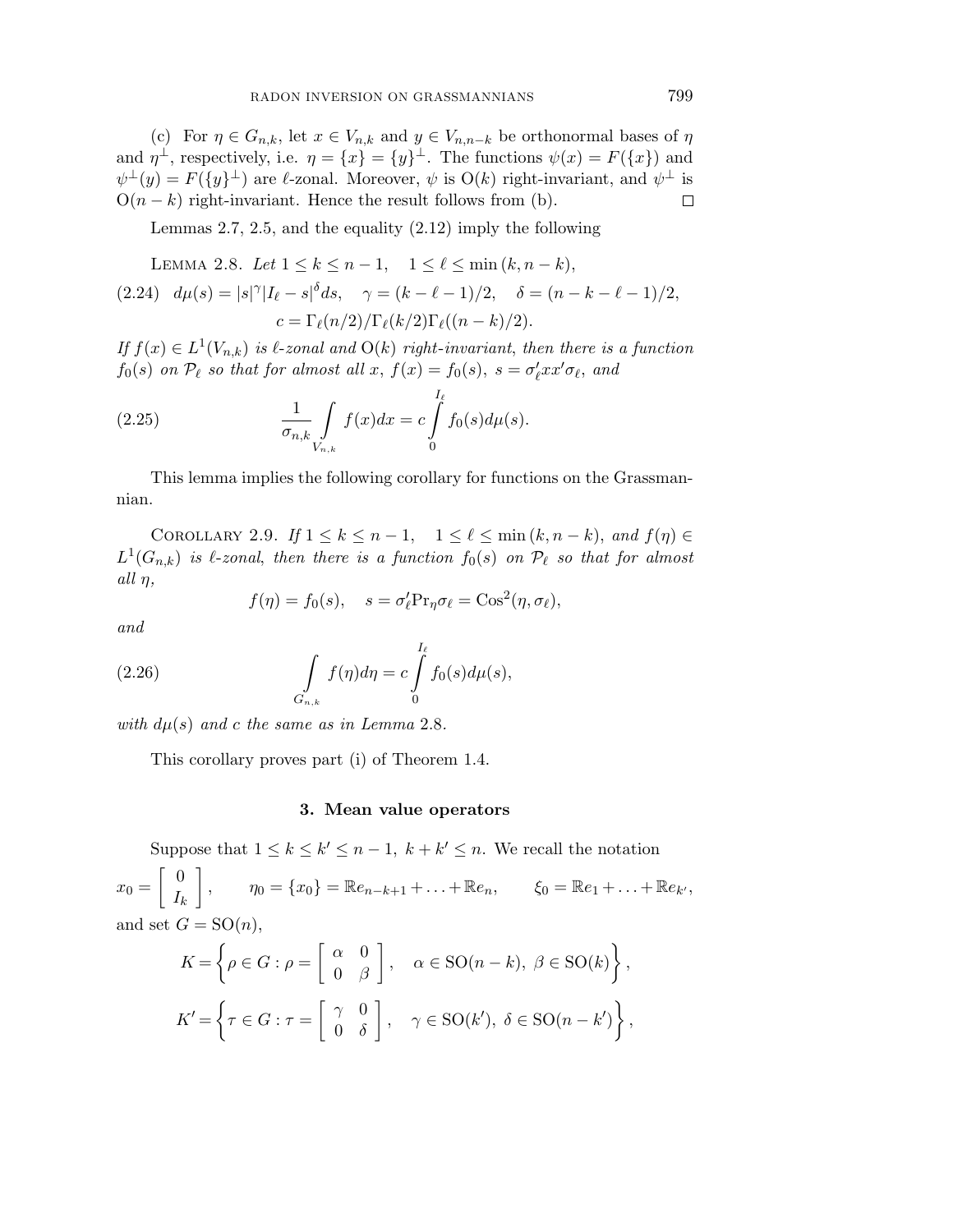so that *K* and *K'* are isotropy subgroups of the coordinate planes  $\eta_0$  and  $\xi_0$ , respectively. The corresponding normalized invariant measures will be denoted by  $d\rho$  and  $d\tau$ . Let

$$
[0, I_k] = \{ r \in \mathcal{P}_k : 0 < r < I_k \} \cup \{ 0 \} \cup \{ I_k \}.
$$

Given  $r \in [0, I_k]$ , we set

$$
x_r = \begin{bmatrix} 0_{(k'-k)\times k} \\ r^{1/2} \\ 0_{(n-k'-k)\times k} \\ (I_k - r)^{1/2} \end{bmatrix} \in V_{n,k}, \qquad \eta_r = \{x_r\} \in G_{n,k},
$$

where 0 (with subscripts) denotes zero entries,

$$
g_r = \begin{bmatrix} I_{k'-k} & 0 & 0 & 0 \\ 0 & (I_k - r)^{1/2} & 0 & r^{1/2} \\ 0 & 0 & I_{n-k'-k} & 0 \\ 0 & -r^{1/2} & 0 & (I_k - r)^{1/2} \end{bmatrix}.
$$

It is easy to check that *g*<sup>r</sup> represents a linear transformation preserving coordinate unit vectors  $e_{k'+1}, \ldots, e_{n-k}$  so that  $g_rx_0 = x_r$ ,  $g_r\eta_0 = \eta_r$ . Moreover,  $g'_r g_r = I_n$ , which means that  $g_r \in O(n)$ . The proof of the equality  $g'_r g_r = I_n$ represents a routine multiplication of matrices, and we skip it. For the reader's convenience we only note that, when doing calculations, one should take into account that matrices  $r^{1/2}$  and  $(I_k - r)^{1/2}$  commute because they are diagonalizable by the same orthogonal transformation; see the proof of Theorem A9.3 in [M, p. 588]. To motivate the fact that the matrices  $r^{1/2}$  and  $(I_k - r)^{1/2}$ commute, we can also say that, at least for  $r < I_k$ , both matrices are power series in the matrix variable *r*, i.e., limits of polynomials; hence they commute.

Given  $x \in V_{n,k}, \ \eta \in G_{n,k}, \ \xi \in G_{n,k'},$  let  $g_x, g_\eta$ , and  $g_\xi \in G$  be arbitrary rotations satisfying  $g_x x_0 = x$ ,  $g_\eta \eta_0 = \eta$ ,  $g_\xi \xi_0 = \xi$ . For  $f: V_{n,k} \to \mathbb{C}$  and  $\varphi: G_{n,k'} \to \mathbb{C}$ , we set  $f_{\xi}(x) = f(g_{\xi}x), \varphi_x(\xi) = \varphi(g_x\xi), \varphi_y(\xi) = \varphi(g_y\xi)$ . If *f* is a function on  $G_{n,k}$  we denote  $f_{\xi}(\eta) = f(g_{\xi}\eta)$ .

For functions *f* on  $V_{n,k}$  and  $\varphi$  on  $G_{n,k'}$ , we introduce the following mean value operators with the averaging parameter  $r \in [0, I_k]$ :

(3.1) 
$$
(M_r f)(\xi) = \int_{K'} f_{\xi}(\tau x_r) d\tau, \qquad (M^*_{r} \varphi)(x) = \int_{K} \varphi_x (\rho g_r^{-1} \xi_0) d\rho.
$$

If  $f$  is a function on  $G_{n,k}$  we set

$$
(M_r f)(\xi) = \int\limits_{K'} f_{\xi}(\tau g_r \eta_0) d\tau.
$$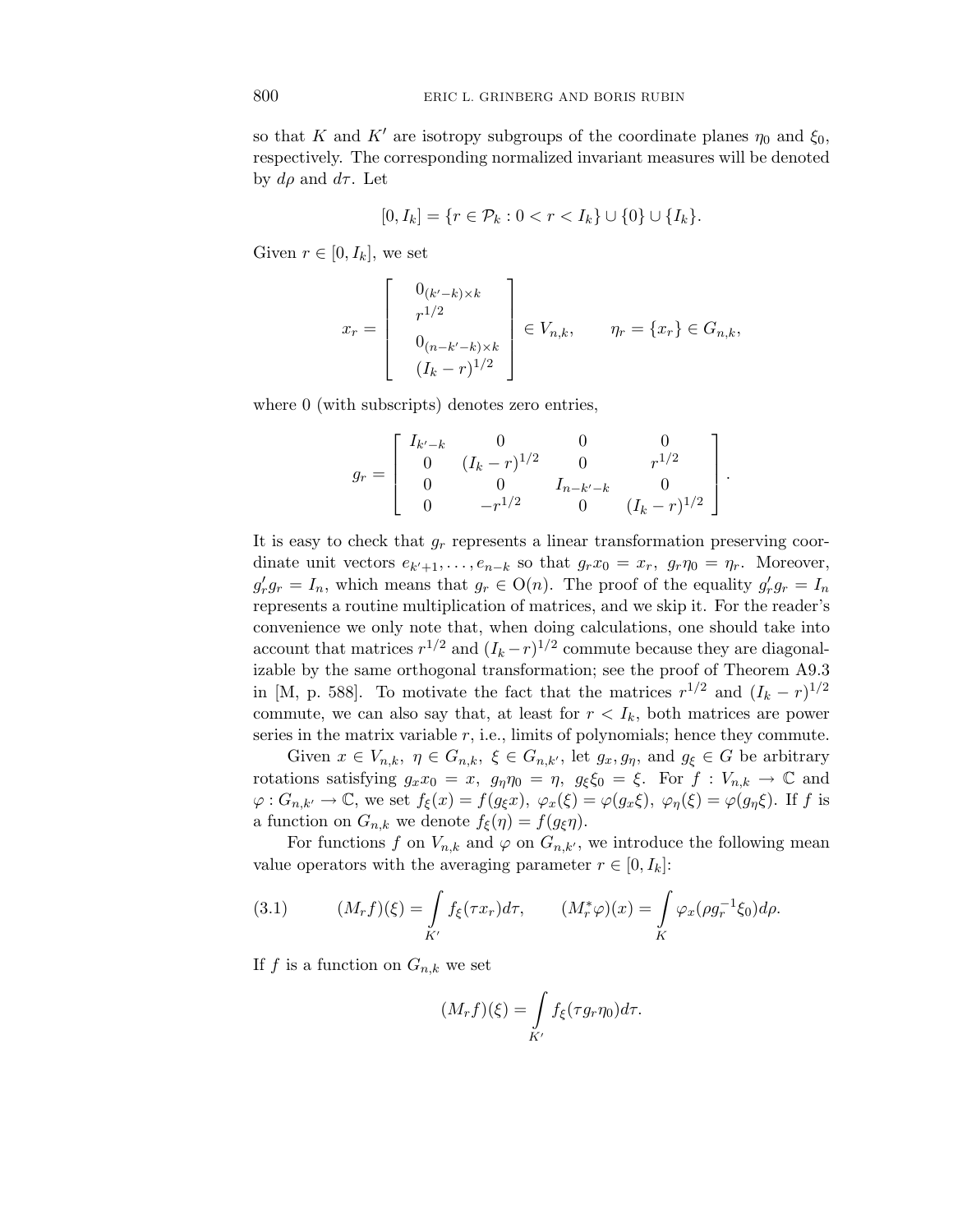The mean value  $M^*_{r} \varphi$  can be regarded as a function of  $\eta \in G_{n,k}$ . Up to abuse of notation we shall write

$$
(M_r^*\varphi)(\eta) = \int\limits_K \varphi_\eta(\rho g_r^{-1}\xi_0)d\rho.
$$

These mean value operators have a simple geometric interpretation. Namely, let  $x = g_{\xi} \tau x_r \in V_{n,k}$ . Multiplying matrices and making use of Definition 1.1, we get  $\text{Cos}^2(\xi, x) = r$ . Similarly, if  $x \in V_{n,k}$  and  $\xi = g_x \rho g_r^{-1} \xi_0 \in G_{n,k'}$ , then again  $Cos^2(\xi, x) = r$ . Thus (3.1) can be written implicitly as (3.2)

$$
(M_r f)(\xi) = \int_{\cos^2(\xi, x) = r} f(x) dm_{\xi}(x), \qquad (M^*_{r} \varphi)(x) = \int_{\cos^2(\xi, x) = r} \varphi(\xi) dm_x(\xi).
$$

LEMMA 3.1. For  $1 \le k \le k' \le n - 1$ ,  $k + k' \le n$ ,

(3.3) 
$$
\int_{G_{n,k'}} \varphi(\xi)(M_r f)(\xi) d\xi = \int_{G_{n,k}} f(\eta)(M_r^* \varphi)(\eta) d\eta
$$

provided that either of these integrals converges for f and  $\varphi$  replaced by |f| and  $|\varphi|$ , *respectively.* 

Proof. The left-hand side is

$$
\int_{G} \varphi(g\xi_0)(M_r f)(g\xi_0) dg = \int_{K'} d\tau \int_{G} \varphi(g\xi_0) f(g\tau g_r \eta_0) dg
$$
\n
$$
= \int_{K} d\rho \int_{K'} d\tau \int_{G} \varphi(g\xi_0) f(g\tau g_r \rho^{-1} \eta_0) dg
$$
\n
$$
= \int_{G} f(\lambda \eta_0) d\lambda \int_{K} \varphi(\lambda \rho g_r^{-1} \xi_0) d\rho
$$

as desired.

 $\Box$ 

LEMMA 3.2. Suppose that  $1 \leq k \leq k' \leq n-1$ ,  $k + k' \leq n$ , and let  $d\nu(r)$ be the measure  $(2.15)$  with  $\ell$  replaced by  $k'$ , namely,

$$
d\nu(r) = 2^{-k}|r|^{(k'-k-1)/2}|I_k-r|^{(n-k'-k-1)/2}.
$$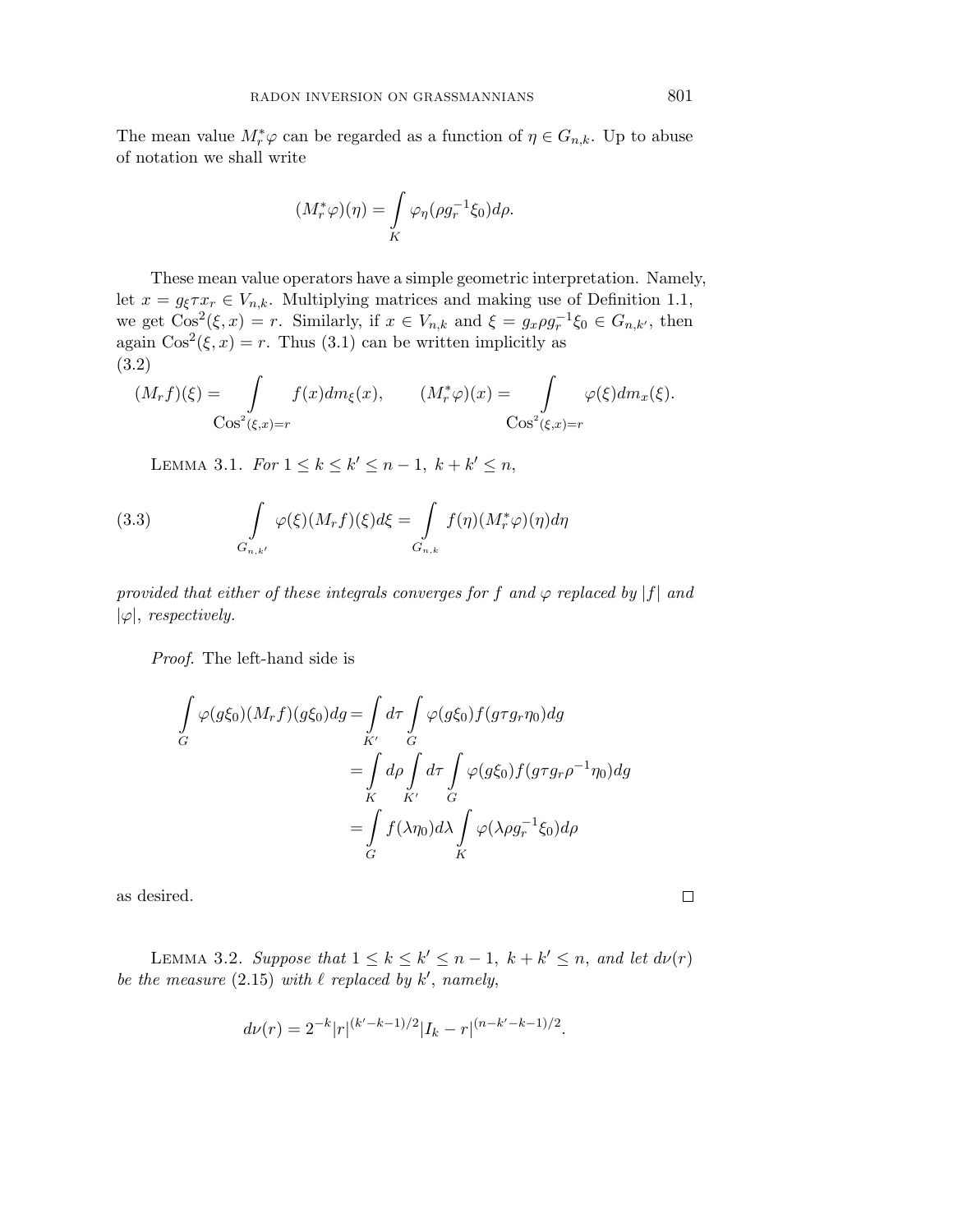Then

(3.4) 
$$
\int_{V_{n,k}} f(x)dx = c \int_{0}^{I_k} (M_r f)(\xi) d\nu(r), \quad \forall \xi \in G_{n,k'};
$$

(3.5) 
$$
\int_{G_{n,k'}} \varphi(\xi) d\xi = c \int_0^{I_k} (M_r^* \varphi)(\eta) d\nu(r), \quad \forall \eta \in G_{n,k},
$$

$$
c = \frac{\sigma_{k',k} \sigma_{n-k',k}}{\sigma_{n,k}}.
$$

*Proof.* Replace in (2.14)  $\ell$  by  $k'$ ,  $f$  by  $f_{\xi}$ , and set

$$
u = \gamma \left[ \begin{array}{c} 0_{(k'-k)\times k} \\ I_k \end{array} \right], \qquad v = \beta \left[ \begin{array}{c} 0_{(n-k'-k)\times k} \\ I_k \end{array} \right],
$$

 $\gamma \in SO(k')$ ,  $\delta \in SO(n - k')$ . Integration against  $d\gamma d\delta$  (instead of *dudv*) gives (3.4). Let us prove (3.5). Denote the left-hand side of (3.5) by *I* and write it as  $I = \int_G \tilde{\varphi}(g) dg$  where  $\tilde{\varphi}(g) = \int_K \varphi_\eta(\rho g^{-1} \xi_0) d\rho$ . Since  $\tilde{\varphi}$  is K rightinvariant, one can identify it with a certain function  $\psi$  on  $G_{n,k} = G/K$  so that  $\tilde{\varphi}(g) = \psi(g\eta_0)$ . By (3.4),

$$
I = \int\limits_{G_{n,k}} \psi(\eta) d\eta = \frac{\sigma_{k',k} \sigma_{n-k',k}}{\sigma_{n,k}} \int\limits_{0}^{I_k} d\nu(r) \int\limits_{K'} \psi(\tau g_r \eta_0) d\tau
$$

where the inner integral reads

$$
\int_{K'} \tilde{\varphi}(\tau g_r) d\tau = \int_{K'} d\tau \int_{K} \varphi_\eta(\rho g_r^{-1} \tau^{-1} \xi_0) d\rho = \int_{K} \varphi_\eta(\rho g_r^{-1} \xi_0) d\rho.
$$

 $\Box$ 

Thus we are done.

Let us introduce another mean value operator on  $V_{n,k}$  which serves as an approximate identity on  $V_{n,k}$  (or on  $G_{n,k}$ ), and which can be regarded as an analog of the spherical mean on  $S^{n-1}$ . For  $x, y \in V_{n,k}$ , we denote  $f_x(y) = f(g_x y)$ , where  $g_x \in G$  satisfies  $g_x x_0 = x$ ,  $x_0 =$  $\begin{bmatrix} 0 \end{bmatrix}$  $I_k$  $\overline{1}$ *.* Assuming  $2k \leq n$ , given a  $k \times k$  matrix *a* such that  $a'a \in [0, I_k]$ , we set

(3.6) 
$$
(\mathcal{M}_a f)(x) = \frac{1}{\sigma_{n-k,k}} \int_{V_{n-k,k}} f_x \left( \begin{bmatrix} u(I_k - a'a)^{1/2} \\ a \end{bmatrix} \right) du.
$$

This can be written as  $\int_{x'y=a} f(y) d\sigma_a(y)$  where  $d\sigma_a(y)$  denotes the corresponding normalized measure on the "section"  $\{y \in V_{n,k} : x'y = a\}.$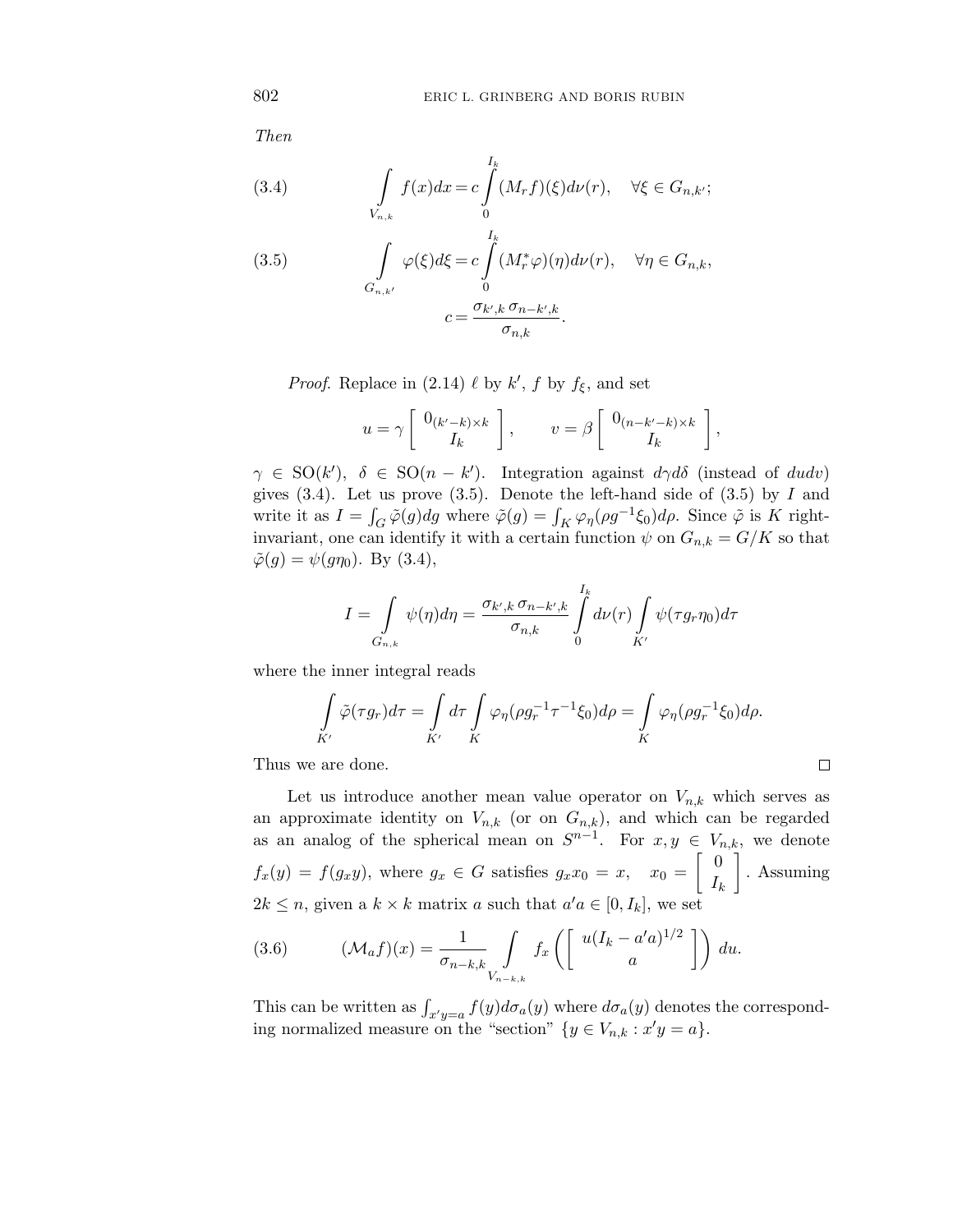LEMMA 3.3. (i) For  $x, z \in V_{n,k}$ ,

(3.7) 
$$
\int_{SO(n-k)} f_x(\alpha z) d\alpha = (\mathcal{M}_{x'_0 z} f)(x).
$$

(ii) Let 
$$
f^{\gamma}(x) = f(x\gamma)
$$
,  $\gamma \in O(k)$ . Then

(3.8) 
$$
\mathcal{M}_{a\gamma}f = \mathcal{M}_a f^{\gamma}.
$$

(iii) If  $f$  is  $O(k)$  right-invariant, then

(3.9) 
$$
\mathcal{M}_{x'_0 z} f = \mathcal{M}_r f, \qquad r^2 = x'_0 z z' x_0 \in [0, I_k].
$$

*Proof.* (i) As in the proof of  $(2.13)$ , we write

$$
z = \begin{bmatrix} z_1 \\ z_2 \end{bmatrix}
$$
,  $z_2 = x'_0 z$ ,  $z_1 = u(I_k - z'_2 z_2)^{1/2}$ ,  $u \in V_{n-k,k}$ .

Then

$$
\int_{SO(n-k)} f_x(\alpha z) d\alpha = \int_{SO(n-k)} f_x\left(\alpha \left[\begin{array}{c} u(I_k - z_2' z_2)^{1/2} \\ z_2 \end{array}\right]\right) d\alpha
$$

which gives (3.7).

(ii) We have  
\n(3.10)  
\n
$$
\int_{V_{n-k,k}} f_x \left( \begin{bmatrix} u(I_k - a'^2)^{1/2} \\ a \end{bmatrix} \gamma \right) du = \int_{V_{n-k,k}} f_x \left( \begin{bmatrix} v(\gamma'(I_k - a'^2)^{1/2} \gamma) \\ a\gamma \end{bmatrix} \right) dv,
$$

 $v = u\gamma$ . Since  $\gamma'(I_k - a'a)^{1/2}\gamma = (I_k - \gamma'a'a\gamma)^{1/2}$ , (3.10) implies  $\mathcal{M}_a f^\gamma = \mathcal{M}_{a\gamma} f$ . (iii) By Lemma 2.1,  $x'_0z = (z'x_0)' = (vr)' = rv'$ ,  $v \in O(k)$ , and (3.9) follows from (3.8).  $\Box$ 

LEMMA 3.4. Let  $f \in L^p(V_{n,k}),$   $|| \cdot ||_p = || \cdot ||_{L^p(V_{n,k})},$   $2k \leq n$ . (a) If  $1 \le p \le \infty$ , then  $\sup_{0 \le a' a \le I_k} ||\mathcal{M}_a f||_p \le ||f||_p$ . (b) If  $1 \le p < \infty$ , then  $\lim_{a \to I_k} ||\mathcal{M}_a f - f||_p = 0$ . (c) If  $f \in C(V_{n,k})$  and  $a \to I_k$ , then  $\mathcal{M}_a f \to f$  uniformly on  $V_{n,k}$ .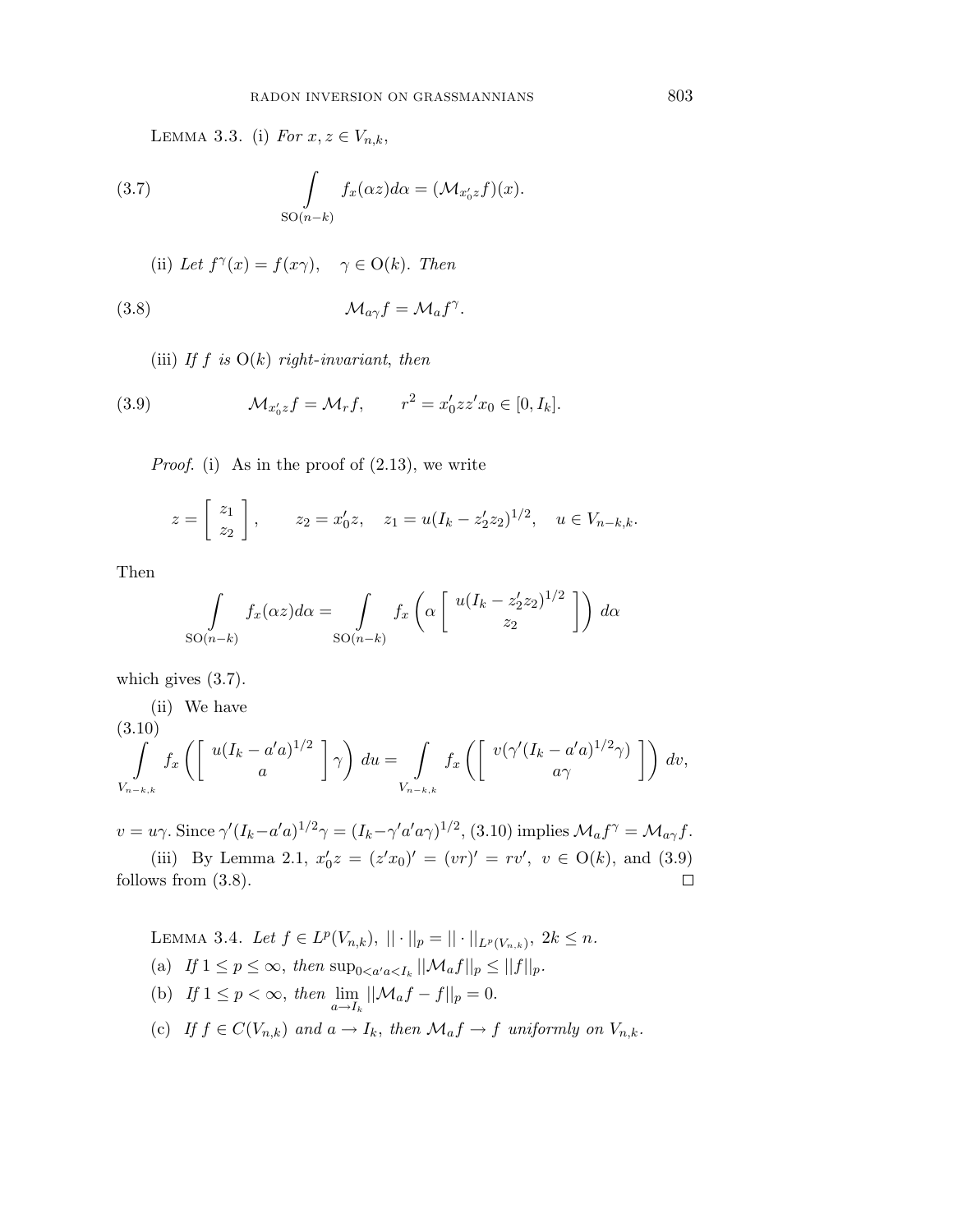*Proof.* For  $G = SO(n)$ , we have  $||f||_p^p = \sigma_{n,k}||f(gz)||_{L^p(G)}^p, \forall z \in V_{n,k}$ . Hence, by the generalized Minkowski inequality,

$$
\begin{split} ||\mathcal{M}_a f||_p &= \left(\sigma_{n,k} \int\limits_G |(\mathcal{M}_a f)(gx_0)|^p dg\right)^{1/p} \\ &= \frac{\sigma_{n,k}^{1/p}}{\sigma_{n-k,k}} \Big(\int\limits_G \Big|\int\limits_{V_{n-k,k}} f\left(g\left[\begin{array}{c} u(I_k - a'a)^{1/2} \\ a \end{array}\right]\right) du\Big|^p dg\Big)^{1/p} \\ &\leq \frac{\sigma_{n,k}^{1/p}}{\sigma_{n-k,k}} \int\limits_{V_{n-k,k}} \Big(\int\limits_G |f(g(\ldots))|^p dg\Big)^{1/p} du = ||f||_p. \end{split}
$$

Let us prove (b). Denote  $z_u =$  $\int u(I_k - a'a)^{1/2}$ *a* 1 . As above,

$$
||\mathcal{M}_a f - f||_p \le \frac{\sigma_{n,k}^{1/p}}{\sigma_{n-k,k}} \int_{V_{n-k,k}} ||f(gz_u) - f(gx_0)||_{L^p(G)} du
$$

$$
(3.11) \quad = \sigma_{n,k}^{1/p} \int\limits_{SO(n-k)} ||f(g\gamma z_{\omega}) - f(gx_0)||_{L^p(G)} d\gamma, \qquad \omega = \left[ \begin{array}{c} I_k \\ 0_{(n-2k)\times k} \end{array} \right].
$$

Replace  $g\gamma \rightarrow g$  under the sign of the norm and denote

(3.12) 
$$
A_a = \begin{bmatrix} a & 0 & (I_k - a'a)^{1/2} \\ 0 & I_{n-2k} & 0 \\ -(I_k - a'a)^{1/2} & 0 & a \end{bmatrix}, \quad \tilde{f} = f(gx_0).
$$

Then  $z_{\omega} = A_a x_0$ , and the integral in (3.11) can be written as  $|| \tilde{f}(gA_a) \tilde{f}(g)||_{L^p(G)}$ . The latter tends to 0 as  $a \to I_k$  (see [HR, Ch. 5, §20.4]). The statement (c) follows directly from (3.6).  $\Box$ 

LEMMA 3.5. Let  $1 \le k \le n-1$ ,  $2k \le n$ ,  $\lambda = (n-2k-1)/2$ . For any  $x \in V_{n,k}$ 

(3.13) 
$$
\int_{V_{n,k}} f(y) dy = \frac{\sigma_{n-k,k}}{2^k} \int_{0}^{I_k} |I_k - r|^{\lambda} |r|^{-1/2} dr \int_{O(k)} (\mathcal{M}_{vr^{1/2}} f)(x) dv.
$$

If *f* is  $O(k)$  right-invariant then for any  $x \in V_{n,k}$ ,

(3.14) 
$$
\int\limits_{V_{n,k}} f(y) dy = \frac{\sigma_{n-k,k} \sigma_{k,k}}{2^k} \int\limits_{0}^{I_k} |I_k - r|^{\lambda} |r|^{-1/2} (\mathcal{M}_{r^{1/2}} f)(x) dr.
$$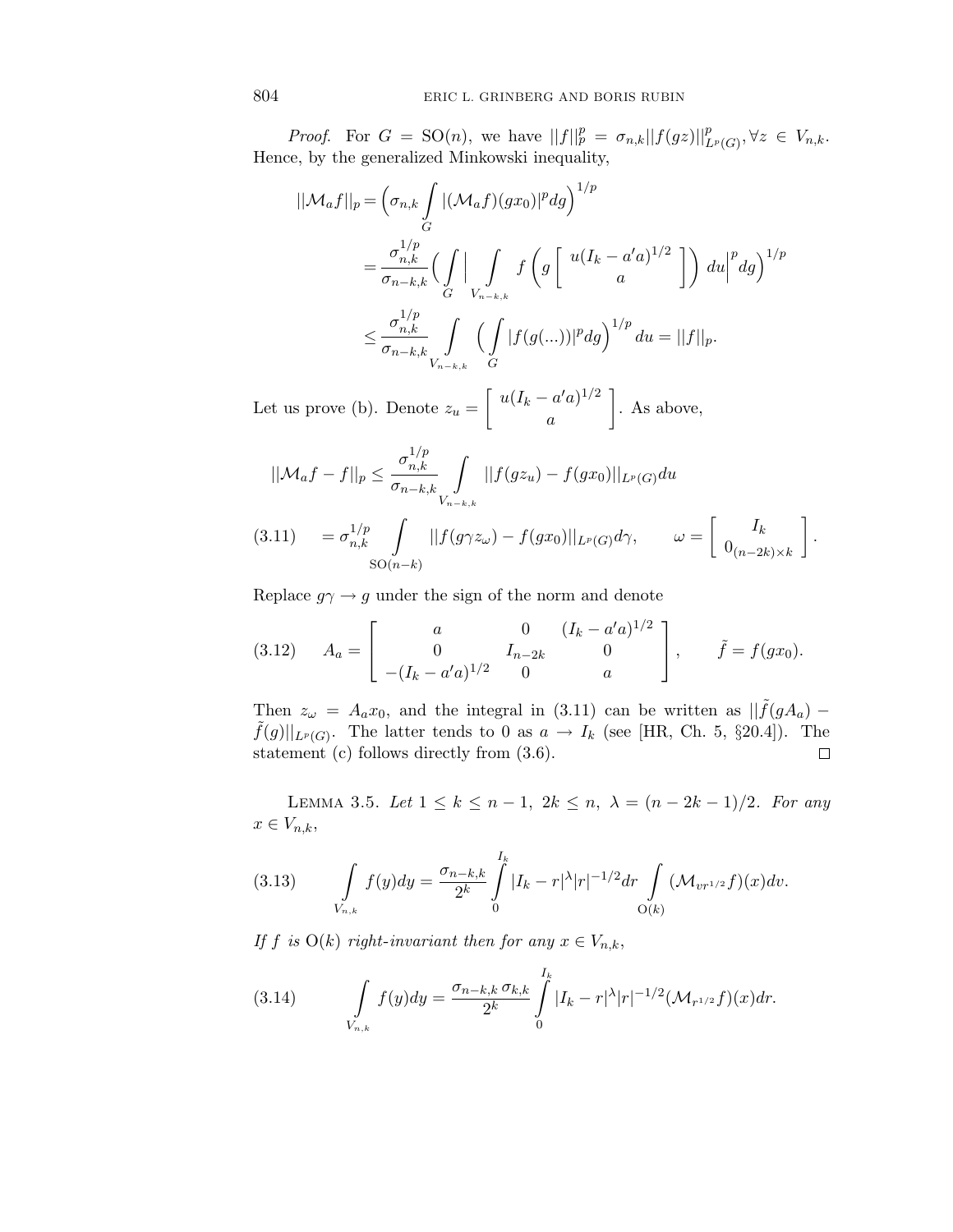*Proof.* By (2.14) with  $\ell = n - k$  and  $r$  replaced by  $I_k - r$ , the integral  $I = \int_{V_{n,k}} f(y) dy$  can be written as

$$
I = 2^{-k} \int_{0}^{I_k} |I_k - r|^{\lambda} |r|^{-1/2} \, dr \int_{V_{k,k}} dv \int_{V_{n-k,k}} f_x \left( \begin{bmatrix} u(I_k - r)^{1/2} \\ v r^{1/2} \end{bmatrix} \right) \, du.
$$

This coincides with  $(3.13)$ . In order to derive  $(3.14)$  from  $(3.13)$ , we make use of (3.9) and write  $\mathcal{M}_{vr^{1/2}}f$  as  $\mathcal{M}_{(vrv')^{1/2}}f$ . Then we interchange integrals and replace  $vrv' \rightarrow r$ .  $\Box$ 

*Remark* 3.6. The case  $a = 0$  in (3.6) is worth mentioning separately. In this case  $(\mathcal{M}_0 f)(x) = \sigma_{n-k,k}^{-1} \int_{V_{n-k,k}} f_x$  $\int \int u$  $\begin{pmatrix} u \\ 0 \end{pmatrix}$  du averages f over the set of all *k*-frames in the  $(n - k)$ -plane  $\{x\}^{\perp}$ . Thus  $(\mathcal{M}_0 f)(x)$  represents the Radon transform of the form  $(\mathcal{R}f)(\{x\}^{\perp}).$ 

## **4. Radon transforms**

The original Radon transform  $(\mathcal{R}f)(\xi)$  was defined by (1.1) for functions  $f \equiv f(\eta)$  on the Grassmannian  $G_{n,k}$ . For technical reasons we shall also use another transform  $(\Re f)(\xi)$  in which  $f \equiv f(x)$  is a function on the Stiefel manifold. If  $f(x)$  is  $O(k)$  right-invariant then the two transforms coincide.

Let us proceed to give precise definitions. We denote  $G = SO(n)$ ,

$$
\check{x}_0 = \begin{bmatrix} I_k \\ 0 \end{bmatrix} \in V_{n,k}, \quad \check{\eta}_0 = \{\check{x}_0\} = \mathbb{R}e_1 + \ldots + \mathbb{R}e_k, \quad \xi_0 = \mathbb{R}e_1 + \ldots + \mathbb{R}e_{k'},
$$

$$
K_0 = \left\{ \rho \in G : \rho = \begin{bmatrix} I_k & 0 \\ 0 & \beta \end{bmatrix}, \quad \beta \in \text{SO}(n-k) \right\},
$$

$$
K_0' = \left\{ \tau \in G : \tau = \begin{bmatrix} \gamma & 0 \\ 0 & I_{n-k'} \end{bmatrix}, \quad \gamma \in \text{SO}(k') \right\}.
$$

Definition 4.1. Suppose that  $1 \leq k < k' \leq n-1$ ,  $\xi \in G_{n,k'}$ ,  $g_{\xi}$  is an arbitrary rotation with the property  $g_{\xi} \xi_0 = \xi$ . If  $f \equiv f(x)$ ,  $x \in V_{n,k}$ , we define

(4.1) 
$$
(\mathfrak{R}f)(\xi) = \frac{1}{\sigma_{k',k}} \int_{V_{k',k}} f\left(g_{\xi} \begin{bmatrix} u \\ 0 \end{bmatrix}\right) du = \int_{K'_0} f(g_{\xi} \tau \check{x}_0) d\tau.
$$

If  $f \equiv f(\eta)$ ,  $\eta \in G_{n,k}$ , we define

(4.2) 
$$
(\mathcal{R}f)(\xi) = \int_{K'_0} f(g_{\xi}\tau\check{\eta}_0)d\tau.
$$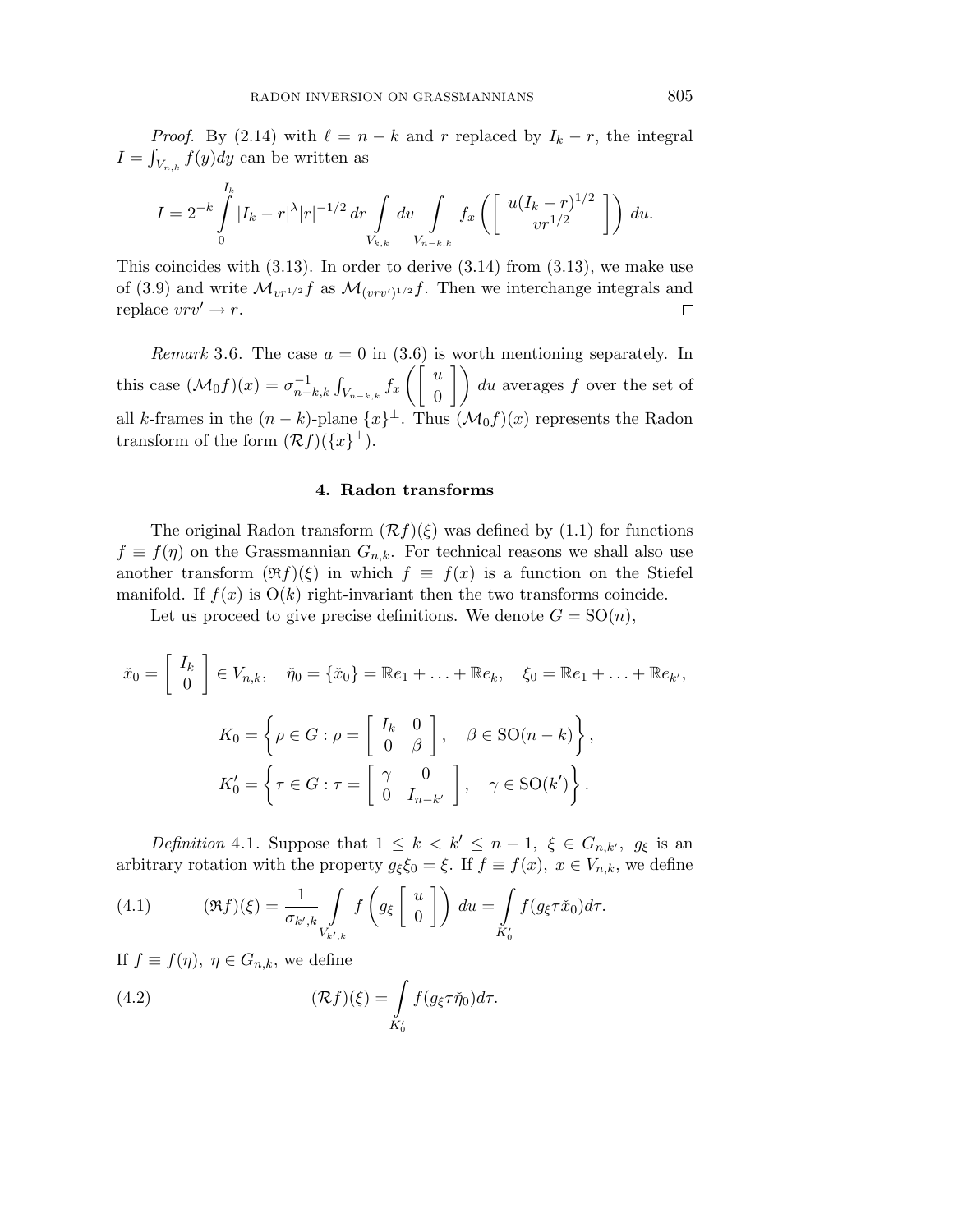In the first formula  $f(x)$  is integrated over all *k*-frames  $x$  in  $\xi$ , whereas in the second one we integrate  $f(\eta)$  over all subspaces  $\eta$  of  $\xi$ . We draw attention to a consistency of  $\check{x}_0$ ,  $\check{\eta}_0$  and  $K_0$  in this definition. The expressions (4.1) and (4.2) are independent of the choice of rotation  $g_{\xi} : \xi_0 \to \xi$ . Furthermore, up to abuse of notation, one can write

$$
(4.3) \qquad \qquad (\Re f)(\xi) = (\mathcal{R}f)(\xi)
$$

provided that in the right-hand side  $f$  is a function on  $G_{n,k}$ , and in the lefthand side f denotes the corresponding  $O(k)$  right-invariant function on  $V_{n,k}$ (see Section 2.4). If  $f$  is not  $O(k)$  right-invariant, then  $(4.3)$  is replaced by

(4.4) 
$$
(\mathfrak{R}f)(\xi) = (\mathcal{R}\tilde{f})(\xi), \qquad \tilde{f}(\eta) = \int_{\text{SO}(k)} f\left(r_{\eta} \begin{bmatrix} \alpha & 0\\ 0 & I_{n-k} \end{bmatrix} \tilde{x}_0\right) d\alpha,
$$

 $r_{\eta}\check{\eta}_0 = \eta$ ,  $r_{\eta} \in G$ . The function  $\tilde{f}(\eta)$  is the average of  $f(x)$  over all *k*-frames in *η*.

Definition 4.2. For a function  $\varphi(\xi)$ ,  $\xi \in G_{n,k'}$ , the dual Radon transforms associated to  $(4.1)$ ,  $(4.2)$  are defined by

(4.5) 
$$
(\mathfrak{R}^*\varphi)(x) = \int\limits_{K_0} \varphi(r_x \rho \xi_0) d\rho, \qquad (\mathfrak{R}^*\varphi)(\eta) = \int\limits_{K_0} \varphi(r_\eta \rho \xi_0) d\rho,
$$

*r<sub>x</sub>* and *r<sub>n</sub>* being arbitrary rotations satisfying  $r_x\tilde{x}_0 = x$  and  $r_\eta\tilde{\eta}_0 = \eta$ , respectively.

These transforms average  $\varphi$  over the set of all *k*'-subspaces containing  $x \in V_{n,k}$  (or  $\eta \in G_{n,k}$ ). The definition does not depend on the choice of rotations  $r_x$ ,  $r_\eta$ , and therefore

(4.6) 
$$
(\mathcal{R}^*\varphi)(\{x\}) = (\mathfrak{R}^*\varphi)(x)
$$

(one can take  $r_{\{x\}} = r_x$ ).

LEMMA 4.3 (duality relations). For  $1 \leq k < k' \leq n-1$ ,

(4.7) 
$$
\int_{G_{n,k'}} \varphi(\xi)(\Re f)(\xi) d\xi = \frac{1}{\sigma_{n,k}} \int_{V_{n,k}} f(x)(\Re^*\varphi)(x) dx,
$$
  
(4.8) 
$$
\int_{G_{n,k'}} \varphi(\xi)(\Re f)(\xi) d\xi = \int_{G_{n,k}} f(\eta)(\Re^*\varphi)(\eta) d\eta,
$$

provided that either integral in the corresponding formula is finite for f and  $\varphi$ is replaced by  $|f|$  and  $|\varphi|$ , respectively.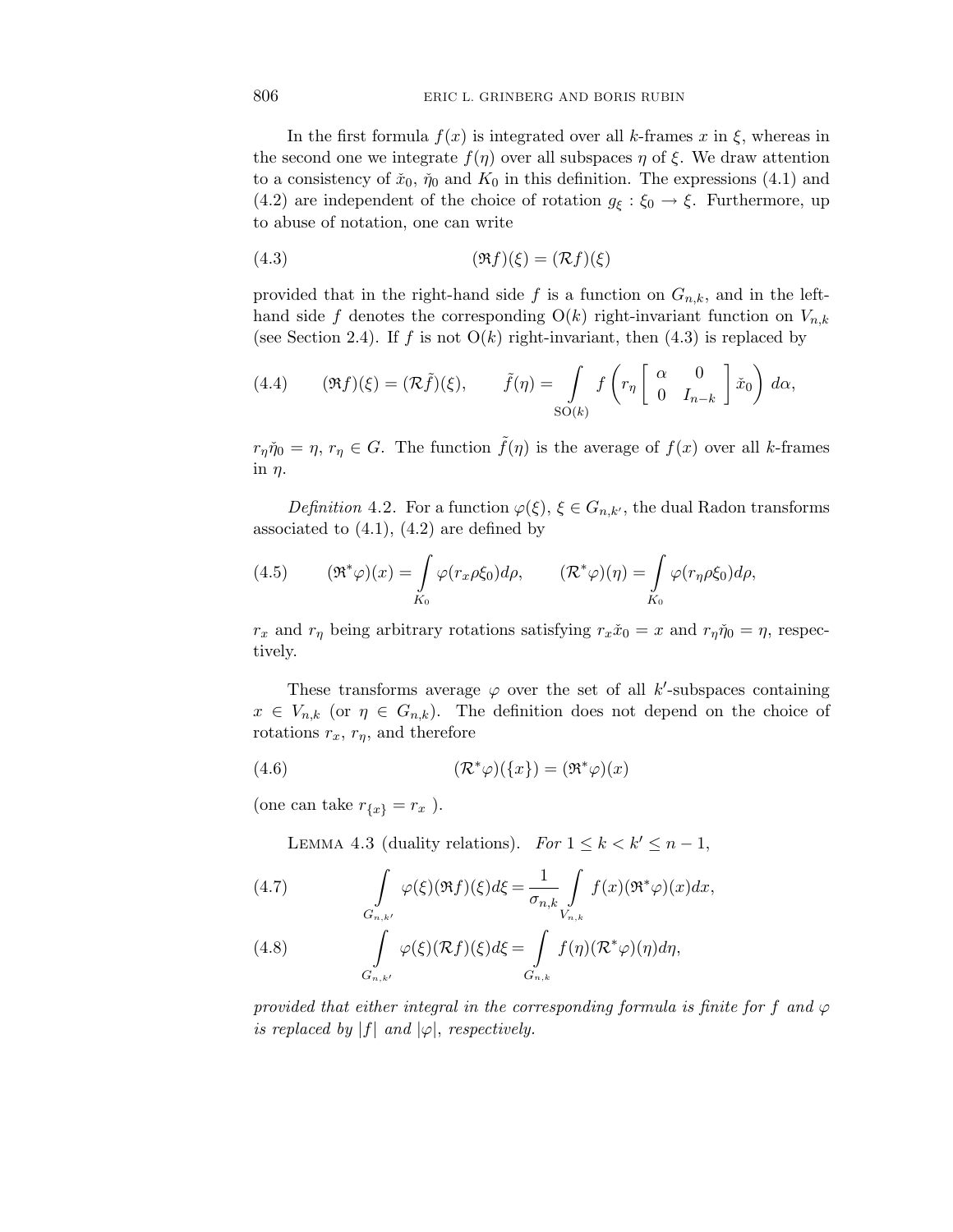Proof. The left-hand side of (4.7) reads

$$
\int_{G} \varphi(g\xi_0) dg \int_{K'_0} f(g\tau \check{x}_0) d\tau = \int_{G} \varphi(g\xi_0) dg \int_{K_0} d\rho \int_{K'_0} f(g\tau \rho^{-1} \check{x}_0) d\tau
$$

$$
= \int_{G} f(\lambda \check{x}_0) d\lambda \int_{K_0} \varphi(\lambda \rho \xi_0) d\rho = \frac{1}{\sigma_{n,k}} \int_{V_{n,k}} f(x) (\Re^* \varphi)(x) dx.
$$

The proof of (4.8) follows the same lines with  $\tilde{x}_0$  replaced by  $\tilde{\eta}_0$ .

COROLLARY 4.4. For 
$$
1 \le k < k' \le n - 1
$$
,  
\n
$$
\int_{G_{n,k'}} (\Re f)(\xi) d\xi = \frac{1}{\sigma_{n,k}} \int_{V_{n,k}} f(x) dx, \qquad \int_{V_{n,k}} (\Re^* \varphi)(x) dx = \sigma_{n,k} \int_{G_{n,k'}} \varphi(\xi) d\xi,
$$
\n
$$
\int_{G_{n,k'}} (\Im f)(\xi) d\xi = \int_{G_{n,k'}} (\Im f)(\xi) d\xi, \qquad \int_{G_{n,k'}} (\Im f)(\xi) d\xi = \int_{G_{n,k'}} (\Im f)(\xi) d\xi.
$$

$$
(4.10) \qquad \int\limits_{G_{n,k'}} (\mathcal{R}f)(\xi)d\xi = \int\limits_{G_{n,k}} f(\eta)d\eta, \qquad \int\limits_{G_{n,k}} (\mathcal{R}^*\varphi)(\eta)d\eta = \int\limits_{G_{n,k'}} \varphi(\xi)d\xi,
$$

and therefore the Radon transforms  $Rf$ ,  $\mathcal{R}^*\varphi$ ,  $\Re f$ ,  $\Re^*\varphi$  are well defined almost everywhere (in the appropriate manifolds) for any integrable f and  $\varphi$ .

Consider an important special case when  $f$  and  $\varphi$  are  $\ell$ -zonal (see Definition 2.6). We shall see that there is an essential difference between the cases (a)  $\ell \leq k$  and (b)  $\ell > k$  for  $\Re f$ , and (a)  $\ell \leq n - k'$  and (b)  $\ell > n - k'$  for  $\Re^* \varphi$ . Namely, in the case (a) the Radon transforms and their duals are represented by Gårding-Gindikin fractional integrals associated to the cone  $\mathcal{P}_{\ell}$ , whereas in the case (b) such representations fail.

Assuming  $x \in V_{n,k}, \xi \in G_{n,k'}, 1 \leq k < k' \leq n-1$ , we denote

$$
\sigma_{\ell} = \begin{bmatrix} 0 \\ I_{\ell} \end{bmatrix} \in V_{n,\ell}, \qquad \alpha = (k' - k)/2,
$$

$$
\gamma = \frac{|k - \ell| - 1}{2}, \quad \tilde{\gamma} = \frac{|n - k' - \ell| - 1}{2}, \quad \delta = \frac{k' - k - \ell - 1}{2};
$$

$$
s = \sigma_{\ell}' x x' \sigma_{\ell}, \quad S = \sigma_{\ell}' \Pr_{\xi} \sigma_{\ell}; \qquad r = I_{\ell} - s; \quad R = \sigma_{\ell}' \Pr_{\xi} \sigma_{\ell} = I_{\ell} - S.
$$

THEOREM 4.5. (i) Let  $f(x)$  be an integrable function on  $V_{n,k}$ . Suppose that  $f(x)$  has the form  $f(x) \equiv f_0(\sigma_\ell' xx' \sigma_\ell)$ , and denote  $\tilde{f}_0(s) = |s|^\gamma f_0(s)$ . If  $1 \leq \ell \leq k'-k$ , then

$$
(4.11) \quad (\Re f)(\xi) = \begin{cases} c_1|S|^{-\delta - k/2}(I_+^{\alpha}\tilde{f}_0)(S), & \text{if } \ell \leq k, \\ c_2 \int_0^I |I_k - t|^{\delta} |t|^{\gamma} dt \int_{V_{\ell,k}} f_0(S^{1/2}utu'S^{1/2}) du & \text{if } \ell > k; \end{cases}
$$

 $\Box$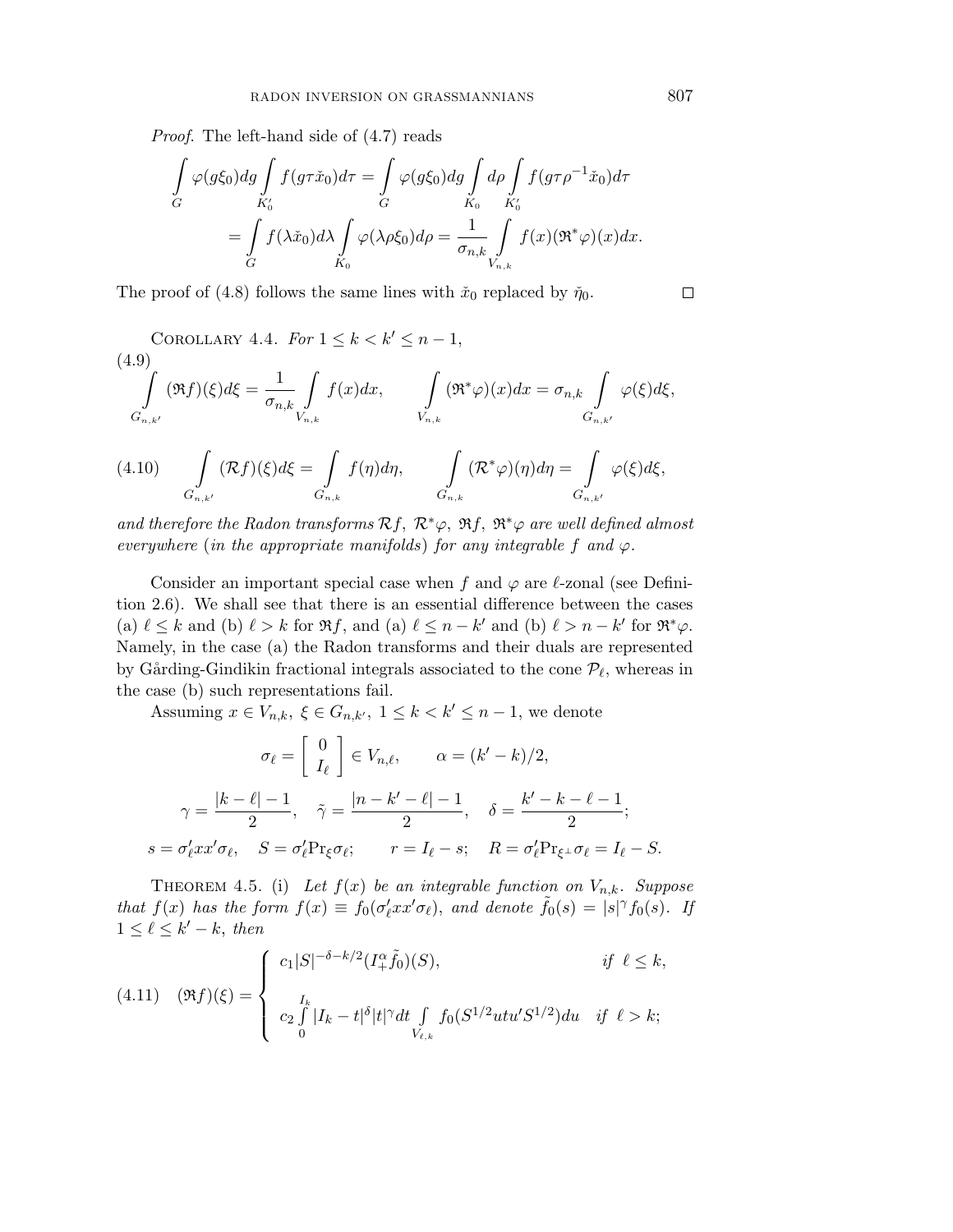808 ERIC L. GRINBERG AND BORIS RUBIN

$$
c_1 = \frac{\Gamma_{\ell}(k'/2)}{\Gamma_{\ell}(k/2)}, \qquad c_2 = 2^{-k} \pi^{-\ell k/2} \frac{\Gamma_k(k'/2)}{\Gamma_k((k'-\ell)/2)}.
$$

(ii) Let  $\varphi(\xi)$  be an integrable function on  $G_{n,k'}$ . Suppose that  $\varphi(\xi)$  has the form  $\varphi(\xi) \equiv \varphi_0(\sigma_\ell' \Pr_{\xi} \bot \sigma_\ell)$ , and denote  $\tilde{\varphi}_0(R) = |R|^{\tilde{\gamma}} \varphi_0(R)$ . If  $1 \leq \ell \leq$ min  $(k, k' - k)$  then

$$
(4.12)
$$
\n
$$
(\mathfrak{R}^* \varphi)(x)
$$
\n
$$
= \begin{cases}\n\tilde{c}_1 |r|^{-\delta - (n-k')/2} (I_+^{\alpha} \tilde{\varphi}_0)(r), & \text{if } \ell \le n - k', \\
\tilde{c}_2 \int_0^{I_{n-k'}} |I_{n-k'} - R|^{\delta} |R|^{\tilde{\gamma}} dR \int_{V_{\ell, n-k'}} \varphi_0(r^{1/2} u R u' r^{1/2}) du & \text{if } \ell > n - k'; \\
\tilde{c}_1 = \frac{\Gamma_{\ell}((n-k)/2)}{\Gamma_{\ell}((n-k')/2)}, & \tilde{c}_2 = 2^{k'-n} \pi^{\ell(k'-n)/2} \frac{\Gamma_{n-k'}((n-k)/2)}{\Gamma_{n-k'}((n-k-\ell)/2)}.\n\end{cases}
$$

*Proof.* (i) By  $(4.1)$ ,

$$
(\Re f)(\xi) = \frac{1}{\sigma_{k',k}} \int_{V_{k',k}} f\left(g_{\xi}\begin{bmatrix} u\\ 0\end{bmatrix}\right) du = \frac{1}{\sigma_{k',k}} \int_{V_{k',k}} f_0(z_u z_u') du, \quad z_u = \sigma_{\ell}' g_{\xi}\begin{bmatrix} u\\ 0\end{bmatrix}.
$$

Denote

$$
a = g_{\xi}^{-1} \sigma_{\ell} = \begin{bmatrix} a_1 \\ a_2 \end{bmatrix}, \qquad a_1 \in \mathfrak{M}_{k',\ell}, \quad a_2 \in \mathfrak{M}_{n-k',\ell}.
$$

Then  $z_u = a'_1 u$ , and one can write (use Lemma 2.1)

$$
(4.13)\quad(\Re f)(\xi) = \frac{1}{\sigma_{k',k}} \int_{V_{k',k}} f_0(a'_1uu'a_1)du = \frac{1}{\sigma_{k',k}} \int_{V_{k',k}} f_0(S^{1/2}v'uu'vS^{1/2})du
$$

where

$$
a'_1 a_1 = \sigma'_\ell g_\xi \begin{bmatrix} I_{k'} & 0 \\ 0 & 0 \end{bmatrix} g_\xi^{-1} \sigma_\ell = \sigma'_\ell \Pr_\xi \sigma_\ell = S.
$$

If  $\ell \leq k' - k$  then Lemma 2.5 yields the following equalities. In the case  $\ell > k$ :

$$
(\Re f)(\xi) = \frac{\sigma_{k'-\ell,k}}{2^k \sigma_{k',k}} \int\limits_0^{I_k} |I_k - t|^{\delta} |t|^\gamma dt \int\limits_{V_{\ell,k}} f_0(S^{1/2}utu'S^{1/2}) du.
$$

In the case  $\ell \leq k$ :

$$
(\Re f)(\xi) = \frac{\sigma_{k'-k,\ell} \sigma_{k,\ell}}{2^{\ell} \sigma_{k',\ell} |S|^{\delta+k/2}} \int_{0}^{S} |S-s|^{\delta} |s|^{\gamma} f_0(s) ds.
$$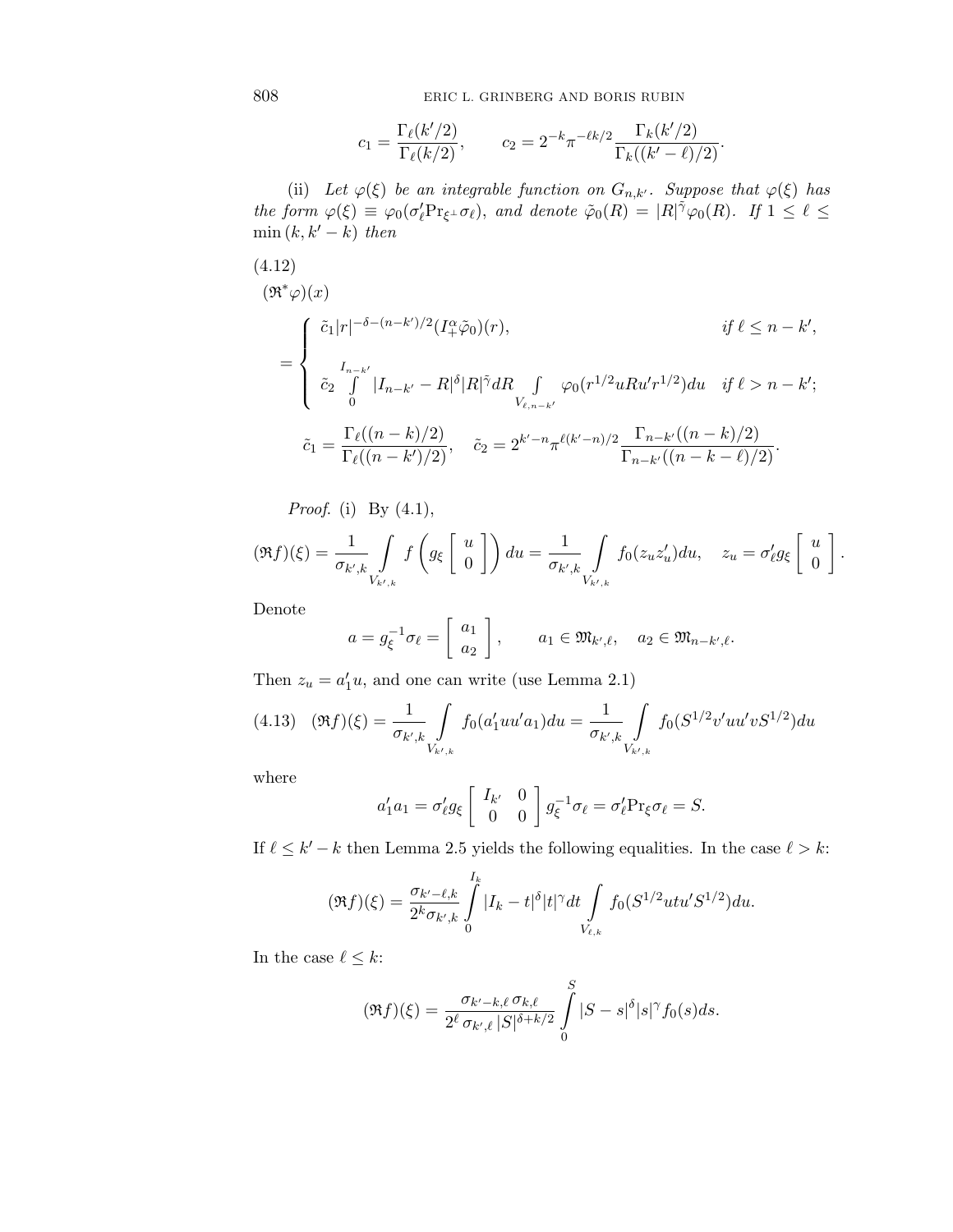By  $(2.12)$  and  $(2.7)$ , these equalities imply  $(4.11)$ .

(ii) By (4.5),  
\n
$$
(\mathfrak{R}^*\varphi)(x) = \int_{K_0} \varphi(r_x \rho^{-1} \xi_0) d\rho = \int_{K_0} \varphi_0(\sigma_\ell' r_x \rho^{-1} \Pr_{\xi_0^{\perp}} \rho r_x^{-1} \sigma_\ell) d\rho
$$
\n
$$
= \int_{K_0} \varphi_0(y' \rho^{-1} \Lambda \rho y) d\rho, \qquad y = r_x^{-1} \sigma_\ell \in V_{n,\ell},
$$
\n
$$
\Lambda = \begin{bmatrix} 0 & 0 \\ 0 & I_{n-k'} \end{bmatrix}.
$$

As in (2.13) we write

$$
y = \begin{bmatrix} y_1 \\ y_2 \end{bmatrix} = \begin{bmatrix} v_1 s^{1/2} \\ v_2 r^{1/2} \end{bmatrix}, \qquad v_1 \in V_{k,\ell}, \qquad v_2 \in V_{n-k,\ell},
$$

$$
s = y_1' y_1 = y' \tilde{x}_0 \tilde{x}_0' y \in \mathcal{P}_{\ell}, \qquad r + s = I_{\ell}.
$$

Then for

(4.14) 
$$
\rho = \begin{bmatrix} I_k & 0 \\ 0 & \beta \end{bmatrix}, \qquad \omega = \begin{bmatrix} 0_{(k'-k)\times(n-k')} \\ I_{n-k'} \end{bmatrix} \in V_{n-k,n-k'},
$$

we have  $y'\rho^{-1}\Lambda\rho y = y'_2\beta'\omega\omega'\beta y_2 = r^{1/2}v'_2\beta'\omega\omega'\beta v_2r^{1/2}$ . This gives

$$
(\mathfrak{R}^*\varphi)(x) = \int_{SO(n-k)} \varphi_0(r^{1/2}v_2'\beta'\omega\omega'\beta v_2r^{1/2})d\beta
$$
  
(4.15) 
$$
= \frac{1}{\sigma_{n-k,\ell}} \int_{V_{n-k,\ell}} \varphi_0(r^{1/2}v_2'\omega\omega'v_2r^{1/2})dv_2
$$
  

$$
= \frac{(2.18)}{\sigma_{n-k,n-k'}} \int_{V_{n-k,n-k'}} \varphi_0(A'\omega\omega'A)d\omega, \quad A = v_2r^{1/2} \in \mathfrak{M}_{n-k,\ell}.
$$

The last integral has the form (2.19), and Lemma 2.5 gives the following equalities. In the case  $n - k' < \ell$ :

$$
(\Re^*\varphi)(x) = \frac{\sigma_{n-k-\ell,n-k'}}{2^{n-k'}\sigma_{n-k,n-k'}} \int\limits_{0}^{I_{n-k'}} |R|^{\tilde{\gamma}} |I_{n-k'} - R|^{\delta} dR \int\limits_{V_{\ell,n-k'}} \varphi_0(r^{1/2} u R u' r^{1/2}) du.
$$

In the case  $n - k' \geq \ell$ :

$$
(\Re^*\varphi)(x) = \frac{\sigma_{n-k',\ell}\,\sigma_{k'-k,\ell}}{2^\ell\,\sigma_{n-k,\ell}\,|r|^{\delta + (n-k')/2}} \int\limits_0^r |R|^{\tilde{\gamma}}|r - R|^{\delta}\varphi_0(R) dR.
$$

Owing to  $(2.12)$  and  $(2.7)$ , these coincide with  $(4.12)$ .

 $\Box$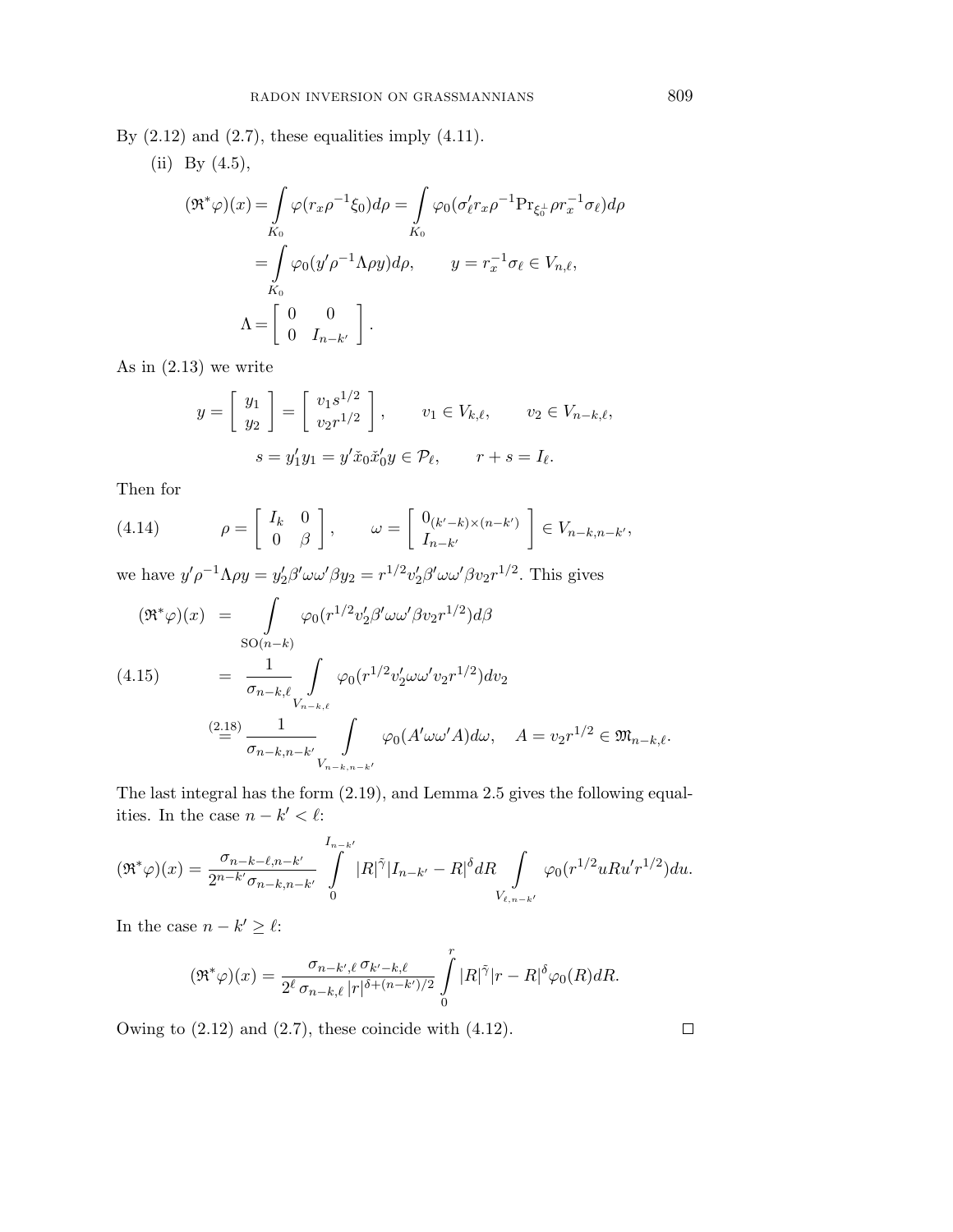It is worth noting that for  $\ell > k$ , the rank of the matrix  $s = \sigma'_\ell xx' \sigma_\ell$  is  $\leq k$ . It follows that *s* is a boundary point of the cone  $\mathcal{P}_{\ell}$ . So is  $R = \sigma_{\ell}' \Pr_{\xi^{\perp}} \sigma_{\ell}$ if  $\ell > n - k'$ .

By making use of  $(4.3)$ ,  $(4.6)$ , Lemma 2.7(c), and Definition 1.1, one can reformulate Theorem 4.5 for Radon transforms  $\mathcal{R}, \mathcal{R}^*$ . We keep the notation used in Theorem 4.5.

THEOREM 4.6. Suppose that  $f$  and  $\varphi$  are  $\ell$ -zonal integrable functions on *G*<sub>n,k</sub> and *G*<sub>n,k'</sub>, respectively. Let  $1 \leq k < k' \leq n-1$ ,  $\eta \in G_{n,k}$ ,  $\xi \in G_{n,k'}$ ,

$$
s = \sigma'_{\ell} \Pr_{\eta} \sigma_{\ell} = \cos^2(\eta, \sigma_{\ell}), \quad r = \sigma'_{\ell} \Pr_{\eta^{\perp}} \sigma_{\ell} = \sin^2(\eta, \sigma_{\ell}),
$$

$$
S = \sigma'_{\ell} \Pr_{\xi} \sigma_{\ell} = \cos^2(\xi, \sigma_{\ell}).
$$

(i) If  $1 \leq \ell \leq \min(k, k' - k)$ , then there is a function  $f_0$  on  $(0, I_\ell)$  such that  $f(\eta) \stackrel{\text{a.e.}}{=} f_0(s)$  and

(4.16) 
$$
(\mathcal{R}f)(\xi) = c_1|S|^{-\delta - k/2}(I^{\alpha}_{+}\tilde{f}_0)(S), \qquad \tilde{f}_0(s) = |s|^{\gamma} f_0(s).
$$

(ii) If  $1 \leq \ell \leq \min(n-k',k,k'-k)$ , then there is a function  $\varphi_0$  on  $(0, I_\ell)$  $such that \varphi(\xi) \stackrel{\text{a.e.}}{=} \varphi_0(S)$  and

(4.17) 
$$
(\mathcal{R}^*\varphi)(\eta) = \tilde{c}_1|r|^{-\delta - (n-k')/2}(I^{\alpha}_+\tilde{\varphi}_0)(r), \qquad \tilde{\varphi}_0(S) = |S|^{\tilde{\gamma}}\varphi_0(S).
$$

Theorems 4.5 and 4.6 are consistent with similar results in [Ru2] for totally geodesic transforms (the case  $k = 1$ ).

Now we switch to the general (not necessarily zonal) case. Let  $M_r^*$  and  $\mathcal{M}_a$  be the mean value operators from (3.1) and (3.6), respectively. For fixed  $x \in V_{n,k}$ , we denote

(4.18) 
$$
\psi(s) = |s|^{-1/2} \int_{SO(k)} (\mathcal{M}_{\delta s^{1/2}} f)(x) d\delta, \qquad s \in \mathcal{P}_k,
$$

and suppose in the following that  $f$  is an integrable  $O(k)$  right-invariant function on  $V_{n,k}$ .

LEMMA 4.7. Let  $1 \leq k < k' \leq n-1$ ,  $k + k' \leq n$ ,  $\alpha = (k' - k)/2$ . If  $2k \leq k'$ , then

(4.19) 
$$
|r|^{\alpha - 1/2} M_r^* \Re f = \frac{\Gamma_k(k'/2)}{\Gamma_k(k/2)} (I_+^{\alpha} \psi)(r), \qquad r \in (0, I_k),
$$

where  $I^{\alpha}_{+}\psi$  is the Gårding-Gindikin fractional integral associated to the cone  $\mathcal{P}_k$ .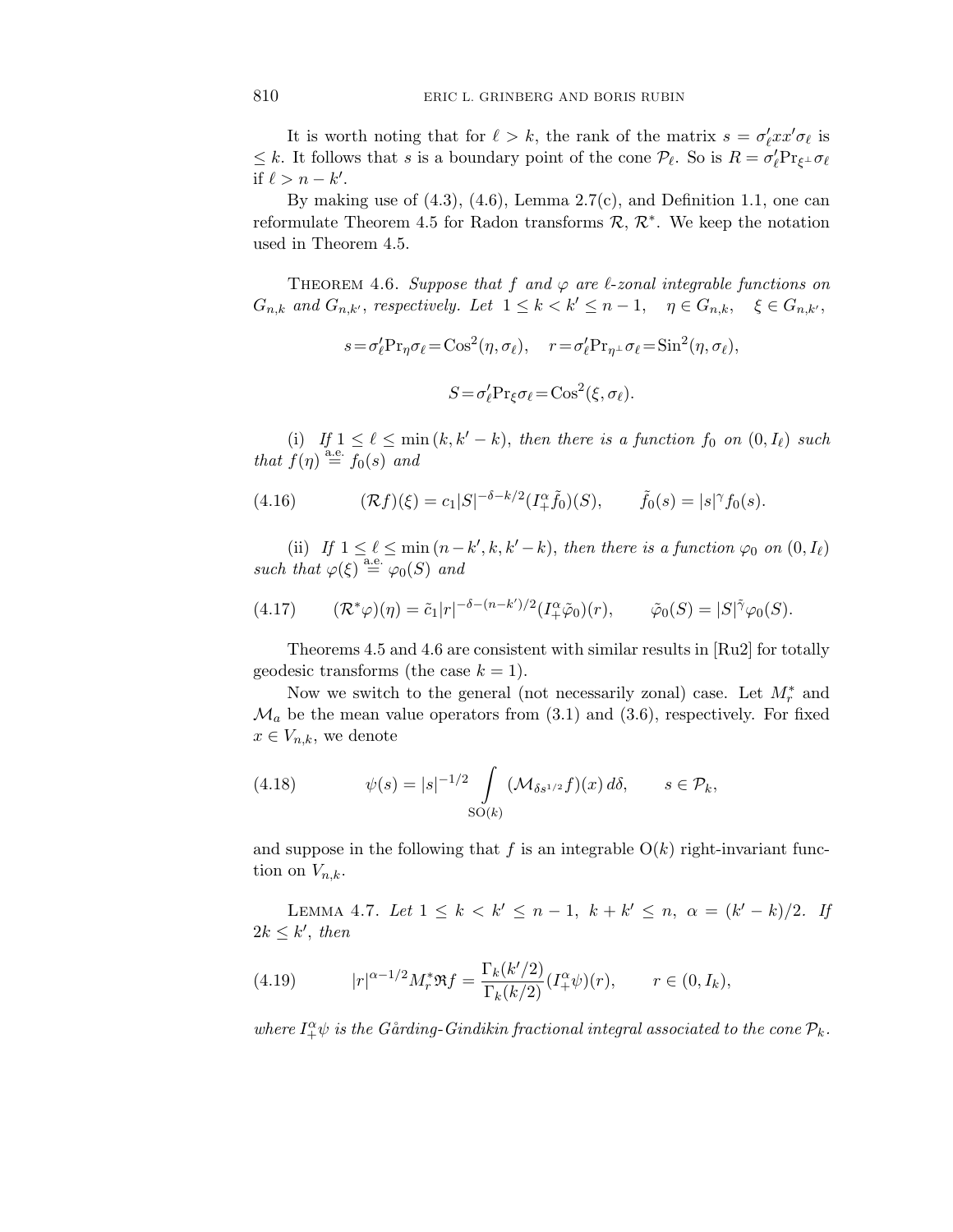*Proof.* By  $(3.1)$ ,  $(4.1)$  and  $(3.7)$ ,

(4.20) 
$$
(M_r^* \mathfrak{R} f)(x) = \frac{1}{\sigma_{k',k}} \int_{V_{k',k}} du \int_K f_x \left( \rho g_r^{-1} \begin{bmatrix} u \\ 0 \end{bmatrix} \right) d\rho
$$

$$
= \frac{1}{\sigma_{k',k}} \int_{SO(k)} d\delta \int_{V_{k',k}} (\mathcal{M}_{\delta a(u)} f)(x) du,
$$

$$
(4.21) \quad a(u) = x'_0 g_r^{-1} \left[ \begin{array}{c} u \\ 0 \end{array} \right] = x'_r \left[ \begin{array}{c} u \\ 0 \end{array} \right] = a'_1 u, \quad a_1 = \left[ \begin{array}{c} 0_{(k'-k)\times k} \\ r^{1/2} \end{array} \right] \in \mathfrak{M}_{k',k}.
$$

For  $2k \leq k'$ , due to (3.8) and O(k) right-invariance of f, by (2.22) we obtain

$$
M_r^* \Re f = \frac{\sigma_{k'-k,k} \sigma_{k,k}}{2^k \sigma_{k',k}} |r|^{-(k'-k-1)/2} \int\limits_0^r |r-s|^{(k'-2k-1)/2} |s|^{-1/2} ds \int\limits_{\text{SO}(k)} \mathcal{M}_{\delta s^{1/2}} f \, d\delta.
$$

By (4.18) and (2.12), this gives (4.19).

*Remark* 4.8. For  $k = 1$ , the equality (4.19) is due to Helgason [H1], [H2]. The proof presented above extends the argument from [Ru2, Lemma 2.8(i)] to the matrix case. The obvious assumption  $k' \geq 2$  in [H1], [H2] transforms into  $k' \geq 2k$ . For  $k' < 2k$ , the fractional integral in (4.19) diverges.

The equality (4.19) points the way to inversion formulae. First of all we have to eliminate the artificial restriction  $k' \geq 2k$ .

LEMMA 4.9. Let *f* be an integrable  $O(k)$  right-invariant function on  $V_{n,k}$ ,

$$
\varphi(\xi) = (\Re f)(\xi), \quad \xi \in G_{n,k'}, \quad 1 \le k < k' \le n-1; \quad k + k' \le n.
$$

For fixed  $x \in V_{n,k}$ , we denote  $\hat{\varphi}(s) = |s|^{(k'-k-1)/2} (M_s^*\varphi)(x), s \in \mathcal{P}_k$ . Then

(4.22) 
$$
I_{+}^{(n-k')/2} \hat{\varphi} = \frac{\Gamma_{k}(k'/2)}{\Gamma_{k}(k/2)} I_{+}^{(n-k)/2} \psi,
$$

with  $\psi(s)$  defined by (4.18).

*Proof.* For  $k' \geq 2k$ , (4.22) follows immediately from (4.19) due to the semigroup property of fractional integrals. Once the result is known, we shall prove it in the maximal range of parameters. The idea is to use (2.22) twice, from the right to the left and from the left to the right, with different parameters.

 $\Box$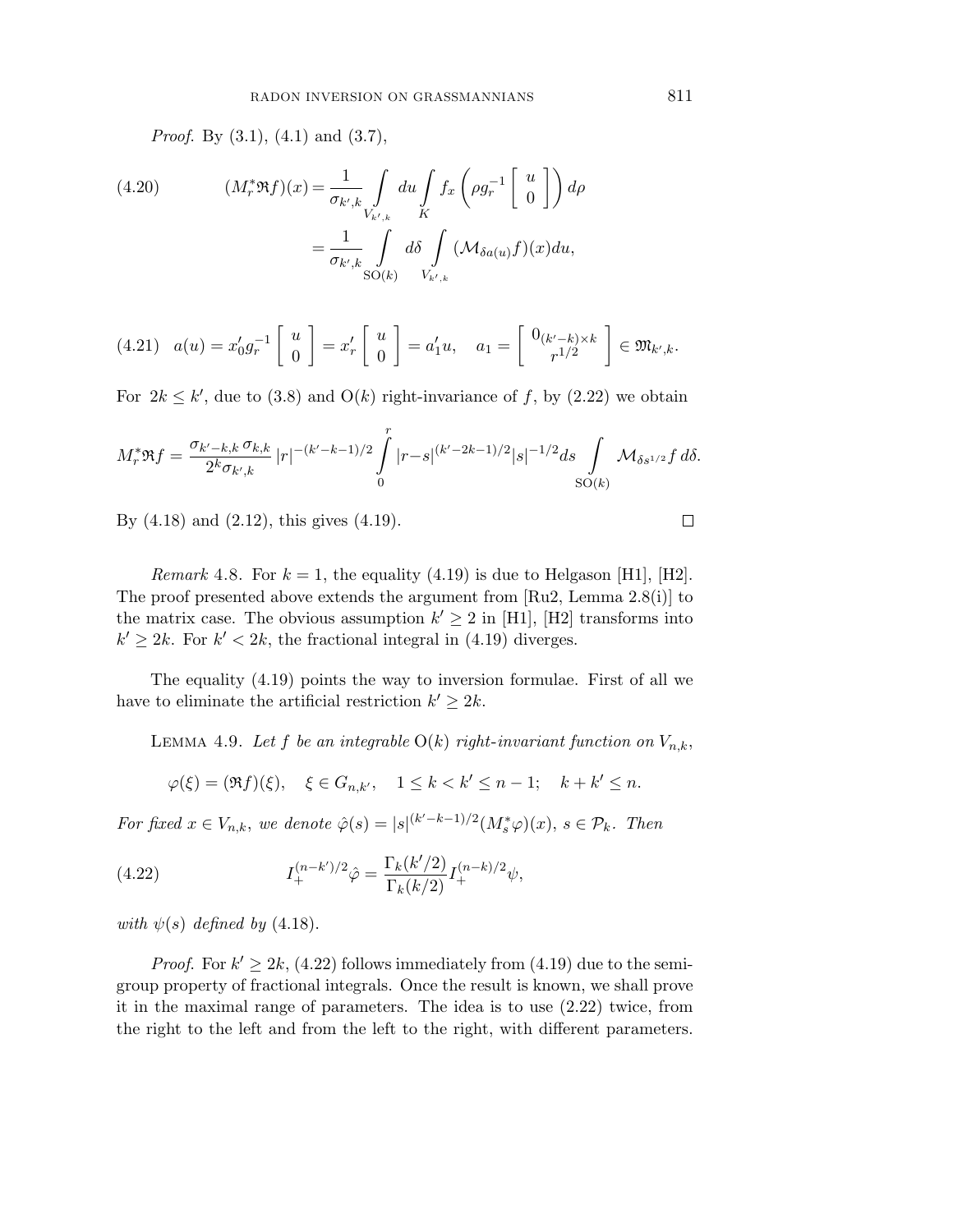Owing to (4.20) and (4.21), by Lemma 2.1 we have

$$
M_r^* \mathfrak{R} f = \frac{1}{\sigma_{k',k}} \int_{SO(k)} d\delta \int_{V_{k',k}} \mathcal{M}_{\delta a'_1 u} f du = \frac{1}{\sigma_{k',k}} \int_{SO(k)} d\delta \int_{V_{k',k}} \mathcal{M}_{\delta s^{1/2} v' u} f du
$$
  
\n
$$
(s = a'_1 a, \quad v \in V_{k',k})
$$
  
\n
$$
\stackrel{(2.18)}{=} \frac{1}{\sigma_{k',k}} \int_{SO(k)} d\delta \int_{V_{k',k}} \mathcal{M}_{\delta s^{1/2} v' u_0} f dv, \qquad u_0 = \begin{bmatrix} I_k \\ 0 \end{bmatrix} \in V_{k',k}.
$$

Thus the left-hand side of (4.22) reads

$$
\frac{1}{\sigma_{k',k}\,\Gamma_k((n-k')/2)}\int\limits_0^r |r-s|^{(n-k'-k-1)/2}|s|^{(k'-k-1)/2}ds\\ \times \int\limits_{\mathrm{SO}(k)} d\delta \int\limits_{V_{k',k}} \mathcal{M}_{\delta s^{1/2}v'u_0} f\, dv.
$$

By (2.22) (with *k* replaced by  $k'$  and  $\ell$  replaced by  $k$ ), this can be written as

(4.23) 
$$
\frac{2^k \sigma_{n,k} |r|^{(n-k-1)/2}}{\sigma_{k',k} \sigma_{n,k'} \sigma_{n-k',k} \Gamma_k((n-k')/2)} \int_{\text{SO}(k)} d\delta \int_{V_{n,k'}} \mathcal{M}_{\delta A' y u_0} f dy,
$$

with  $A \in \mathfrak{M}_{n,k}$  so that  $A'A = r$ . Then we set

$$
y = \gamma y_0,
$$
  $\gamma \in SO(n),$   $y_0 = \begin{bmatrix} I_{k'} \\ 0 \end{bmatrix} \in V_{n,k'},$ 

and integrate in  $\gamma$ . Since  $y_0u_0 \in V_{n,k}$  we have

$$
(4.24)\int\limits_{V_{n,k'}}\mathcal{M}_{\delta A' y u_0}f\,dy = \sigma_{n,k'}\int\limits_{\mathrm{SO}(n)}\mathcal{M}_{\delta A' \gamma y_0 u_0}f\,d\gamma = \frac{\sigma_{n,k'}}{\sigma_{n,k}}\int\limits_{V_{n,k}}\mathcal{M}_{\delta A' z}f\,dz.
$$

Now we plug (4.24) in (4.23) and apply (2.22) again (with  $\ell = k$ ). This gives  $(4.22)$ . The conditions for  $k, k'$ , and  $n$  in the lemma agree with those needed for (2.22).  $\Box$ 

In a similar way one can extend the range of parameters in Theorems 4.5 and 4.6. An analog of Theorem 4.5 reads as follows.

THEOREM 4.10. Let  $f(x)$  and  $\varphi(\xi)$  be  $\ell$ -zonal integrable functions on  $V_{n,k}$ and  $G_{n,k'}$ , respectively;  $1 \leq k < k' \leq n-1$ ,  $1 \leq \ell \leq \min(k, n-k')$ . Suppose that  $f$  is  $O(k)$  right-invariant, and set

$$
s = \sigma_{\ell}^{\prime} x x^{\prime} \sigma_{\ell}, \quad S = \sigma_{\ell}^{\prime} \Pr_{\xi} \sigma_{\ell}, \quad r = I_{\ell} - s, \quad R = I_{\ell} - S, \quad \sigma_{\ell} = \left[ \begin{array}{c} 0 \\ I_{\ell} \end{array} \right].
$$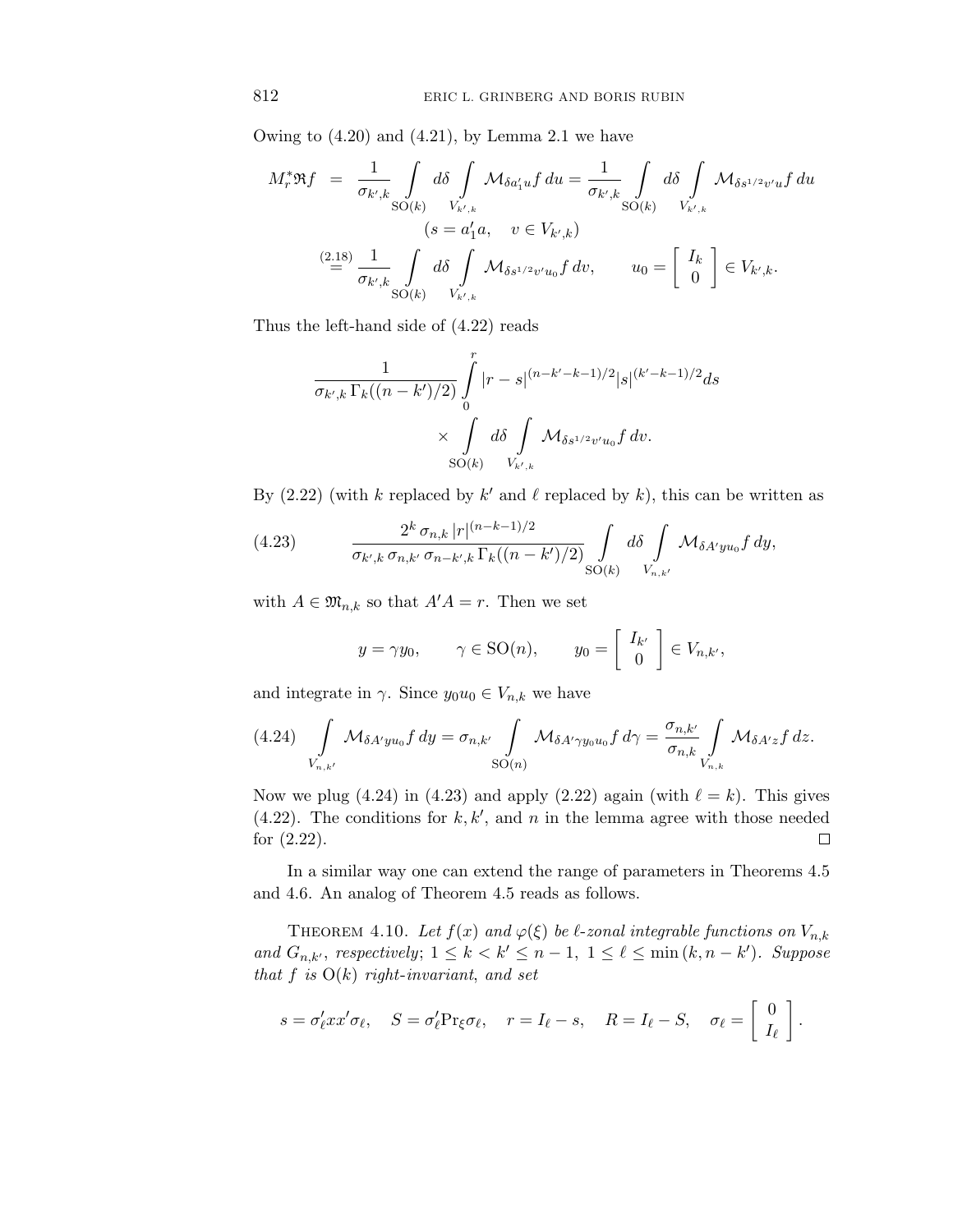(i) There exist functions  $f_0(s)$  and  $F_0(S)$  on  $(0, I_\ell)$  such that  $f(x) \stackrel{\text{a.e.}}{=} f_0(s)$ ,  $(\Re f)(\xi) \stackrel{\text{a.e.}}{=} F_0(S)$ , and

(4.25) 
$$
I_{+}^{(n-k')/2} \hat{F}_{0} = \frac{\Gamma_{\ell}(k'/2)}{\Gamma_{\ell}(k/2)} I_{+}^{(n-k)/2} \hat{f}_{0},
$$

$$
\hat{F}_0(S) = |S|^{(k'-\ell-1)/2} F_0(S), \qquad \hat{f}_0(s) = |s|^{(k-\ell-1)/2} f_0(s).
$$

(ii) There exist functions  $\varphi_0(R)$  and  $\Phi_0(r)$  on  $(0, I_\ell)$  such that  $\varphi(\xi) \stackrel{\text{a.e.}}{=}$  $\varphi_0(R)$ ,  $(\Re^*\varphi)(x) \stackrel{\text{a.e.}}{=} \Phi_0(r)$ , and

(4.26)  
\n
$$
I_{+}^{k/2} \hat{\Phi}_{0} = \frac{\Gamma_{\ell}((n-k)/2)}{\Gamma_{\ell}((n-k')/2)} I_{+}^{k'/2} \hat{\varphi}_{0},
$$
\n
$$
\hat{\Phi}_{0}(r) = |r|^{(n-k-\ell-1)/2} \Phi_{0}(r), \qquad \hat{\varphi}_{0}(R) = |R|^{(n-k'-\ell-1)/2} \varphi_{0}(R).
$$

*Proof.* (i) By Lemma 2.7(b),  $f(x)$  can be written as  $f_0(s)$ . Owing to  $(4.13)$ , for any  $v \in V_{k',\ell}$ , Lemma 2.1 yields

$$
(\Re f)(\xi) = \frac{1}{\sigma_{k',k}} \int_{V_{k',k}} f_0(S^{1/2}v'uu'vS^{1/2})du
$$
  

$$
\stackrel{(2.18)}{=} \frac{1}{\sigma_{k',\ell}} \int_{V_{k',\ell}} f_0(S^{1/2}v'u_0u'_0vS^{1/2})dv = F_0(s), \quad u_0 = \begin{bmatrix} I_k \\ 0 \end{bmatrix} \in V_{k',k}.
$$

Hence by  $(2.22)$  (with *k* replaced by  $k'$ ), the left-hand side of  $(4.25)$  can be written as

$$
\frac{1}{\sigma_{k',\ell} \Gamma_{\ell}((n-k')/2)} \int_{0}^{t} |t - S|^{(n-k'-\ell-1)/2} |S|^{(k'-\ell-1)/2} dS
$$
\n
$$
(4.27)
$$
\n
$$
\times \int_{V_{k',\ell}} f_0(S^{1/2}v' u_0 u'_0 v S^{1/2}) dv
$$
\n
$$
= \frac{2^{\ell} \sigma_{n,\ell} |t|^{(n-\ell-1)/2}}{\sigma_{k',\ell} \sigma_{n,k'} \sigma_{n-k',\ell} \Gamma_{\ell}((n-k')/2)} \int_{V_{n,k'}} f_0(A' y u_0 u'_0 y' A) dy
$$

provided  $k' + \ell \leq n$ ,  $A \in \mathfrak{M}_{n,\ell}$ ,  $A'A = t \in \mathcal{P}_\ell$ . As in (4.24), the integral in (4.27) can be replaced by  $(\sigma_{n,k'}/\sigma_{n,k}) \int_{V_{n,k}} f_0(A'zz'A)dz$  and transformed by (2.22). Proceeding as in the proof of Lemma 4.6, we get (4.25).

(ii) Existence of  $\varphi_0$  satisfying  $\varphi(\xi) = \varphi_0(R)$  follows from Lemma 2.7(c) provided  $\ell \le \min(k', n-k')$ . By (4.15),  $\mathfrak{R}^*\varphi$  has the form  $\Phi_0(r)$ , and by (2.22)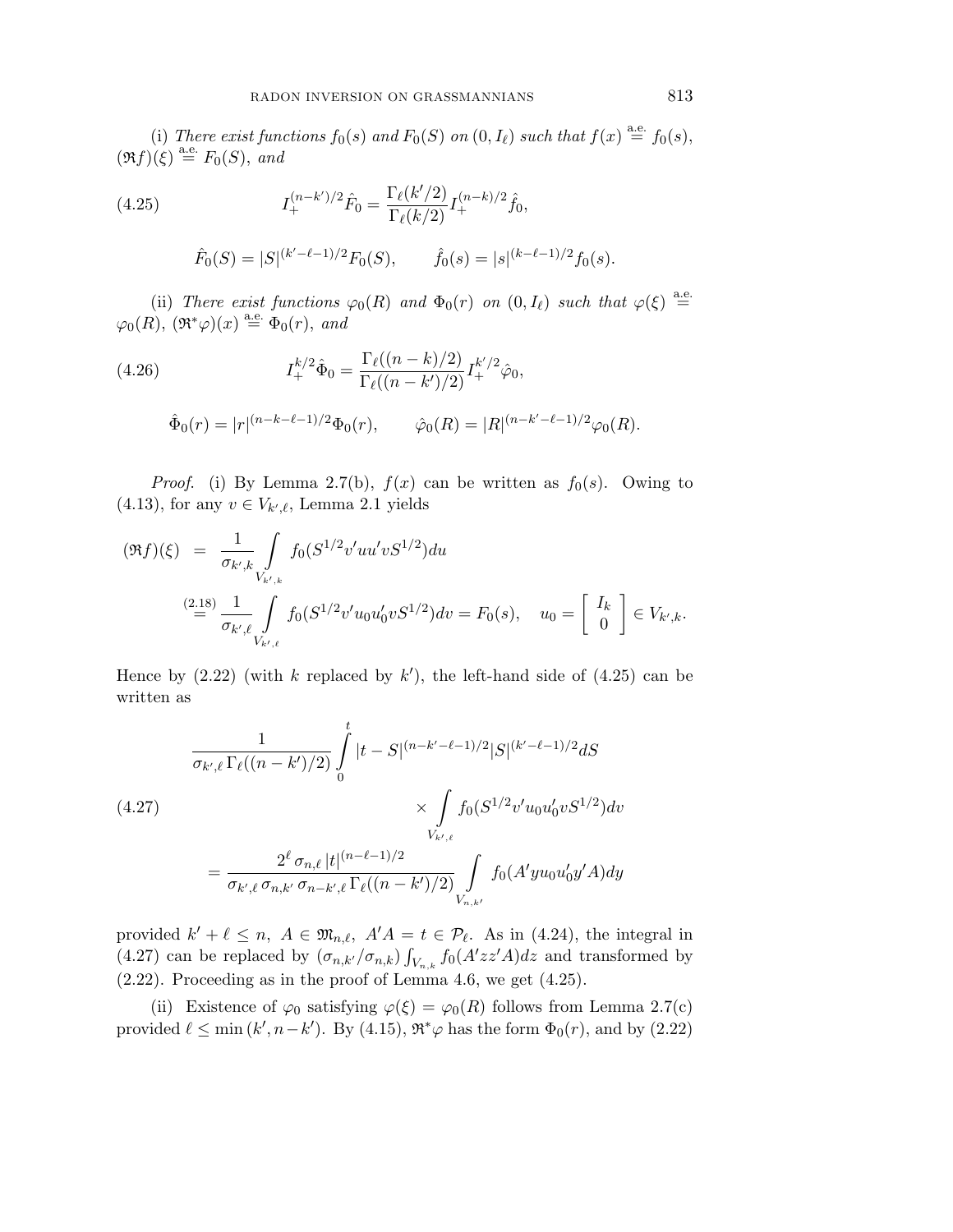(with *k* replaced by  $n - k$ ), the left-hand side of (4.26) is represented as

(4.28)  
\n
$$
\frac{1}{\sigma_{n-k,\ell}} \frac{1}{\Gamma_{\ell}(k/2)} \int_{0}^{t} |t-r|^{(k-\ell-1)/2} |r|^{(n-k-\ell-1)/2} dr \int_{V_{n-k,\ell}} \varphi_{0}(r^{1/2} v_{2}' \omega \omega' v_{2} r^{1/2}) dv_{2}
$$
\n
$$
= \frac{2^{\ell} \sigma_{n,\ell} |t|^{(n-\ell-1)/2}}{\sigma_{n-k,\ell} \sigma_{n,n-k} \sigma_{k,\ell} \Gamma_{\ell}(k/2)} \int_{V_{n,n-k}} \varphi_{0}(A' y \omega \omega' y' A) dy
$$

where  $A \in \mathfrak{M}_{n,\ell}$ ,  $A'A = t$ , and  $\omega$  has the same meaning as in (4.14). The equality (4.28) holds provided  $\ell \leq \min(k, n-k)$ . The integral  $\int_{V_{n,n-k}}$  in (4.28) can be written as

(4.29) 
$$
\frac{\sigma_{n,n-k}}{\sigma_{n,n-k'}} \int\limits_{V_{n,n-k'}} \varphi_0(A'zz'A)dz.
$$

We plug (4.29) in (4.28) and apply (2.22) (with  $k$  replaced by  $n - k'$  and  $1 \leq \ell \leq \min(k', n - k')$ ). This gives (4.26).  $\Box$ 

Theorem 4.10 can be easily reformulated for  $f(x)$  and  $(\Re^*\varphi)(x)$  replaced by the corresponding functions on  $G_{n,k}$ . This will give us an extension of Theorem 4.6.

Having (4.22), (4.25) and (4.26) at our disposal, we can change the order of fractional integrals on both sides by making use of their semigroup property. That was impossible with  $(4.11)$ ,  $(4.12)$  and  $(4.19)$ , because these formulae were derived with inevitable additional restrictions.

COROLLARY 4.11. Let  $x \in V_{n,k}$ ,  $\xi \in G_{n,k'}$ ,  $1 \leq k \leq k' \leq n-1$ ,  $\alpha =$  $(k'-k)/2$ ,  $m \in \mathbb{N}$ , and suppose that the functions  $\psi$ ,  $\hat{\varphi}$ ,  $\hat{f}_0$ ,  $\hat{F}_0$ ,  $\hat{\varphi}_0$ ,  $\hat{\Phi}_0$  have the same meaning as in (4.22), (4.25), (4.26).

(i) If  $f(x) \in L^1(V_{n,k}), \varphi(\xi) = (\Re f)(\xi), k + k' \leq n, \text{ then for } m >$  $(k' - 1)/2$ 

(4.30) 
$$
I^{m-\alpha}_{+} \hat{\varphi} = \frac{\Gamma_k(k'/2)}{\Gamma_k(k/2)} I^m_+ \psi.
$$

(ii) If  $f \in L^1(V_{n,k})$  and  $\varphi \in L^1(G_{n,k'})$  are  $\ell$ -zonal,  $1 \leq \ell \leq \min(k, n-k')$ , and *f* is  $O(k)$  right-invariant (i.e.  $f = f_0(s)$ ,  $\varphi = \varphi_0(R)$ ,  $\Re f = F_0(S)$ ,  $\Re^* \varphi =$  $\Phi_0(r)$ ; see Theorem 4.7), then for  $m > \alpha + (\ell - 1)/2$ ,

(4.31) 
$$
I^{m-\alpha}_{+} \hat{F}_0 = \frac{\Gamma_{\ell}(k'/2)}{\Gamma_{\ell}(k/2)} I^m_{+} \hat{f}_0,
$$

(4.32) 
$$
I^{m-\alpha}_{+} \hat{\Phi}_0 = \frac{\Gamma_{\ell}((n-k)/2)}{\Gamma_{\ell}((n-k')/2)} I^{m}_{+} \hat{\varphi}_0.
$$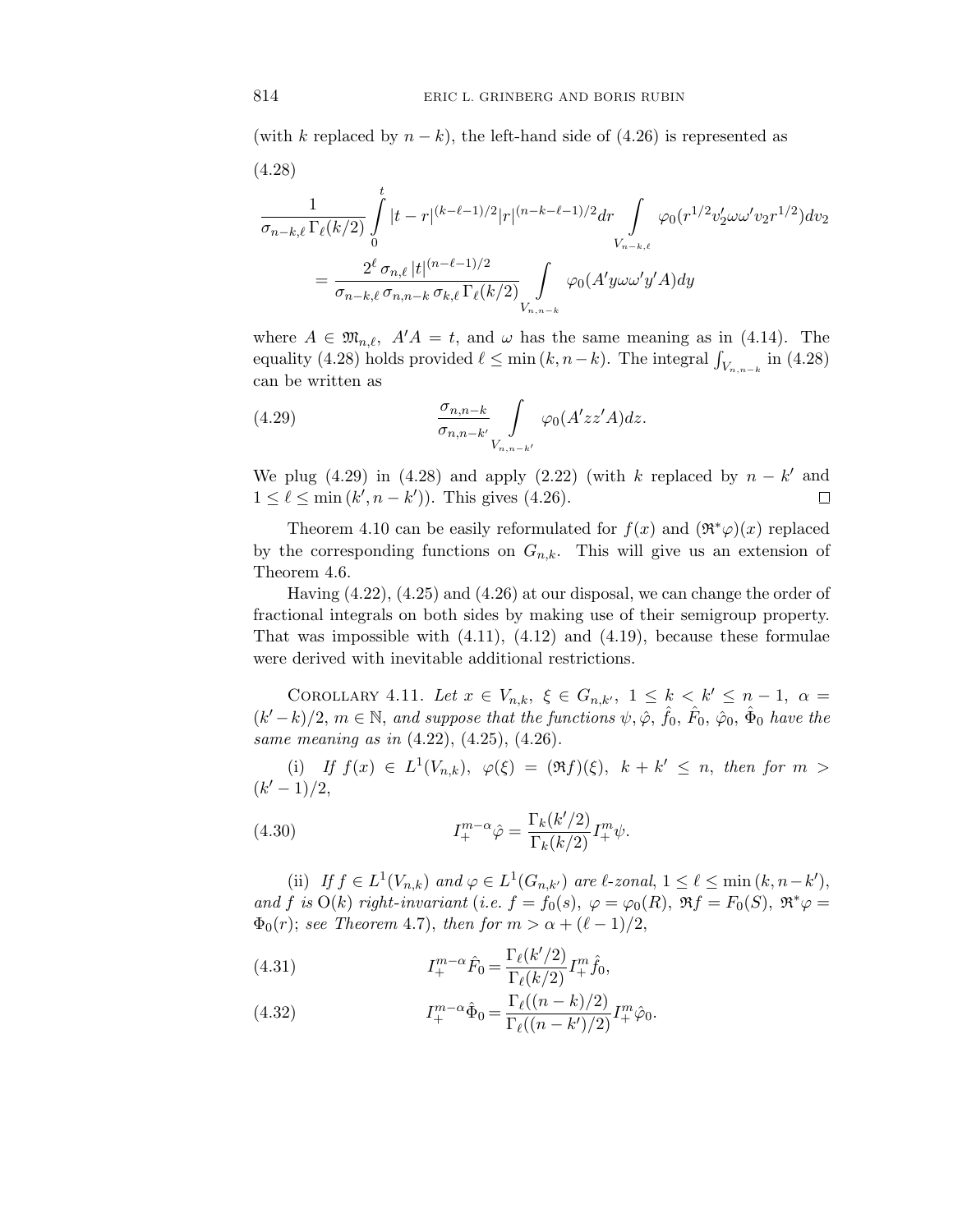*Proof.* Equalities  $(4.30)$ – $(4.32)$  follow from  $(4.22)$ ,  $(4.25)$  and  $(4.26)$  if we apply  $I^{m-(n-k)/2}_+$  (on  $\mathcal{P}_k$ ) to (4.22),  $I^{m-(n-k)/2}_+$  (on  $\mathcal{P}_\ell$ ) to (4.25), and  $I^{m-k'/2}_+$ + (on  $\mathcal{P}_{\ell}$ ) to (4.26). If *m* is not sufficiently large, the action of these operators is treated in the sense of distributions (see Sec. 2.2). The resulting equalities  $(4.30)-(4.32)$  still hold pointwise almost everywhere (on  $(0, I_k)$  for  $(4.30)$ , and on  $(0, I_\ell)$  for  $(4.31)$  and  $(4.32)$ , because fractional integrals in these equalities are well defined and represent integrable functions.  $\Box$ 

*Proof of Theorem* 1.2. By  $(4.30)$  and  $(4.18)$ ,

(4.33) 
$$
\psi(r) \equiv |r|^{-1/2} \int_{SO(k)} \mathcal{M}_{\delta r^{1/2}} f \, d\delta = \frac{\Gamma_k(k/2)}{\Gamma_k(k'/2)} (D_+^m I_+^{m-\alpha} \hat{\varphi})(r).
$$

Note that owing to Remark 3.6,  $\psi(r)$  behaves like  $|r|^{-1/2}$  as  $|r| \to 0$ , and therefore (unlike the case  $k = 1$ ) we cannot differentiate (4.30) pointwise, even for *f* smooth. Thus we have to invoke distributions. To complete the proof it remains to note that  $\psi(r) \to f$  as  $r \to I_k$  in the required sense. Indeed, by the generalized Minkowski inequality

$$
\|\psi(r)-f\|_{p} \leq |r|^{-1/2} \int\limits_{\mathrm{SO}(k)} ||\mathcal{M}_{\delta r^{1/2}}f - f||_{p} d\delta + [|r|^{-1/2} - 1] \,||f||_{p}.
$$

Because of Lemma 3.4(a), the integrand in the first term does not exceed  $2||f||_p$ . Hence, by the Lebesgue theorem on dominated convergence and Lemma 3.4(b,c), we obtain  $\lim_{r \to I_k} \psi(r) = f$  in the *L*<sup>p</sup>-norm (for  $f \in L^p$ ) or in the sup-norm (if *f* is a continuous function).  $\Box$ 

In a similar way we get the following inversion formulae for the Radon transform and its dual in the -zonal case:

(4.34) 
$$
f_0(s) = \frac{\Gamma_{\ell}(k/2)}{\Gamma_{\ell}(k/2)} |s|^{-(k-\ell-1)/2} (D_+^m I_+^{m-\alpha} \hat{F}_0)(s),
$$

(4.35) 
$$
\varphi_0(R) = \frac{\Gamma_{\ell}((n-k')/2)}{\Gamma_{\ell}((n-k)/2)} |R|^{-(n-k'-\ell-1)/2} (D_+^m I_+^{m-\alpha} \hat{\Phi}_0)(R).
$$

$$
\hat{F}_0(S) = |S|^{(k'-\ell-1)/2} F_0(S), \qquad \hat{\Phi}_0(r) = |r|^{(n-k-\ell-1)/2} \Phi_0(r).
$$

These equalities hold under assumptions of Corollary 4.11(ii) and follow from  $(4.31)$ ,  $(4.32)$ . The formula  $(4.34)$  was presented in Theorem 1.4(ii) "in Grassmannian language".

Temple University, Philadelphia, PA *E-mail address*: grinberg@math.temple.edu

Institute of Mathematics, Hebrew University, Jerusalem, Israel *E-mail address*: boris@math.huji.ac.il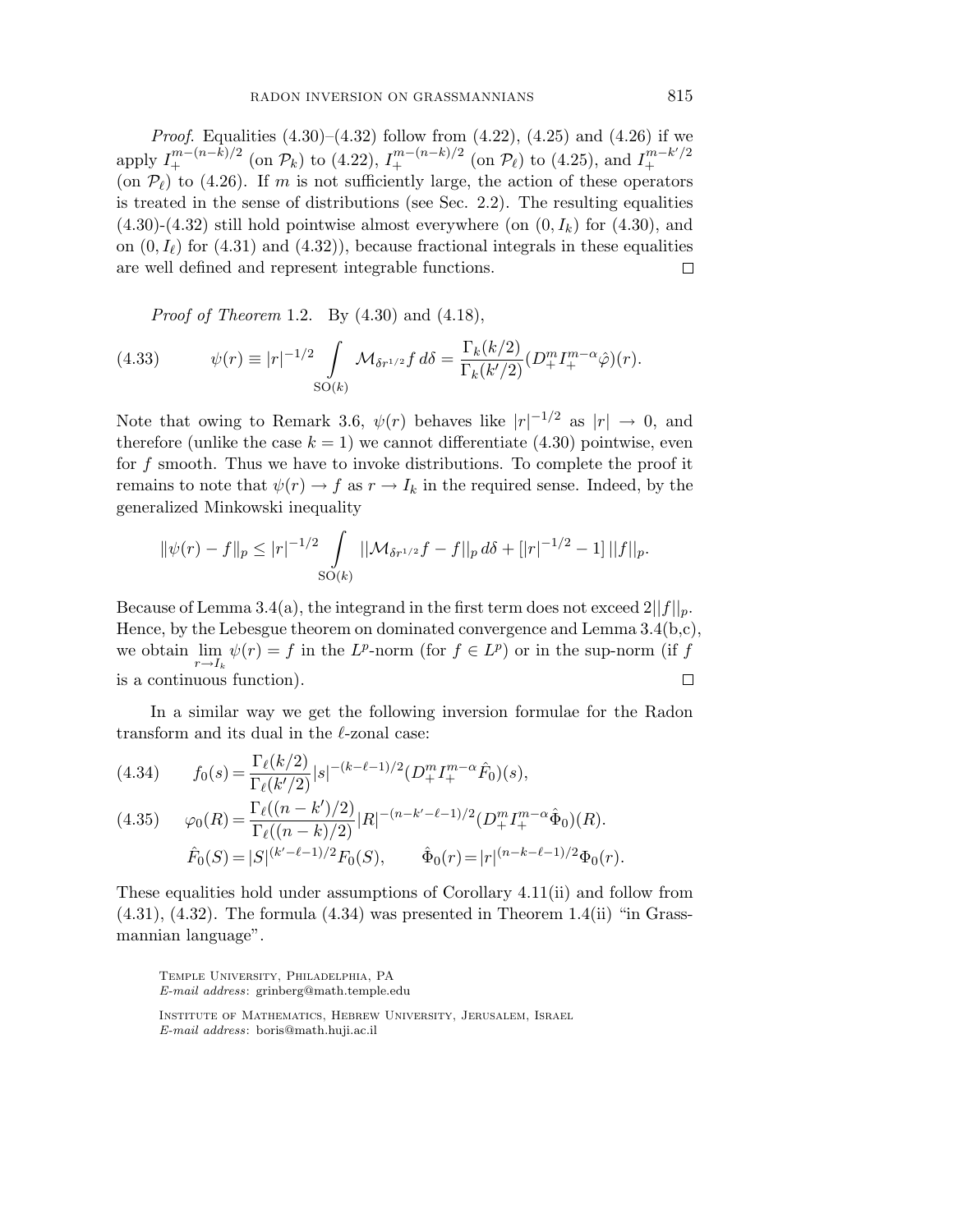## 816 ERIC L. GRINBERG AND BORIS RUBIN

## **REFERENCES**

- [BR] C. A. Berenstein and B. Rubin, Totally geodesic Radon transform of *L<sup>p</sup>*-functions on real hyperbolic space, *Proc. Workshop on Fourier Analysis and convexity* (Milan, Italy, June 10–22, 2001), to appear.
- [B1] S. Bochner, Group invariance of Cauchy's formula in several variables, *Ann. of Math*. **45** (1944), 686–707.
- [B2] ———, Bessel functions and modular relations of higher type and hyperbolic differential equations, *Comm. Sem. Math. de l*'*Univ. de Lund* (Tome Supplementaire dedié a Marcel Riesz) (1952), 12-20.
- [C] F. Chatelin, *Eigenvalues of Matrices*, John Wiley & Sons, Inc., New York (1993).
- [FK] J. FARAUT and A. KORÁNYI, *Analysis on Symmetric Cones*, Clarendon Press, Oxford (1994).
- [G] F. R. Gantmacher, *The Theory of Matrices*, Vol. 1, Chelsea Publ. Co., New York (1959).
- [Gå] G. L. GÅRDING, The solution of Cauchy's problem for two totally hyperbolic linear differential equations by means of Riesz integrals, *Ann. of Math*. **48** (1947), 785–826.
- [GGR] I. M. Gel'fand, M. I. Graev, and R. Rosu, The problem of integral geometry and intertwining operators for a pair of real Grassmannian manifolds, *J. Operator Theory* **12** (1984), 339–383.
- [GGS] I. M. GEL'FAND, M. I. GRAEV, and Z. JA. SAPIRO, A problem of integral geometry connected with a pair of Grassmann manifolds, *Dokl. Akad. Nauk SSSR*, **193** (1970), 892–896.
- [Gi] S. G. GINDIKIN, Analysis on homogeneous domains, *Russian Math. Surveys* **19** (1964), 1–89.
- [Go] F. B. Gonzalez, On the range of the Radon transform on Grassmann manifolds, *J. Funct. Anal*. (in press).
- [Goo] P. Goodey, Radon transforms of projection functions, *Math. Proc. Cambridge Philos. Soc*. **123** (1998), 159–168.
- [Gr1] E. L. Grinberg, Radon transforms on higher rank Grassmannians, *J. Differential Geom*. **24** (1986), 53–68.
- [Gr2] ———, Cosine and Radon transforms on Grassmannians, preprint, 2000.
- [Gr3] ———, On images of Radon transforms, *Duke Math. J*. **52** (1985), 939–972.
- [GK] K. I. Gross and R. A. Kunze, Bessel functions and representation theory, I, *J. Funct. Anal.* **22** (1976), 73–105.
- [H1] S. Helgason, The totally geodesic Radon transform on constant curvature spaces, *Contemporary Math*. **113** (1990), 141–149.
- [H2] ———, *The Radon Transform*, Second edition, Birkhäuser, Boston (1999).
- [H3] ———, *Differential Geometry*, *Lie Groups and Symmetric Spaces*, *Grad. Studies in Math*. **34**, A. M. S., Providence, RI (2001).
- [Herz] C. Herz, Bessel functions of matrix argument, *Ann. of Math*. **61** (1955), 474–523.
- [HR] E. Hewitt and K. A. Ross, *Abstract Harmonic Analysis*, Vol. I, Springer-Verlag, New York (1963).
- [J] A. T. James, Normal multivariate analysis and the orthogonal group, *Ann. Math. Statist*. **25** (1954), 40–75.